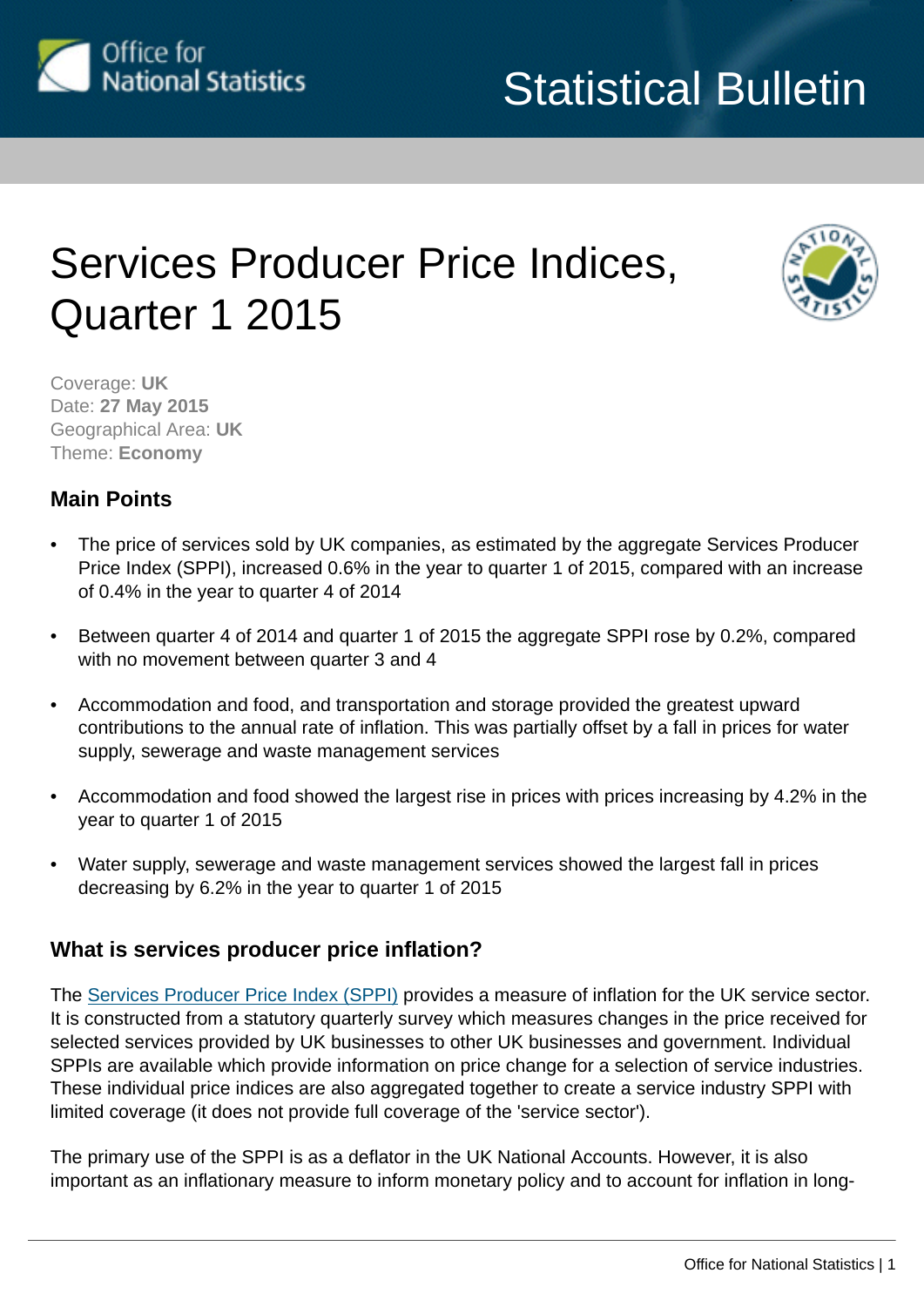term service procurement contracts. For more information on the use made of SPPI please see the separate document [users of Services Producer Price Indices data \(67.2 Kb Pdf\).](http://www.ons.gov.uk:80/ons/guide-method/user-guidance/prices/sppi/users-of-sppi-data.pdf)

The figures presented in this statistical bulletin are considered provisional for the latest 2 quarters (quarter 4 of 2014 and quarter 1 of 2015) and may be revised as late data is received.

None of the indices presented in this bulletin are seasonally adjusted.

## **Coverage of SPPI**

The service sector currently accounts for around 78% of the UK economy based on its weight in Gross Domestic Product (GDP). ONS does not currently produce an SPPI for every industry in the service sector and so the aggregate SPPI is a partial, best estimate, of the overall inflation to UK businesses in the service sector. Currently, ONS estimates that the SPPIs presented in this statistical bulletin represent 59% of the total service sector at industry level. The SPPI's coverage of the service sector at SIC class, division and section level is available in the [SPPI coverage](http://www.ons.gov.uk/ons/guide-method/user-guidance/prices/sppi/sppi--service-sector-coverage-document.xls) [document](http://www.ons.gov.uk/ons/guide-method/user-guidance/prices/sppi/sppi--service-sector-coverage-document.xls). As resources allow, ONS will continue to review the existing SPPIs and expand coverage through developing SPPIs for new industries. As such, the aggregate SPPI will change composition from time to time but will always remain ONS' best estimate of inflation in the UK service sector. The fact that coverage may change over time should be considered by users when deciding which indices best meet their needs.

## **Newly developed SPPIs**

A development project to increase the industrial coverage of the SPPI took place between 2009 and 2012 and has resulted in the development of 8 new SPPIs. These are:

- accountancy services
- legal services
- architectural services
- engineering services
- cargo handling services
- advertising services
- business management consultancy
- storage and warehousing.

Since their development, these indices have been [published as experimental series](http://www.ons.gov.uk/ons/rel/ppi2/services-producer-price-indices/the-development-of-price-indices-for-professional-business-services--cargo-handling-and-storage-and-warehousing--quarter-3-2013/experimental-sppis-q3-2013-article.html). Since the 2013 quarter 4 release, these indices are no longer published separately but are instead included in this release and make up part of the aggregate SPPI. The inclusion of these new indices has changed the composition of the aggregate SPPI, increasing the coverage of the service industry and improving the measure. Further information about the impact of adding these new indices to the aggregate can be found in the [2013 quarter 4 statistical bulletin.](http://www.ons.gov.uk:80/ons/rel/ppi2/services-producer-price-indices/quarter-4-2013/stb-services-producer-price-index--quarter-4-2013.html)

All of the statistics contained in this release are official statistics. However, since these newly developed series have not yet undergone a full assessment against the [Code of Practice for Official](http://www.ons.gov.uk:80/ons/external-links/stats-authority/uk-statistics-authority-code-of-practice.html) [Statistics by the UK Statistics Authority](http://www.ons.gov.uk:80/ons/external-links/stats-authority/uk-statistics-authority-code-of-practice.html) they cannot currently be labelled as National Statistics.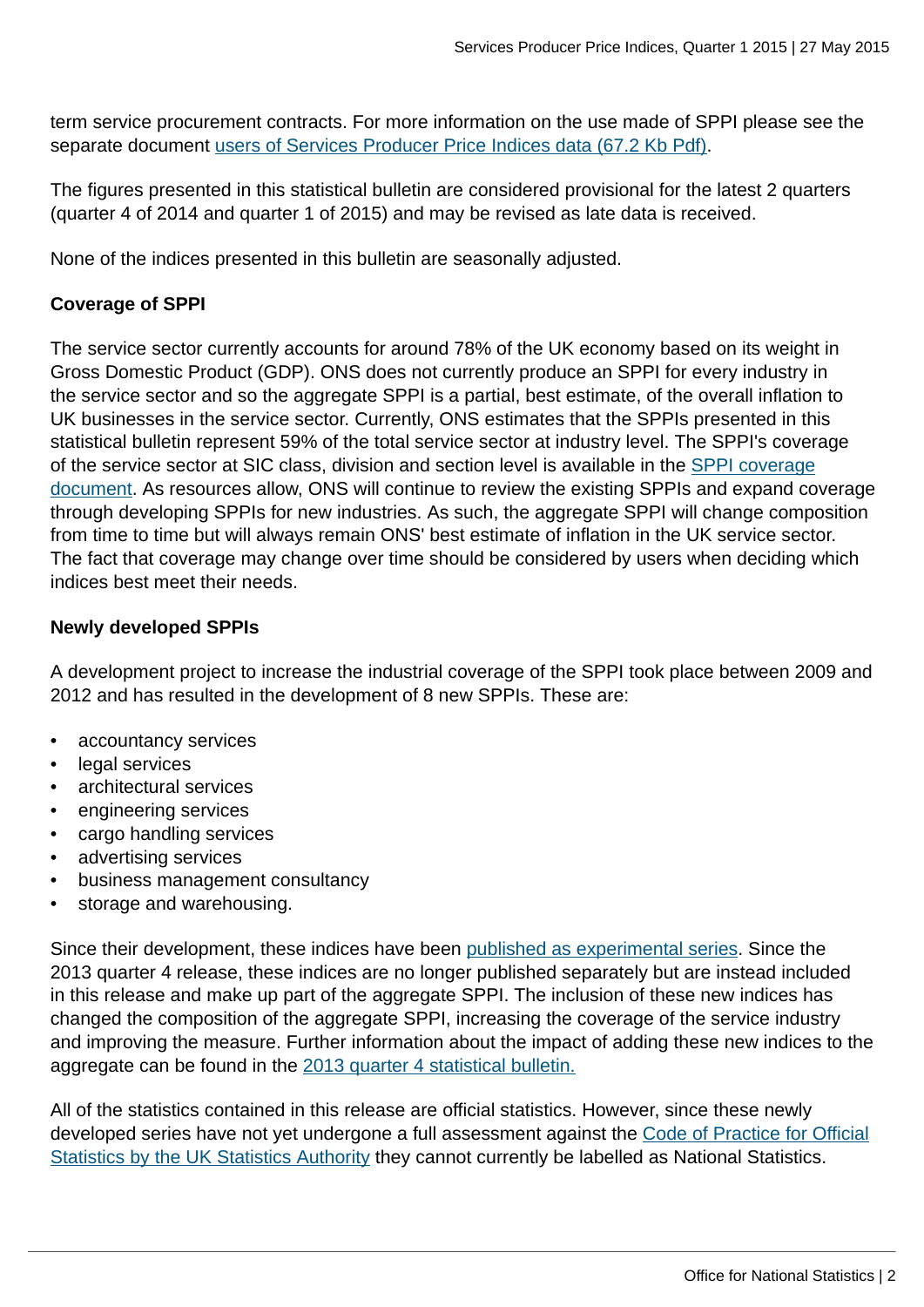## **Summary**

Between mid 2005 and mid 2008, the annual rate of inflation in the service sector, as estimated by the aggregate Services Producer Price Index (SPPI), rose steadily from an annual rate of 1.3% in quarter 2 of 2005 to a peak of 3.7% during quarters 1 and 2 of 2008. At the end of 2008, the rate of inflation fell rapidly, from annual inflation of 3.6% in quarter 3 of 2008 to deflation (prices lower than they were in the same quarter of the previous year) of 1.6% in quarter 3 of 2009.

The annual rate of inflation began to increase at the end of 2009, reaching its post-economic downturn high of 1.8% in quarter 2 of 2010. Since mid 2010, inflation has tended to remain relatively steady at around 1%. In quarter 1 of 2015, prices increased by 0.6%, this remains one of the smallest increases in prices seen since the economic downturn of 2008/09 (Figure A).

Looking at the latest estimates (Table A) of the aggregate SPPI for quarter 1 of 2015, the main movements were as follows:

- prices received by UK service providers increased 0.6% in the year to quarter 1 of 2015, up from an increase of 0.4% in quarter 4 of 2014
- the main upward contributions to the annual rate came from increases in the prices charged for accommodation and food, and transportation and storage services, however, these were partially offset by falls in the price of water supply, sewerage and waste management services
- service prices rose 0.2% between quarter 4 of 2014 and quarter 1 of 2015, compared with no movement between quarter 3 and 4 of 2014
- the main upward contribution to the quarterly rate of inflation came from professional, scientific and technical activities
- Water supply, sewerage & waste management services showed the greatest decrease in prices falling by 6.2% in the year to quarter 1 of 2015 compared with a decrease of 2.0% last quarter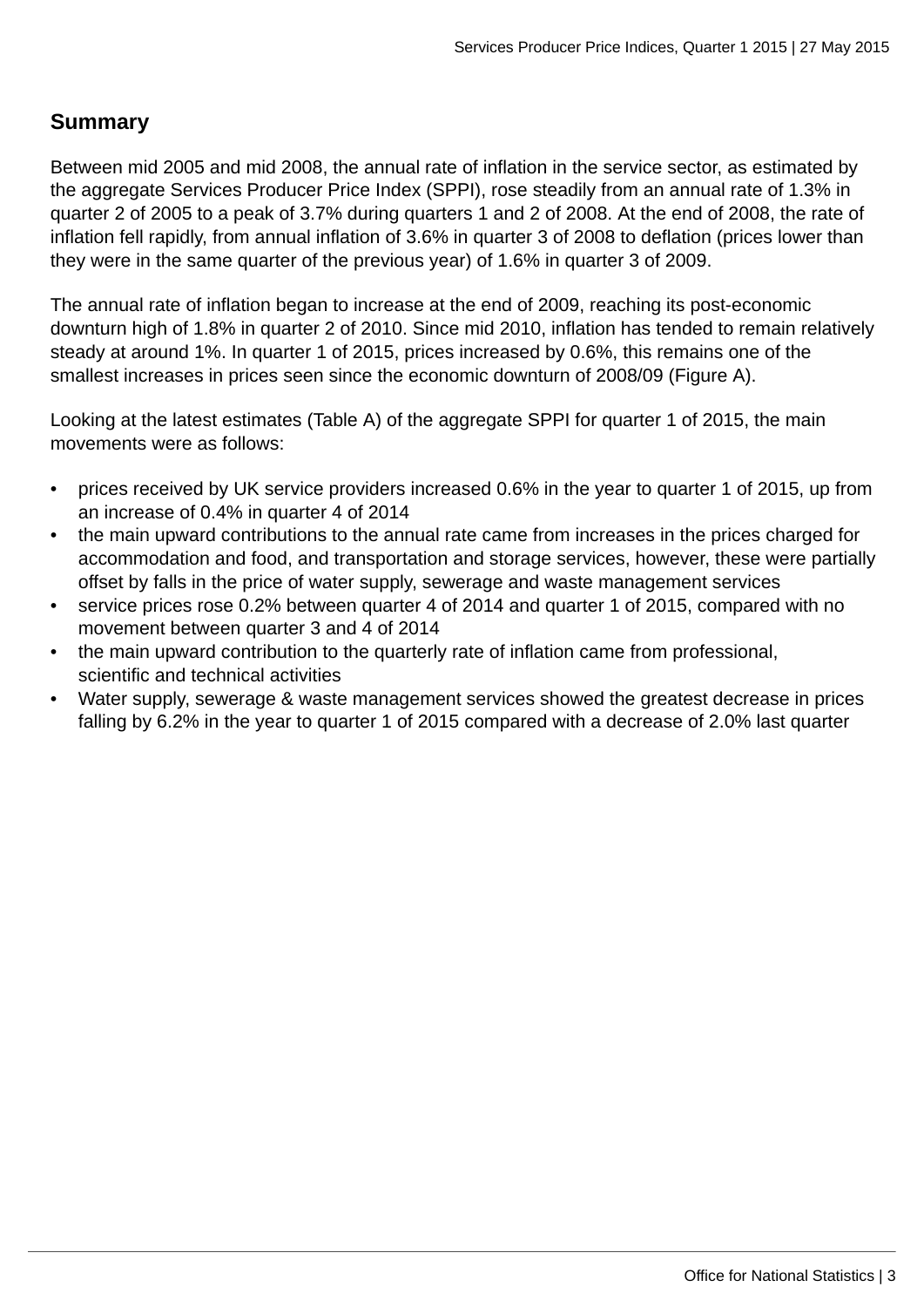Percentage change

## **Table A: Output Prices (Gross Sector) - Aggregate SPPI**

Quarter 1 (Jan to Mar) 2015, United Kingdom

|                | Year     | Quarter |
|----------------|----------|---------|
| Q4             | $1.5\,$  | 0.4     |
|                |          | 0.4     |
| Q <sub>2</sub> | $0.8\,$  | $-0.2$  |
| Q <sub>3</sub> | $0.8\,$  | 0.2     |
| Q4             | $1.3\,$  | 0.9     |
|                | $0.9\,$  | $0.0\,$ |
| Q <sub>2</sub> | $1.5\,$  | 0.4     |
| Q <sub>3</sub> | $1.3\,$  | $0.0\,$ |
| Q4             | 0.4      | $0.0\,$ |
| Q1             | $0.6\,$  | 0.2     |
|                | Q1<br>Q1 | $1.5\,$ |

**Table source:** Office for National Statistics

**Table notes:**

- 1. The aggregate SPPI is calculated on a gross sector basis.
- 2. The aggregate SPPI is an aggregate of the individual industry level SPPIs (excluding Financial Intermediation) published in the SPPI Statistical Bulletin. It does not provide full coverage of the service sector.
- 3. Not all of the industry level SPPIs used to construct the aggregate SPPI are National Statistics.
- 4. Q1 refers to Quarter 1 (January to March), Q2 refers to Quarter 2 (April to June), Q3 refers to Quarter 3 (July to September) and Q4 refers to Quarter 4 (October to December).

## **Download table**

**XLS** [XLS format](http://www.ons.gov.uk:80/ons/rel/ppi2/services-producer-price-index/quarter-1-2015/prt-output-prices--gross-sector----aggregate-sppi.xls) (20 Kb)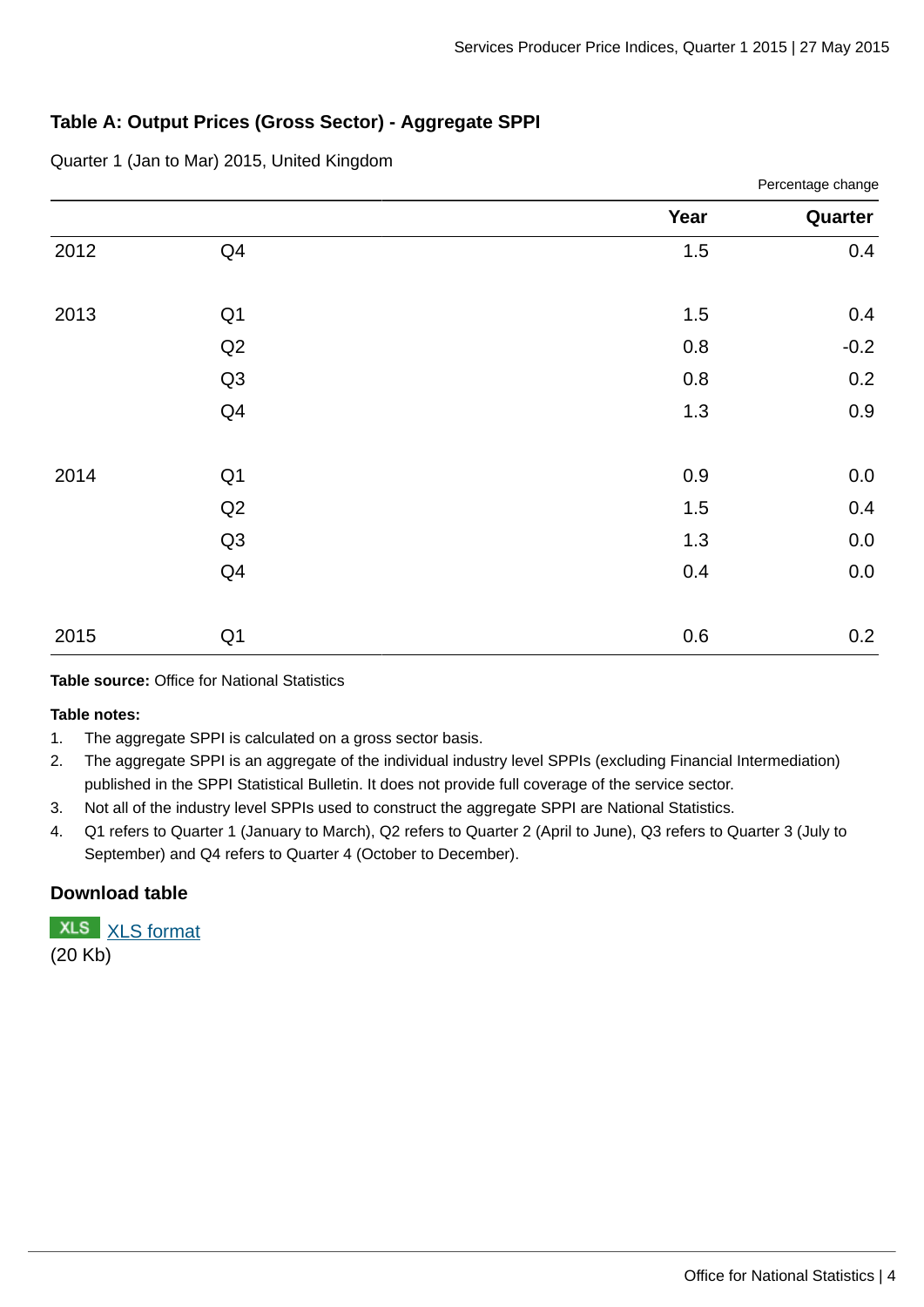## **Figure A: Aggregate Services Producer Price Index**

Quarter 1 (Jan to Mar) 2005 to Quarter 1 (Jan to Mar) 2015, United Kingdom



Source: Services Producer Price Index (SPPI) - Office for National Statistics

#### **Notes:**

- 1. The aggregate SPPI is calculated on a gross sector basis.
- 2. The aggregate SPPI is an aggregate of the individual industry-level SPPIs (excluding Financial Intermediation) published in the SPPI Statistical Bulletin. It does not provide full coverage of the service sector.
- 3. Not all of the industry-level SPPIs used to construct the aggregate SPPI are National Statistics.
- 4. Q1 refers to quarter 1 (January to March), Q2 refers to quarter 2 (April to June), Q3 refers to quarter 3 (July to September) and Q4 refers to quarter 4 (October to December).

## **Download chart**

**XLS** [XLS format](http://www.ons.gov.uk:80/ons/rel/ppi2/services-producer-price-index/quarter-1-2015/chd-aggregate-sppi-for-services.xls)

(29 Kb)

## **Annual Inflation**

The aggregate Services Producer Price Index (SPPI) increased by 0.6% in the year to quarter 1 of 2015, up from a rise of 0.4% in the year to quarter 4 of 2014. Of the 10 sections (as defined by the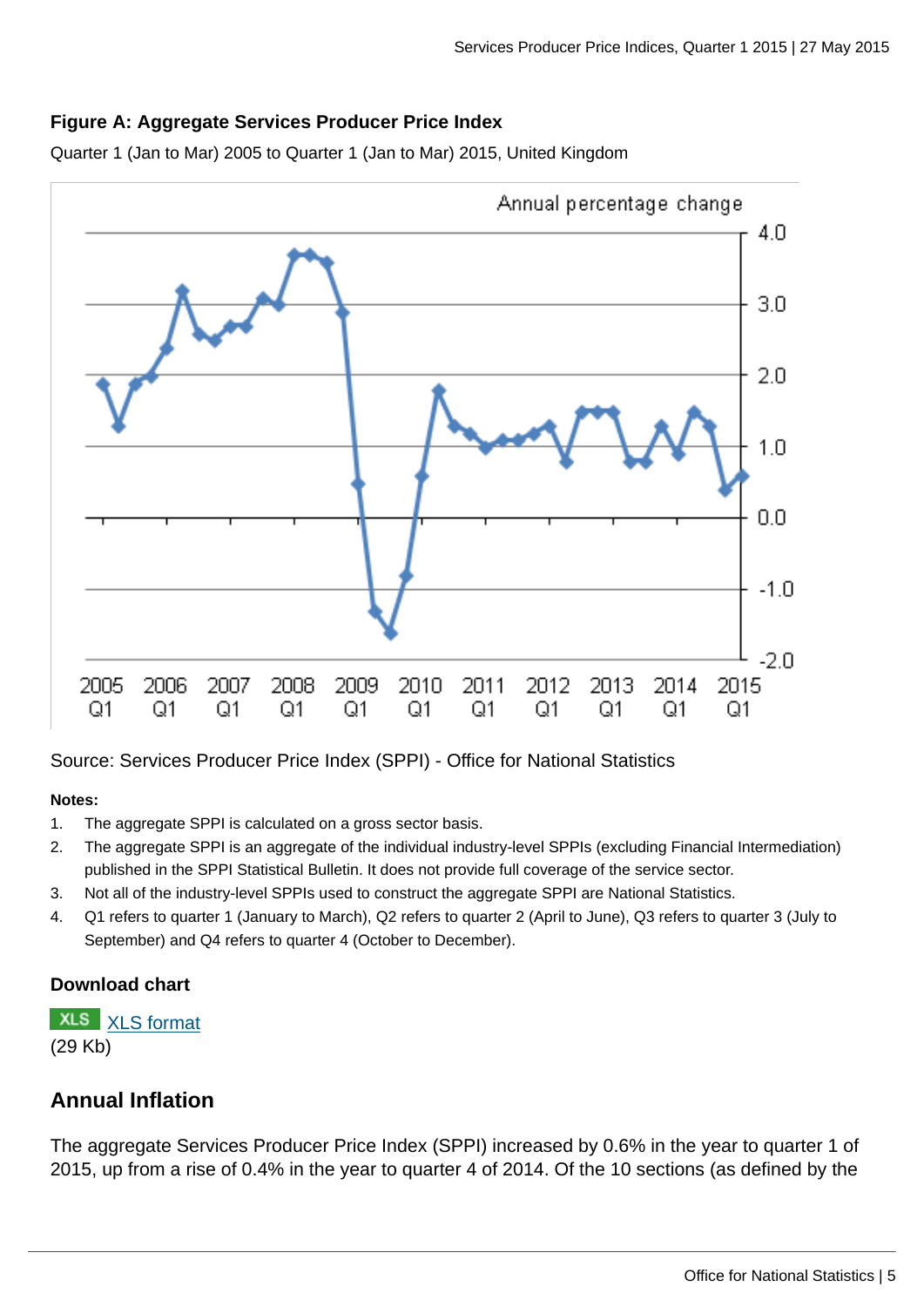[Standard Industrial Classification](http://www.ons.gov.uk:80/ons/guide-method/classifications/current-standard-classifications/standard-industrial-classification/index.html)) that are combined to form the aggregate SPPI, 6 showed price increases.

The main upward contributions to the annual rate of the aggregate SPPI came from accommodation and food, which increased 4.2% in the year to quarter 1 of 2015 (up from a decrease of 2.7% last quarter) and transportation and storage, which increased by 1.1% in the year to quarter 1 of 2015 (down from a rise of 1.8% last quarter). Increases in real estate activities and professional, scientific and technical activities have also had a notable affect on the aggregate in the year to quarter 1 of 2015 increasing by 3.5% and 0.6%, respectively. These increases were partially offset by a fall in the price of water supply, sewerage and waste management services where prices fell by 6.2% in the year to quarter 1 of 2015 (down from a decrease of 2.0% last quarter). (Table B and Figure B).

## **Table B: Annual growth in SPPI (percentage change, latest quarter on corresponding quarter of previous year)**

Quarter 1 (Jan to Mar) 2015, United Kingdom

|                                                 | Percentage change |
|-------------------------------------------------|-------------------|
| <b>Section</b>                                  |                   |
| Water Supply, Sewerage & Waste Management       | $-6.2$            |
| Repair & Maintenance of Motor Vehicles          | 1.7               |
| Transportation & Storage                        | 1.1               |
| Accommodation & Food                            | $4.2^{\circ}$     |
| Information & Communication                     | $-0.2$            |
| <b>Real Estate Activities</b>                   | 3.5               |
| Professional, Scientific & Technical Activities | 0.6               |
| Administrative & Support Services               | $-0.3$            |
| Education                                       | $-1.0$            |
| <b>Other Services</b>                           | 1.0               |
| Aggregate SPPI                                  | 0.6               |

#### **Table source:** Office for National Statistics

**Table notes:**

- 1. The section level SPPIs are an aggregate of individual industry level SPPIs (excluding Financial Intermediation) published in the SPPI Statistical Bulletin. They do not provide full coverage of the service sector.
- 2. Not all of the industry level SPPIs used to construct the section level SPPIs are National Statistics.

## **Download table**

**XLS** [XLS format](http://www.ons.gov.uk:80/ons/rel/ppi2/services-producer-price-index/quarter-1-2015/prt-12-mth-change-to-quarter.xls) (25.5 Kb)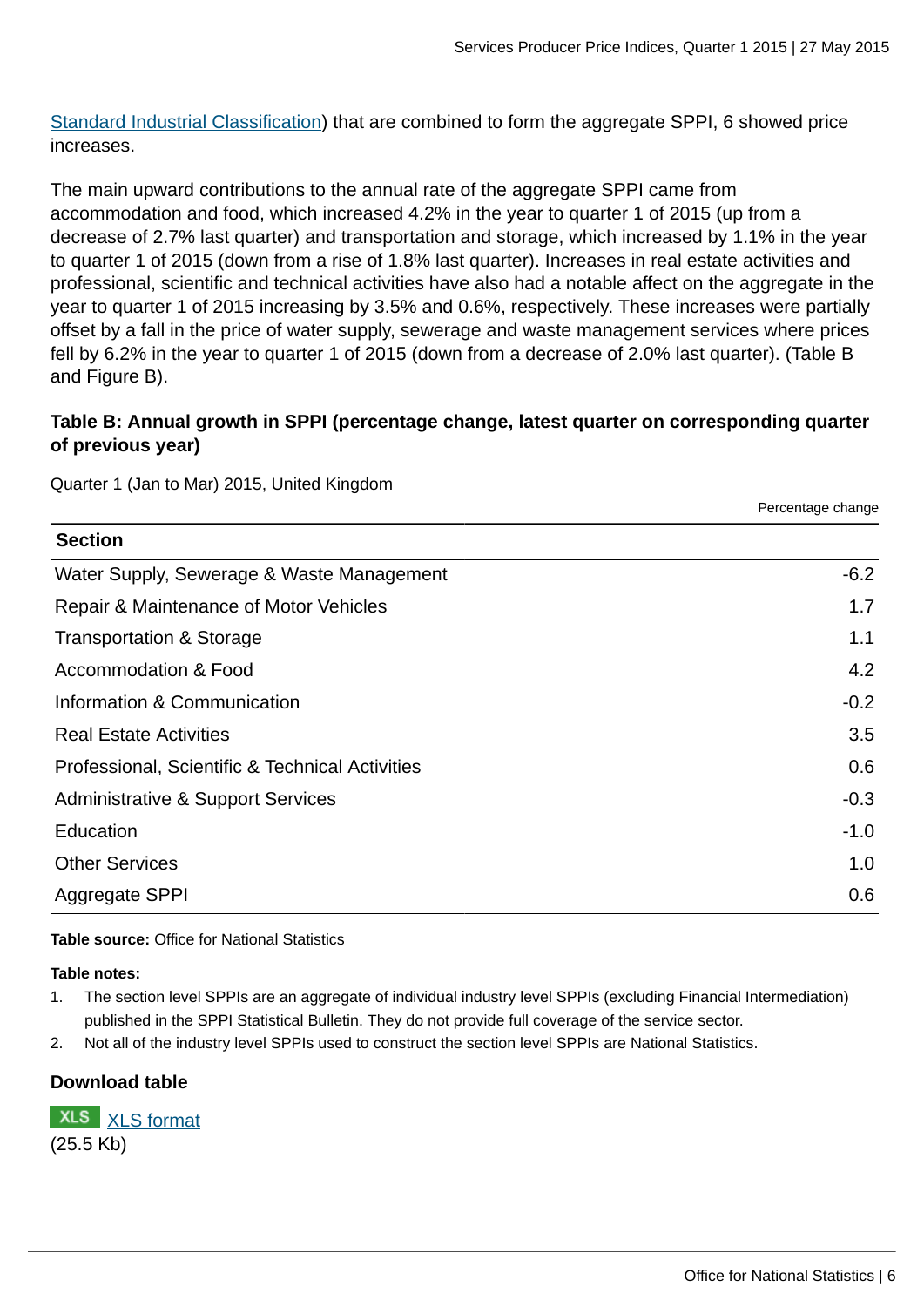## **Figure B: Contribution to annual growth rate (0.6 percent)**

Quarter 1 (Jan to Mar) 2015, United Kingdom



Source: Services Producer Price Index (SPPI) - Office for National Statistics

#### **Notes:**

- 1. The section-level SPPIs are an aggregate of individual industry-level SPPIs (excluding Financial Intermediation) published in the SPPI Statistical Bulletin. They do no provide full coverage of the sections listed.
- 2. Not all of the industry-level SPPIs used to construct the section-level SPPIs are National Statistics.

## **Download chart**

**XLS** [XLS format](http://www.ons.gov.uk:80/ons/rel/ppi2/services-producer-price-index/quarter-1-2015/chd-12-mth-contribution.xls) (25 Kb)

Increases in price for accommodation and food services, and transportation and storage provided the main contributions to the rise in the aggregate SPPI in the year to quarter 1 of 2015.

Accommodation and food services prices increased by 4.2% in the year to quarter 1 of 2015. This was mainly caused by a rise in the prices received by UK businesses for hotel services. Hotel services prices increased by 6.0% in the year to quarter 1 of 2015, compared with a decrease of 5.6% last quarter. This rise is mainly a result of increases in daily delegate rates in London where prices have risen by 10.0% in the year to quarter 1 of 2015, up significantly from a fall of 15.5%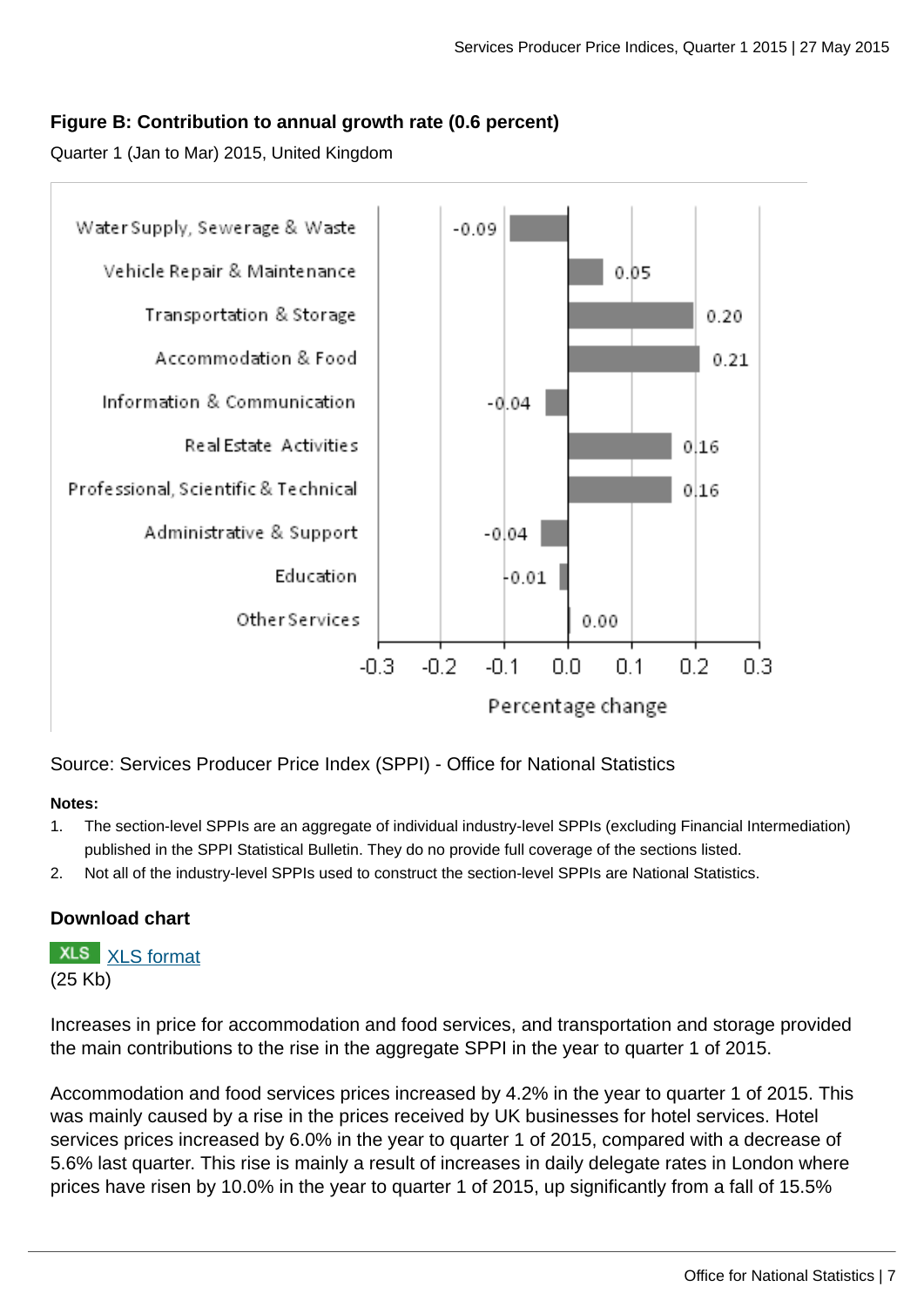last quarter. Demand for conferencing services has meant that hotels have been able to raise their prices (Figure C).

Transportation and storage prices also made a notable upward contribution to the annual rate of inflation seen in the aggregate SPPI. Prices increased by 1.1% in the year to quarter 1 of 2015, down from an increase of 1.8% last quarter. This was caused mainly by an increase in the price of business airfares, where prices increased by 5.4% in the year to quarter 1 of 2015, up slightly from an increase of 5.1% last quarter, as a result of increases in prices for all fare types. Price increases for national post (up 4.6% in the year to quarter 1 of 2015, the same increase as last quarter) and courier services (up 1.4% in the year to quarter 1 of 2015, up from 0.9% last quarter) also made a significant contribution to the annual rate of inflation seen for transportation and storage services.

The increases seen in accommodation and food, and transportation and storage were partially offset by a fall in the prices charged for water supply, sewerage and waste management services where prices fell 6.2% in the year to quarter 1 of 2015, down from a decrease of 2.0% last quarter. This is mainly as a result of the decrease in prices for sorted recovered materials services where prices fell 16.8% in the year to quarter 1 of 2015, down from a fall of 12.7% last quarter. This fall in the index is driven by the drop in the re-sale value of recovered oil.

Slightly smaller contributions to the growth in the aggregate SPPI came from real estate activities and professional, scientific and technical activities with prices increasing by 3.5% and 0.6% respectively in the year to quarter 1 of 2015. The increase in real estate was as a result of an increase in the fees received by estate agents, which rose by 8.3% in the year to quarter 1 of 2015, down from an increase of 9.0% last quarter. Price rises were mainly seen for the service of letting offices and were as a result of increases in property values rather than an increase in the percentage fee charged by the estate agent (Figure D).

The increase in professional, scientific and technical activities prices was as a result of an increase in accountancy prices which rose by 4.0%, the same increase as last quarter. This was as a result of increased activity in audit and assurance services where respondents indicated that quarter 1 is usually a busy time for them, pushing up prices.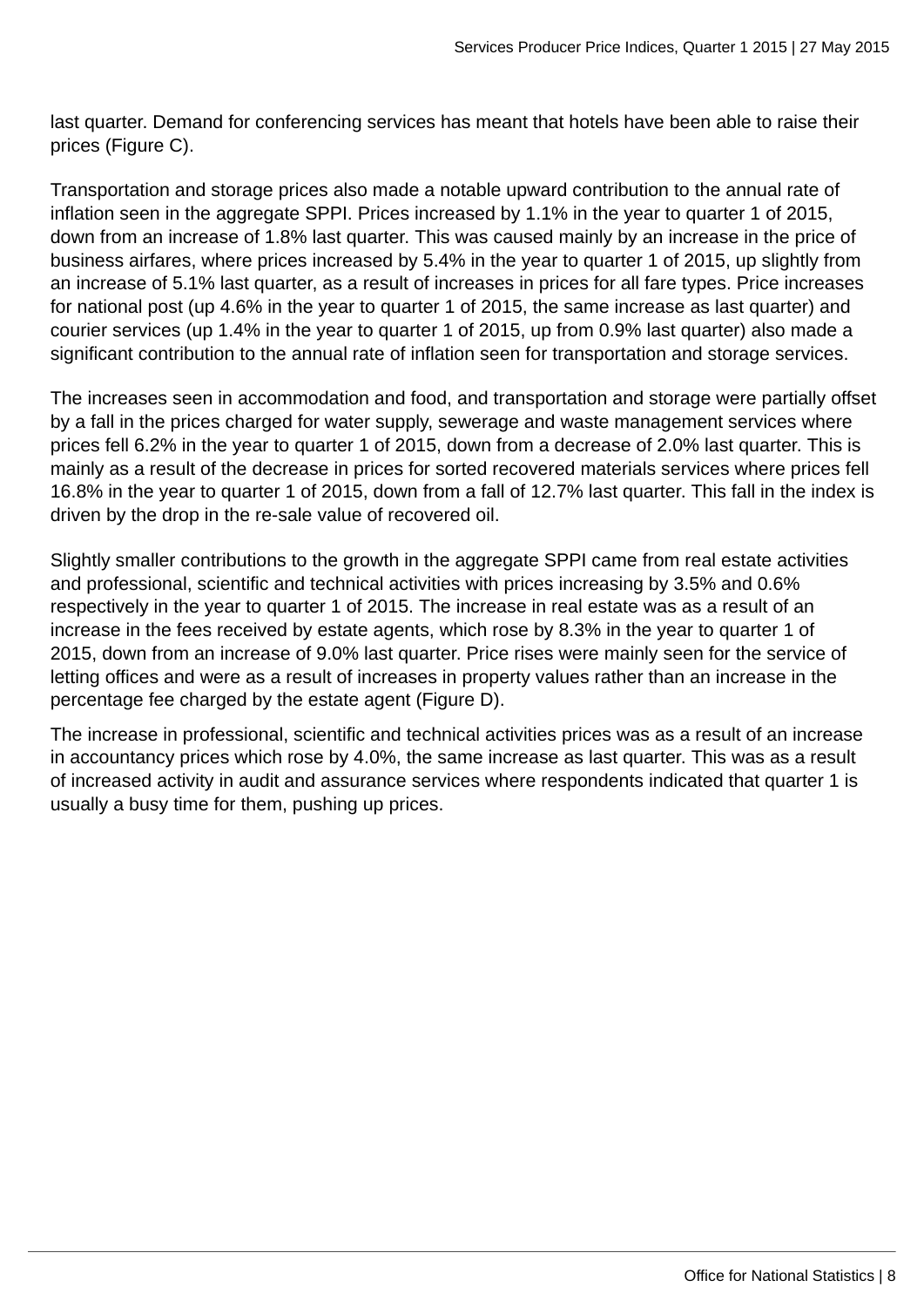## **Figure C: Services Producer Price Index for Hotels**

Quarter 1 (Jan to Mar) 2010 to Quarter 1 (Jan to Mar) 2015, United Kingdom



Source: Services Producer Price Index (SPPI) - Office for National Statistics

#### **Notes:**

1. Q1 refers to quarter 1 (January to March), Q2 refers to quarter 2 (April to June), Q3 refers to quarter 3 (July to September) and Q4 refers to quarter 4 (October to December).

## **Download chart**

**XLS** [XLS format](http://www.ons.gov.uk:80/ons/rel/ppi2/services-producer-price-index/quarter-1-2015/chd-hotels.xls) (25.5 Kb)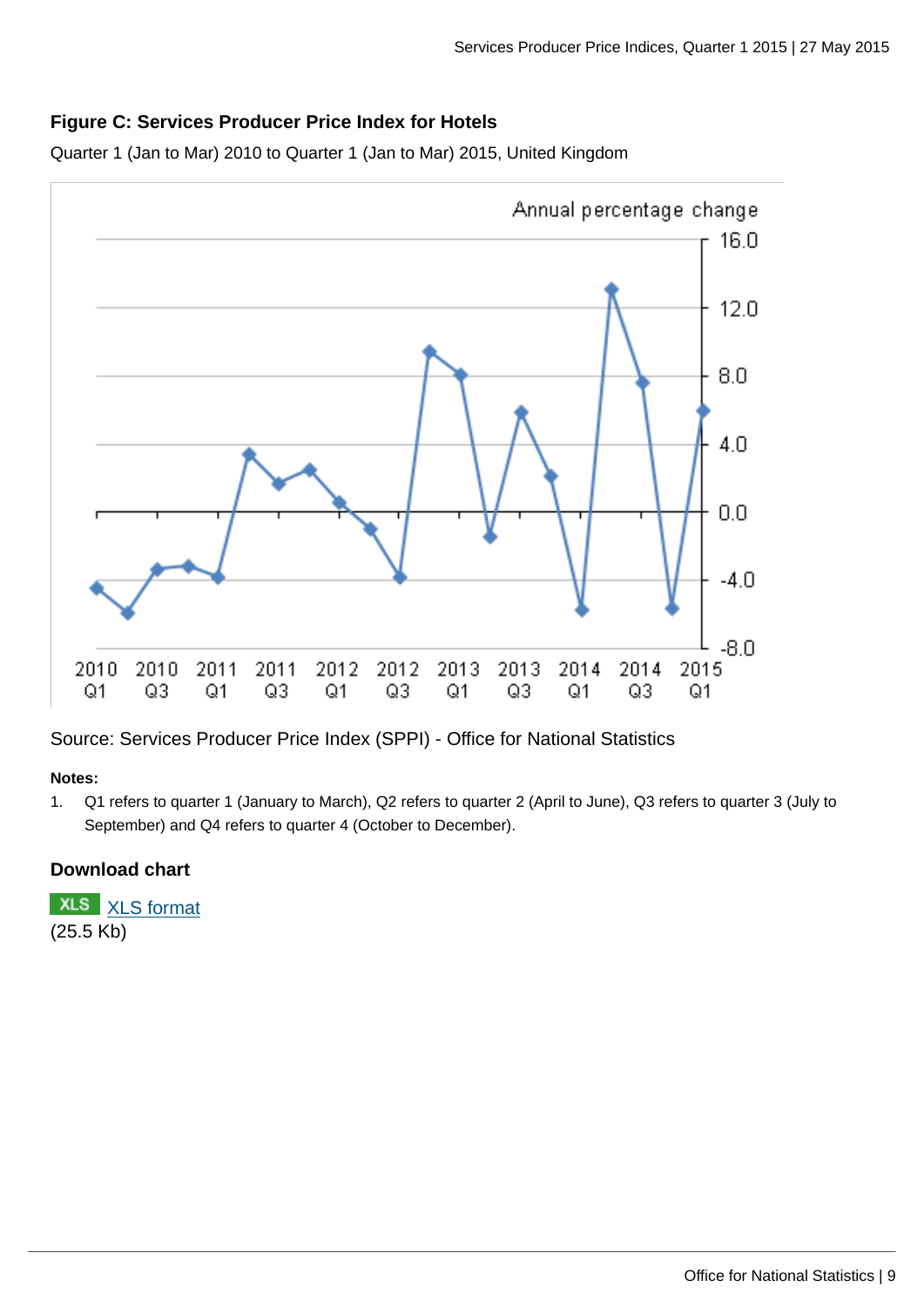## **Figure D: Services Producer Price Index for Estate Agent Activities**

Quarter 1 (Jan to Mar) 2010 to Quarter 1 (Jan to Mar) 2015, United Kingdom



Source: Services Producer Price Index (SPPI) - Office for National Statistics

#### **Notes:**

1. Q1 refers to quarter 1 (January to March), Q2 refers to quarter 2 (April to June), Q3 refers to quarter 3 (July to September) and Q4 refers to quarter 4 (October to December).

## **Download chart**

**XLS** [XLS format](http://www.ons.gov.uk:80/ons/rel/ppi2/services-producer-price-index/quarter-1-2015/chd-estate-agent-activities.xls) (19 Kb)

Examining inflation for each of the sections that are combined to form the aggregate SPPI reveals a diverse set of trends. Figure E shows both the range of annual inflation rates experienced by each of the sections since quarter 1 of 2011 and the annual rate of inflation for the two most recent quarters. Looking at the most recent quarters, half of the 10 sections saw a fall in the annual inflation rate between quarter 4 2014 and quarter 1 2015 while half experienced an increase in inflation. Three of the sections now stand at a 4 year low, consistent with the relatively low aggregate SPPI. However, accommodation and food together with information and communication have increased from their relative lows in quarter 4 2014, reflecting the slight pick-up in the headline rate.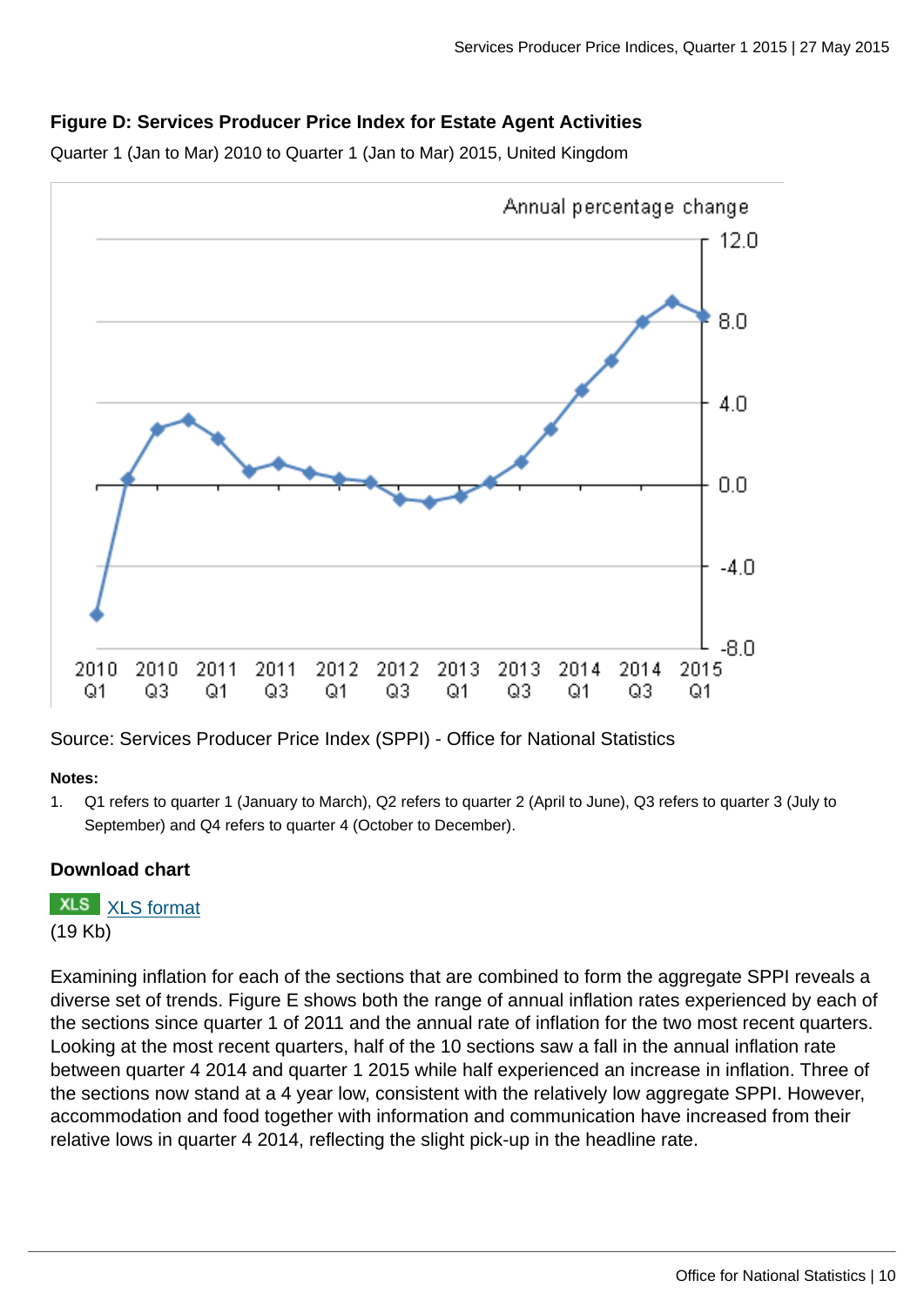## **Figure E: Services Producer Price Index by Section**



Quarter 1 (Jan to Mar) 2011 to Quarter 1 (Jan to Mar) 2015, United Kingdom

Source: Services Producer Price Index (SPPI) - Office for National Statistics

#### **Notes:**

- 1. Q1 refers to quarter 1 (January to March), Q2 refers to quarter 2 (April to June), Q3 refers to quarter 3 (July to September) and Q4 refers to quarter 4 (October to December).
- 2. Please click on the image to view a larger version.

## **Download chart**

**XLS** [XLS format](http://www.ons.gov.uk:80/ons/rel/ppi2/services-producer-price-index/quarter-1-2015/chd-sppi-sections.xls)

(22 Kb)

One long-term trend is the difference across sections in the range of inflation rates experienced since 2011 quarter 1. Education, accommodation and food, and water supply, sewerage and waste management services have experienced a relatively wide range of inflation rates over this period. Although all sections have experienced some variance in inflation, certain industries have experienced inflation consistently higher than others. Wholesale, retail trade and repair of motor vehicles and motorcycles has not experienced inflation lower than 1.7% at any point in the past four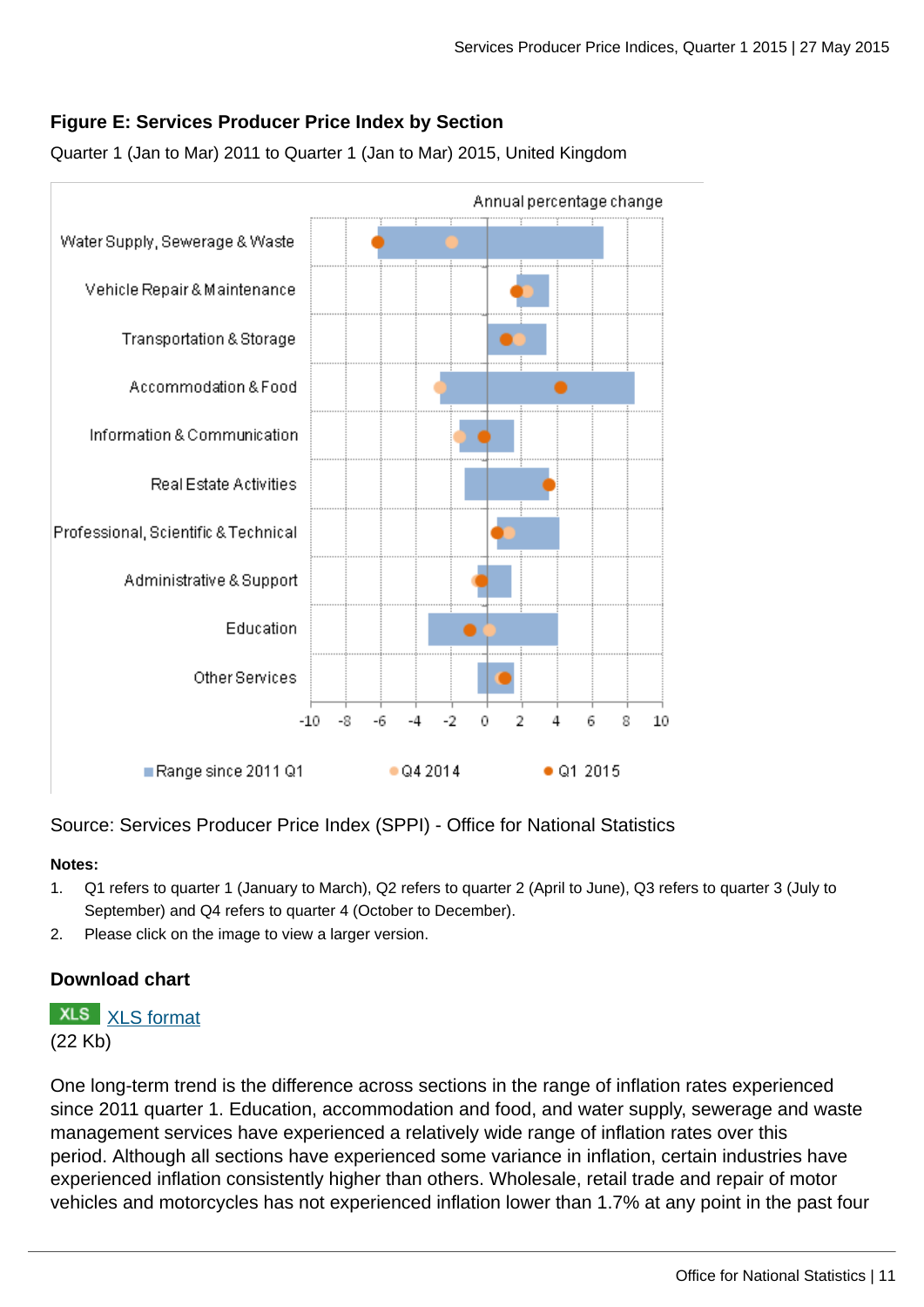years, while other services, administrative and support services, and information and communication have not experienced inflation higher than 1.5%.

## **Quarterly Inflation**

Prices received for the services included in the aggregate Services Producer Price Index (SPPI) rose 0.2% between quarter 4 of 2014 and quarter 1 of 2015, compared to no movement between quarter 3 and 4 of 2014. Of the 10 sections that make up the aggregate SPPI, 8 showed increases in prices between quarter 4 of 2014 and quarter 1 of 2015. The majority of these increases were small, however, ranging from 0.2% to 0.7%. SPPI fell 0.1% between quarter 3 and 4 of 2014, down from an increase of 0.1% seen between quarter 2 and 3. Of the 10 sections that make up the aggregate SPPI, half showed a fall in prices between quarter 3 and quarter 4 of 2014.

The main contribution to the increase in the quarterly rate came from professional, scientific and technical activities, which increased by 0.4% between quarter 4 of 2014 and quarter 1 of 2015. (Table C and Figure F).

## **Table C: Quarterly growth in SPPI (percentage change, latest quarter on previous quarter)**

Quarter 1 (Jan to Mar) 2015, United Kingdom

Quarterly percentage change

| <b>Section</b>                                  |        |
|-------------------------------------------------|--------|
| Water Supply, Sewerage & Waste Management       | $-4.6$ |
| Repair & Maintenance of Motor Vehicles          | 0.7    |
| Transportation & Storage                        | 0.3    |
| Accommodation & Food                            | $-0.4$ |
| Information & Communication                     | 0.3    |
| <b>Real Estate Activities</b>                   | 0.7    |
| Professional, Scientific & Technical Activities | 0.4    |
| <b>Administrative &amp; Support Services</b>    | 0.3    |
| Education                                       | 0.3    |
| <b>Other Services</b>                           | 0.2    |
| Aggregate SPPI                                  | 0.2    |

**Table source:** Office for National Statistics

**Table notes:**

**Section**

- 1. The section level SPPIs are an aggregate of the individual industry level SPPIs (excluding Financial Intermediation) published in the SPPI Statistical Bulletin. They do not provide full coverage of the service sector.
- 2. Not all of the industry-level SPPIs used to construct the section-level SPPIs are National Statistics.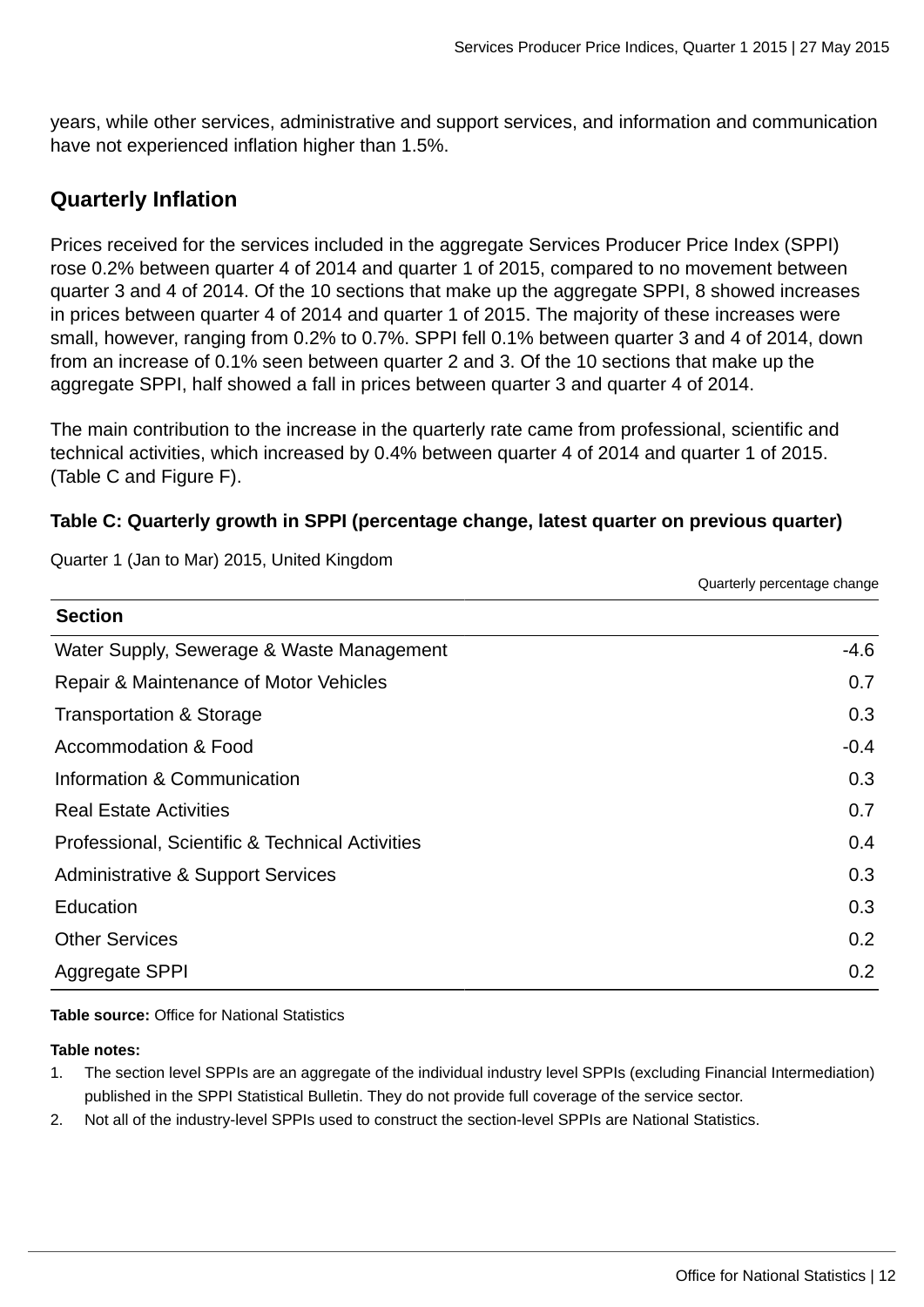## **Download table**

**XLS** [XLS format](http://www.ons.gov.uk:80/ons/rel/ppi2/services-producer-price-index/quarter-1-2015/prt-3-mth-change-to-quarter-1.xls) (19 Kb)

## **Figure F: Contribution to quarterly growth rate (0.2 percent)**

Quarter 1 (Jan to Mar) 2015, United Kingdom



Source: Services Producer Price Index (SPPI) - Office for National Statistics

#### **Notes:**

- 1. The section-level SPPIs are an aggregate of the individual industry-level SPPIs (excluding Financial Intermediation) published in the SPPI Statistical Bulletin. They do not provided full coverage of the sections listed.
- 2. Not all of the industry-level SPPIs used to construct the section-level SPPIs are National Statistics.

## **Download chart**

**XLS** [XLS format](http://www.ons.gov.uk:80/ons/rel/ppi2/services-producer-price-index/quarter-1-2015/chd-3-mth-contribution.xls) (18.5 Kb)

Professional, scientific and technical activities prices rose 0.4% between quarter 4 of 2014 and 1 of 2015, compared with an increase of 0.1% last quarter. The main contribution to the current quarterly rate came from accountancy prices, which increased by 2.2%. This is compared with an increase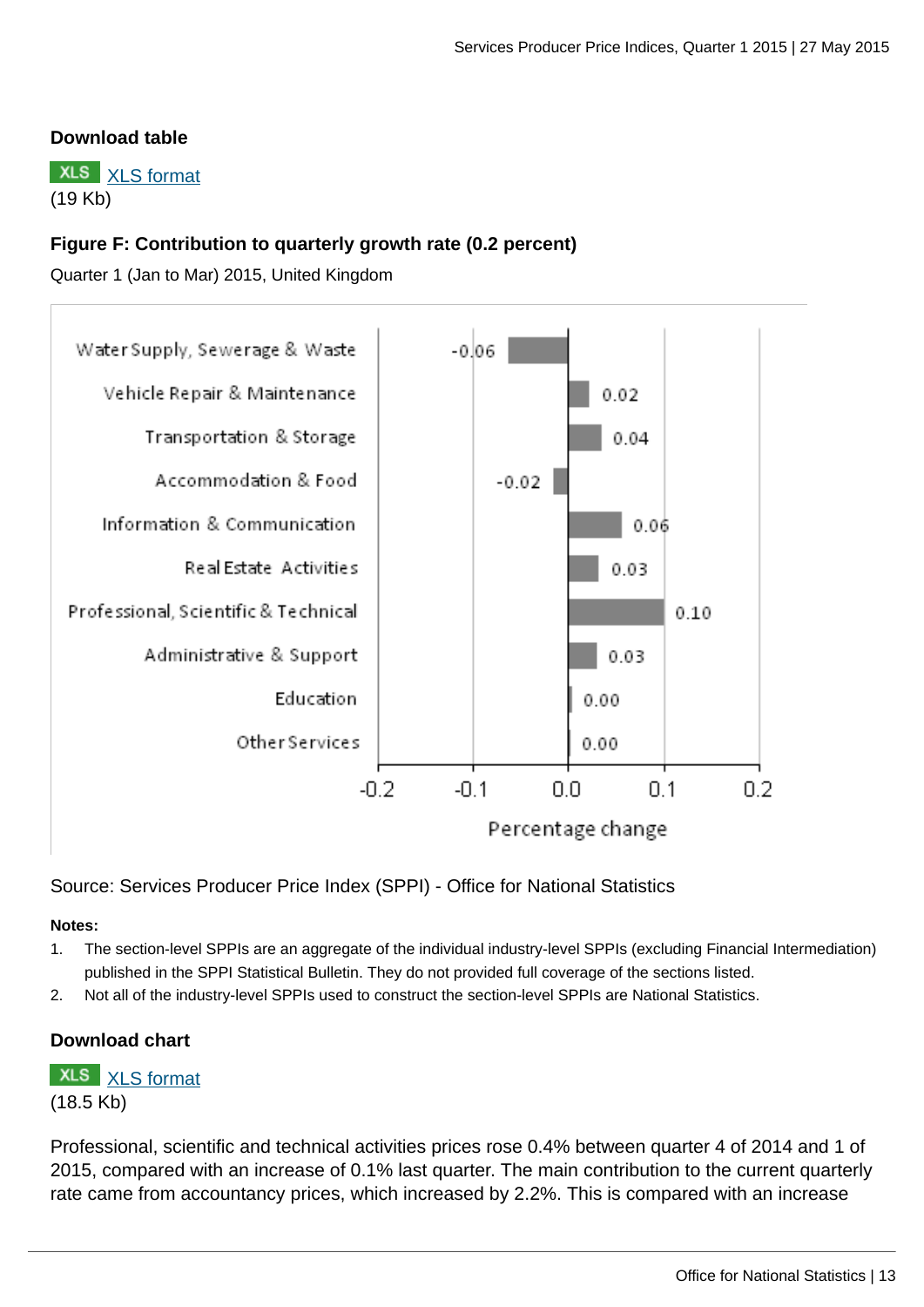of 1.4% between quarter 3 and quarter 4 of 2014. This rise in the accountancy index was driven by extra demand for these services in the first quarter of the year, with contributors indicating that this is usually their busiest time of the year. (Figure G).

## **Figure G: Services Producer Price Index for Accountancy**

Quarter 1 (Jan to Mar) 2010 to Quarter 1 (Jan to Mar) 2015 United Kingdom



Source: Services Producer Price Index (SPPI) - Office for National Statistics

#### **Notes:**

1. Q1 refers to quarter 1 (January to March), Q2 refers to quarter 2 (April to June), Q3 refers to quarter 3 (July to September) and Q4 refers to quarter 4 (October to December).

## **Download chart**

**XLS** [XLS format](http://www.ons.gov.uk:80/ons/rel/ppi2/services-producer-price-index/quarter-1-2015/chd-accountancy.xls) (19 Kb)

## **Economic Context**

## **Comparison with Average Weekly Earnings**

The aggregate Services Producer Price Index (SPPI) captures changes in the prices received by UK business for the provision of a selection of services to other UK businesses and the public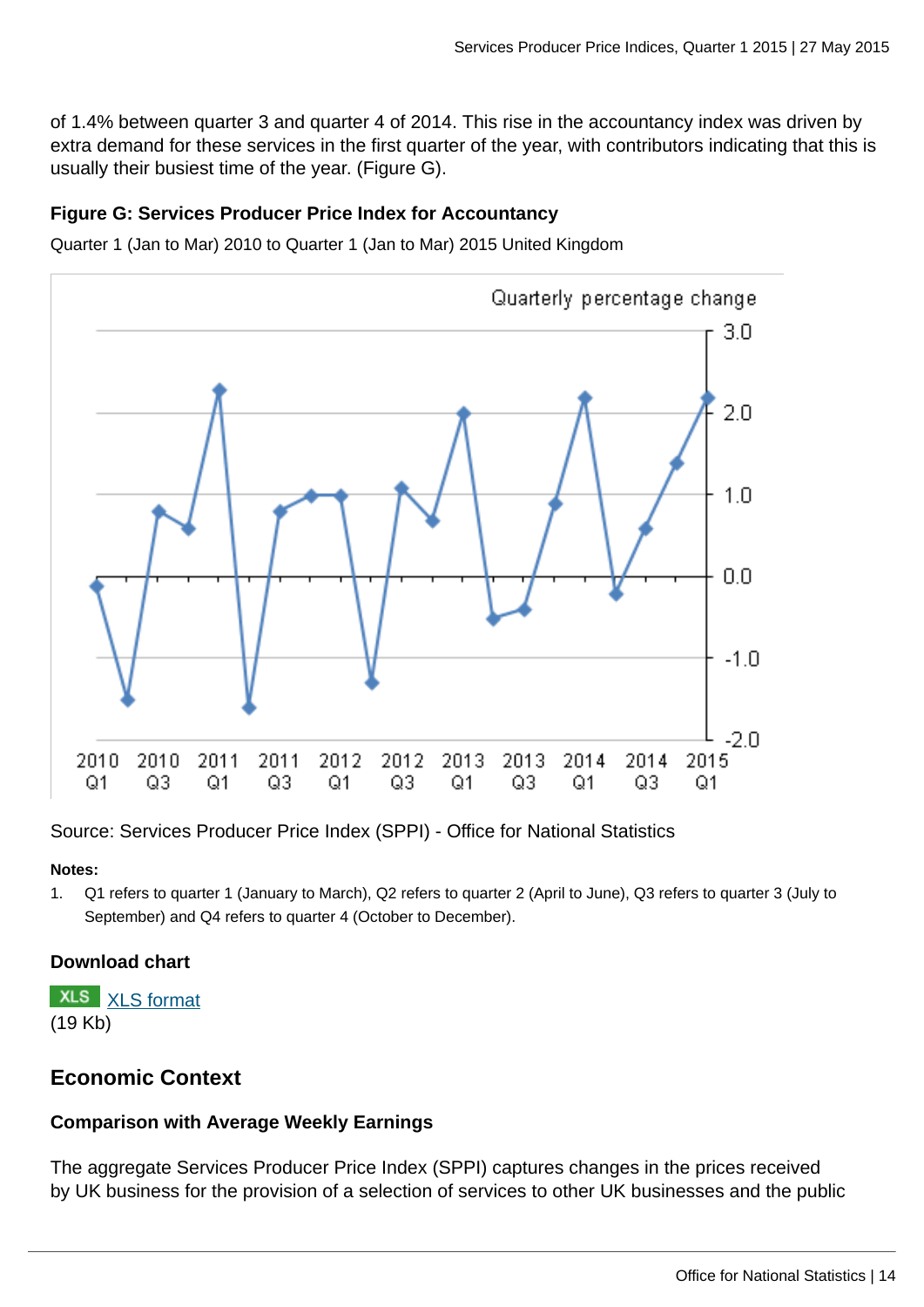sector. For many services, the cost of manpower is the largest component of the price charged by businesses for providing the service, rather than the cost of goods or fuels. As a result, it is expected that the price charged for services should move in a similar way to the wages received by the UK workforce. Figure H shows a comparison of the annual percentage change of the fees received by UK businesses for the provision of services, as estimated by the aggregate SPPI, with an indicator of salaries received by the UK workforce who are employed in the service sector, as estimated by the [Average Weekly Earnings \(AWE\)](http://www.ons.gov.uk:80/ons/external-links/other/average-weekly-earnings---all-editions.html) 'Services' pay index excluding bonuses.

## **Figure H: Comparison of Services Producer Price Index and 'Services' Average Weekly Earnings Index**



Quarter 2 (Apr to Jun) 2001 to Quarter 1 (Jan to Mar) 2015, United Kingdom

Source: Services Producer Price Index (SPPI), Labour Force Survey - Office for National Statistics

#### **Notes:**

- 1. The aggregate SPPI includes the Water Supply; Sewerage & Waste Management sector not included in the AWE.
- 2. The AWE index includes Financial & Insurance Activities, Public Administration & Defence: Compulsory Social Security, Human Health & Social Work Activities & Arts, Entertainment & Recreation sectors not included in the SPPI.
- 3. Q1 refers to quarter 1 (January to March), Q2 refers to quarter 2 (April to June), Q3 refers to quarter 3 (July to September) and Q4 refers to quarter 4 (October to December).

## **Download chart**

**XLS** [XLS format](http://www.ons.gov.uk:80/ons/rel/ppi2/services-producer-price-index/quarter-1-2015/chd-sppi-vs-awe.xls) (23.5 Kb)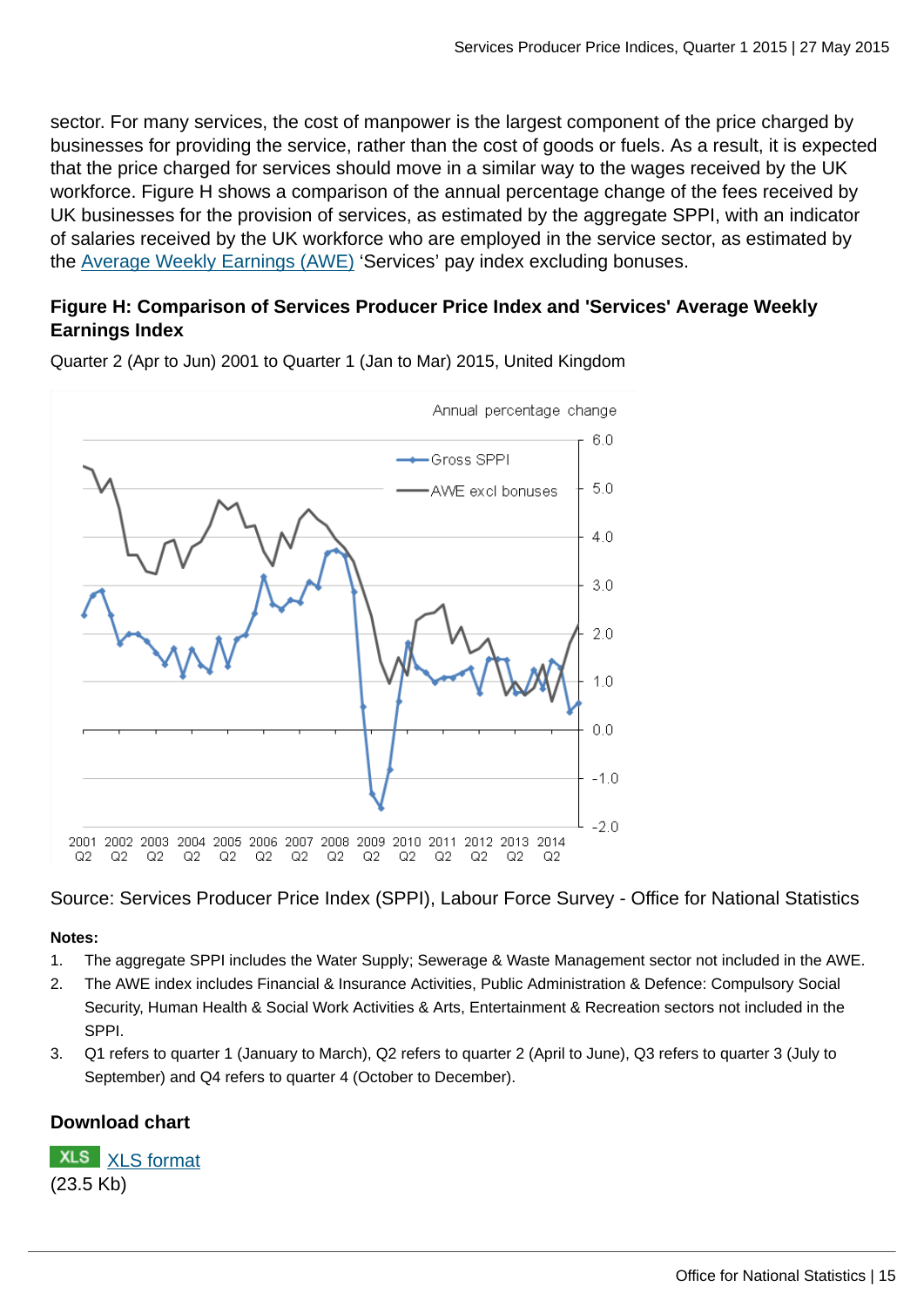As would be expected, the annual percentage change for AWE services follows a similar pattern to the SPPI. From 2001 to late 2008, both the AWE for services and the aggregate SPPI show similar trends, although AWE growth was significantly stronger. During the economic downturn in 2008/09 the rate of growth in both wages and service prices slowed dramatically. However while prices received for services started to fall in 2009, wages continued to grow compared with a year earlier, albeit at a much lower rate. Since quarter 4 of 2010 both AWE and the aggregate SPPI have shown lower growth that before the economic downturn. In the last two years the AWE services and SPPI indices have both shown growth of around 1%. However in the last 2 quarters the AWE services index has shown stronger growth than SPPI, the rises in the AWE services index has been driven by the wholesale and retail sector which is not measured in the SPPI.

## **Comparison with Consumer Prices Index**

While the SPPI measures the amount received by a company for services they've provided to other businesses, the prices paid by households is estimated by the consumer prices index (CPI). While the costs associated with providing services to both businesses and households will be broadly similar, there may be different costs associated with providing services to different customers. Figure H shows a comparison with the 'all services' sector of the [Consumer Prices Index \(CPI\)](http://www.ons.gov.uk:80/ons/external-links/ons---search-definition-results/consumer-price-indices---all-releases.html) which measures the prices paid for services by households.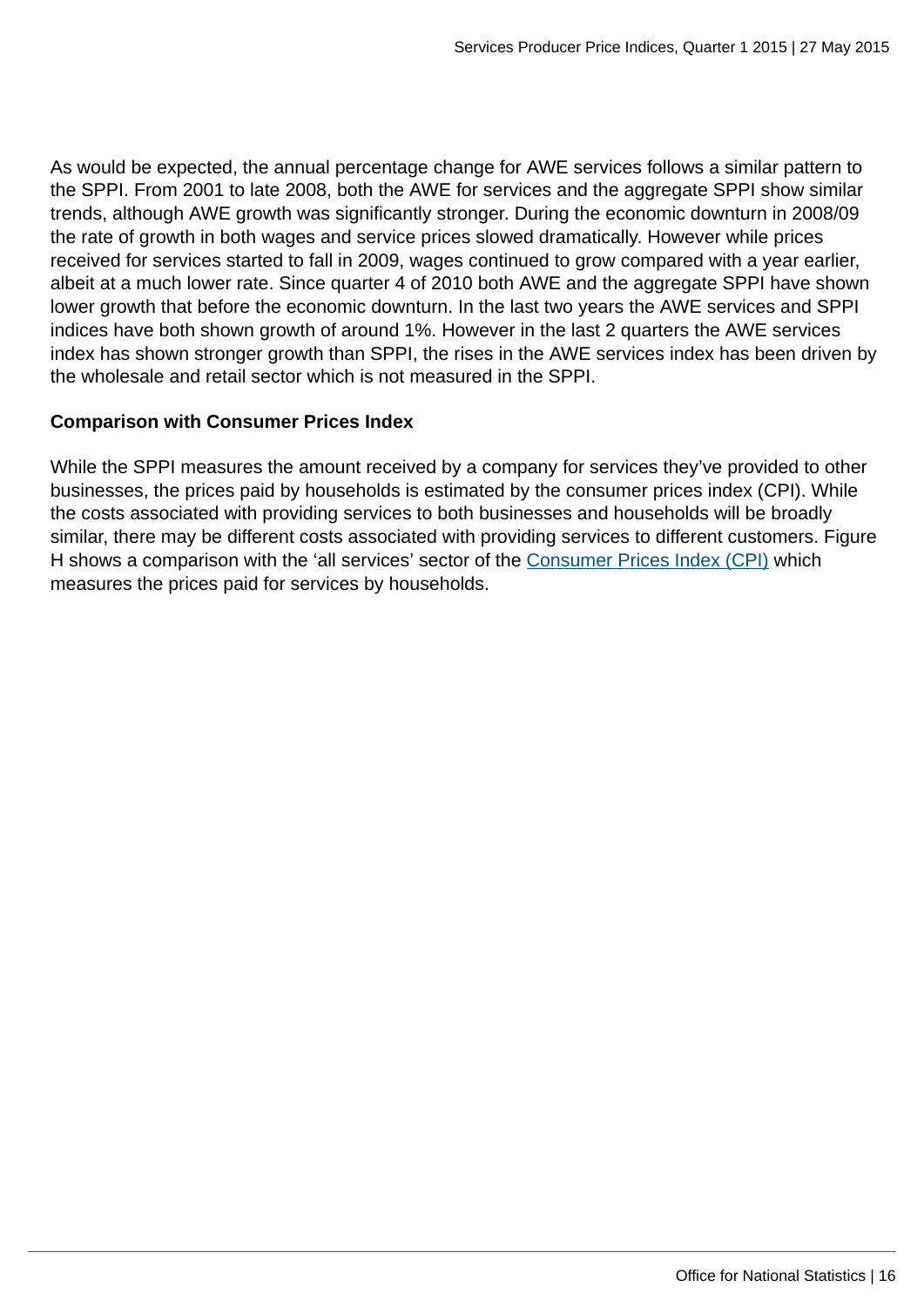## **Figure I: Comparison of Services Producer Price Index and 'All Services' Consumer Prices Index aggregate**



Quarter 2 (Apr to Jun) 2001 to Quarter 1 (Jan to Mar) 2015, United Kingdom

## Source: Services Producer Price Index (SPPI) - Office for National Statistics

#### **Notes:**

- 1. SPPI measures changes in the price received by a company, CPI measures changes in the price paid by a consumer. Therefore CPI figures may include taxes and fees that are not retained by the service provider.
- 2. SPPI measures the price received for services provided by UK based suppliers only, excluding imports from non-UK suppliers. CPI aims to measure the price paid by consumers in the UK, who may use non-UK based suppliers.
- 3. SPPI uses Standard Industrial Classification 2007 (SIC 07) to produce its aggregate, CPI uses Classification of Individual Consumption according to Purpose (COICOP). This means that the structure of each index may not always correlate at more detailed levels.
- 4. Q1 refers to quarter 1 (January to March), Q2 refers to quarter 2 (April to June), Q3 refers to quarter 3 (July to September) and Q4 refers to quarter 4 (October to December).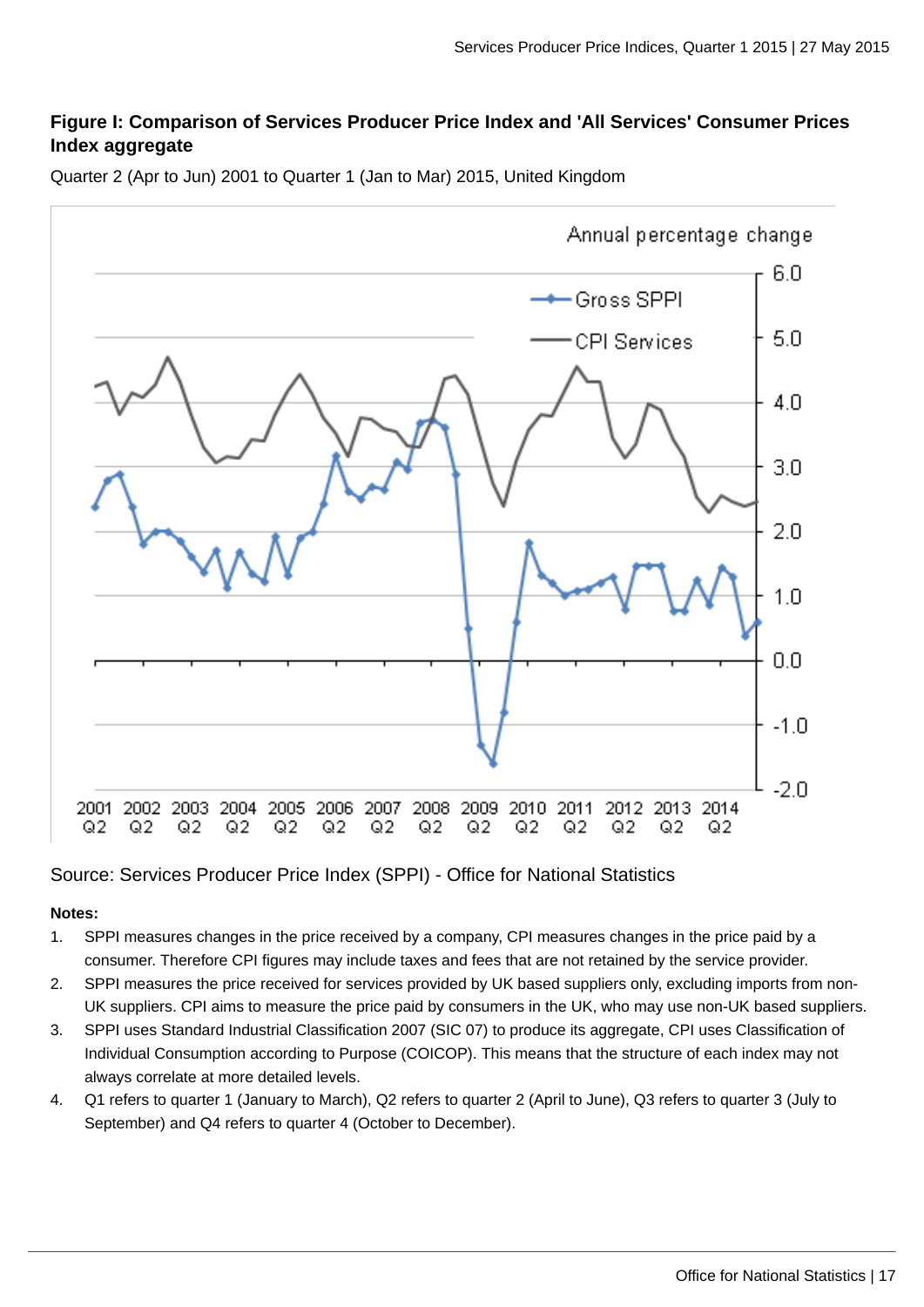## **Download chart**

**XLS** [XLS format](http://www.ons.gov.uk:80/ons/rel/ppi2/services-producer-price-index/quarter-1-2015/chd-sppi-vs-cpi.xls) (24 Kb)

Generally inflation in the CPI 'all services' index runs at a higher rate than the SPPI. Between late 2005 and 2008 the gap between the SPPI and CPI annual rate of inflation narrowed before widening again from 2009 to present. During the economic downturn in 2008/09 the annual rate of inflation for both indices decreased, with prices falling by as much as 1.6% for services sold by UK businesses while the prices paid by households continued to grow, although at a much lower rate, reaching a low of 2.8% in quarter 1 of 2010. Since quarter 4 of 2010 both indices have shown growth however the SPPI has shown significantly lower growth than CPI.

## **Other measures of Service Sector Inflation**

There are other measures of service sector inflation available such as the Chartered Institute of Procurement & Supply (CIPS) purchasing managers' index and the Confederation of British Industry (CBI) service sector survey. There are significant methodological differences between these surveys and SPPI, therefore direct comparisons cannot be made.

## **International Comparison**

All countries within the European Union are required to produce a measure of inflation for the service sector under the Short Term Statistics Regulation. Figure J shows the growth rates of service producer prices for a selection of EU countries since quarter 1 2010. The United Kingdom and Sweden recorded largely stable service producer price indices, growing by 2.4% and 1.8% respectively over the total period, whereas Austrian prices increased more rapidly. These experiences contrast with France and Spain, where service sector inflation has been negative since quarter 3 2011 in the case of Spain and quarter 1 2013 for France.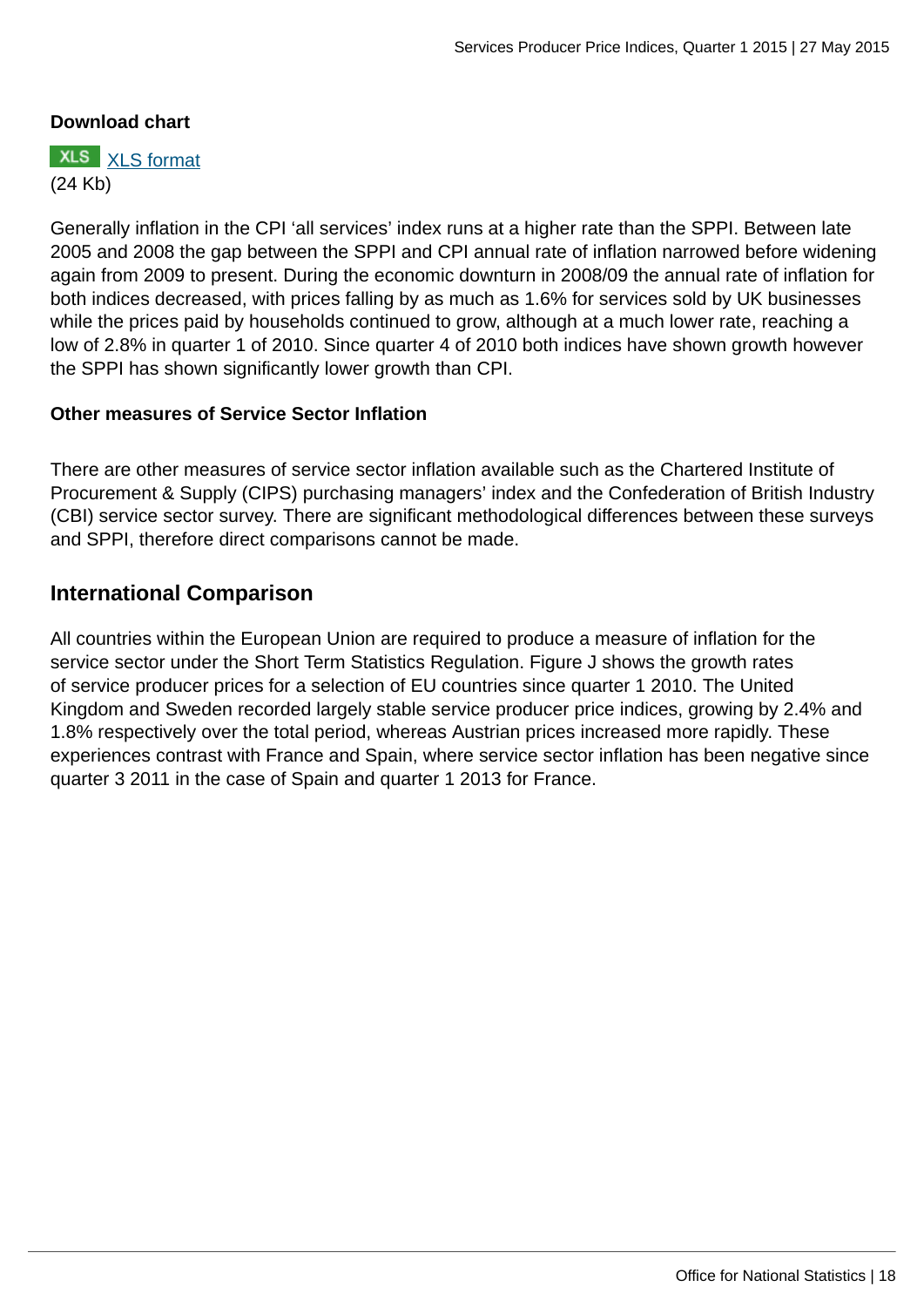## **Figure J: SPPI International Comparison**

Quarter 1 (Jan to Mar) 2010 to Quarter 1 (Jan to Mar) 2015, United Kingdom



#### Source: Eurostat

#### **Notes:**

- 1. The UK growth in this chart does not match that published as the Aggregate Gross Sector SPPI. This is because the indices shown in this comparison only include sections G to N, as per the Standard Industrial Classification 2007 (SIC 07). The aggregate Gross Sector SPPI also includes industries classified to Sections E and G of SIC 07. A full list of all SIC codes included can be found in the SPPI Coverage document.
- 2. Q1 refers to quarter 1 (January to March), Q2 refers to quarter 2 (April to June), Q3 refers to quarter 3 (July to September) and Q4 refers to quarter 4 (October to December).

## **Download chart**

**XLS** [XLS format](http://www.ons.gov.uk:80/ons/rel/ppi2/services-producer-price-index/quarter-1-2015/chd-international-comparison.xls) (21 Kb)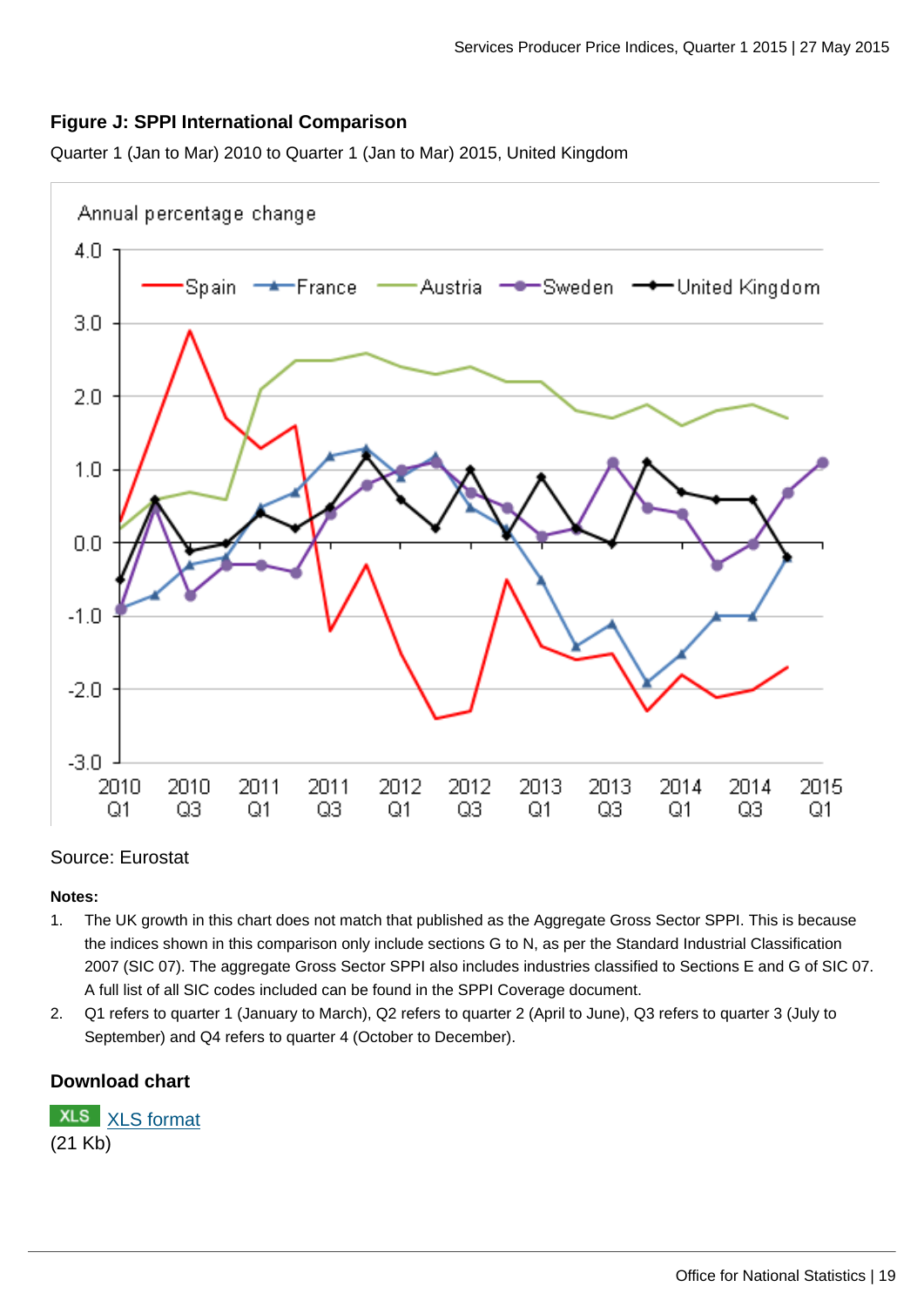## **Net Sector Aggregate**

At the aggregate level, both a net and gross sector Services Producer Price Index (SPPI) is produced. The prices used to construct both of these indices are the same but different weights are used to construct the net sector index compared with the gross sector.

## **Summary of Net Sector movements**

In quarter 1 of 2015, movements in the net sector aggregate SPPI were as follows:

- annual inflation rose 0.7%, up from 0.5% in quarter 4 of 2014
- between quarter 4 of 2014 and quarter 1 of 2015 quarterly inflation stood at 0.3%, compared with a fall of 0.1% between quarter 3 and 4 of 2014

Generally, the movements of the net sector aggregate SPPI are similar to those of the gross sector indices with the net sector aggregate tending to inflate at a slightly higher rate than the gross sector indices (Figure K).

## **Figure K: Aggregate Services Producer Price Index (Net & Gross)**

Quarter 2 (April to June) 2001 to Quarter 1 (Jan to Mar) 2015, United Kingdom



Source: Services Producer Price Index (SPPI) - Office for National Statistics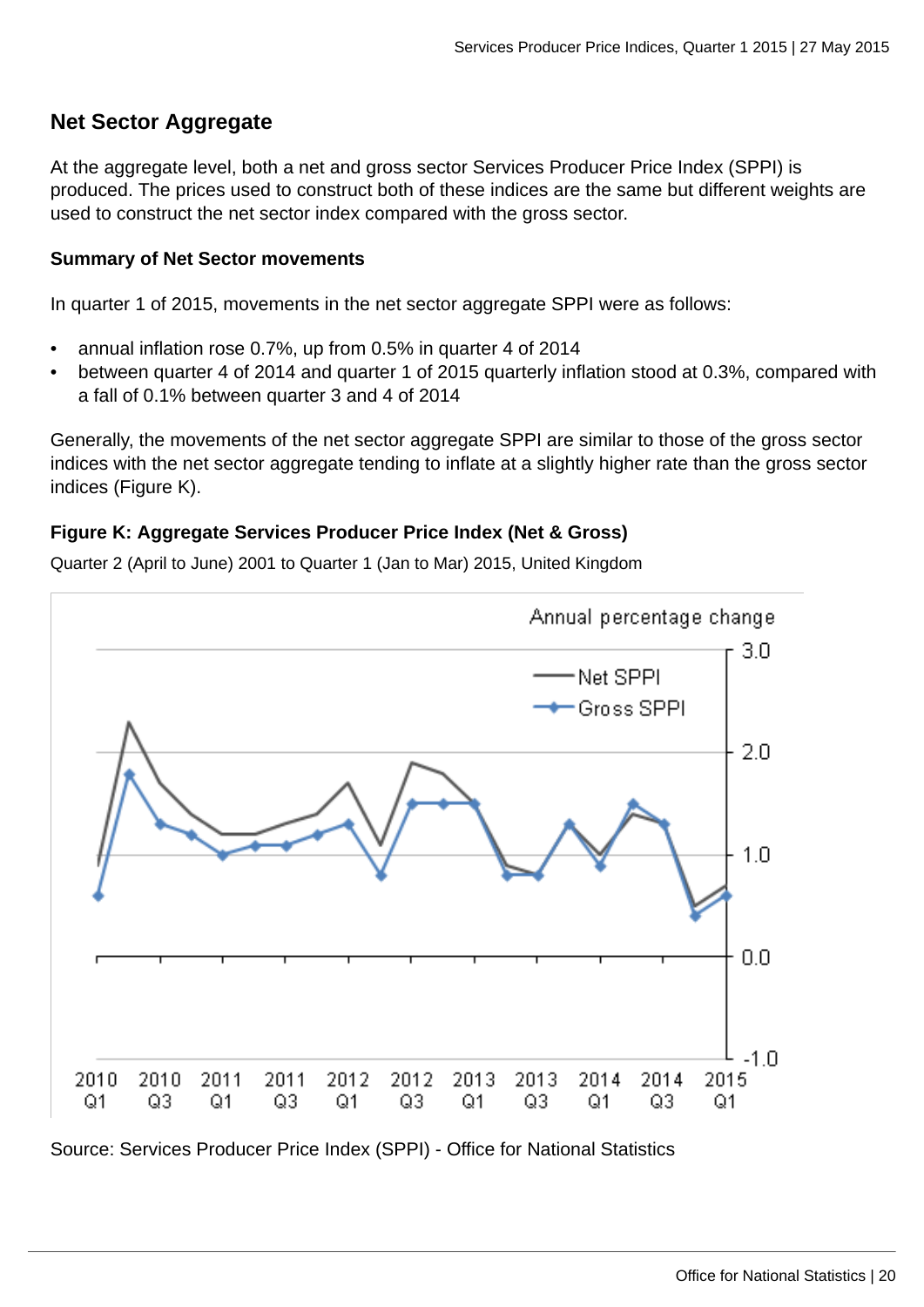#### **Notes:**

- 1. The aggregate SPPI is an aggregate of the individual industry-level SPPIs (excluding Financial Intermediation) published in the SPPI Statistical Bulletin. It does not provide full coverage of the service sector.
- 2. Not all of the industry-level SPPIs used to construct the aggregate SPPI are National Statistics.
- 3. Q1 refers to quarter 1 (January to March), Q2 refers to quarter 2 (April to June), Q3 refers to quarter 3 (July to September) and Q4 refers to quarter 4 (October to December).

## **Download chart**

**XLS** [XLS format](http://www.ons.gov.uk:80/ons/rel/ppi2/services-producer-price-index/quarter-1-2015/chd-aggregate-sppi--net-gross-.xls) (20 Kb)

## **Background notes**

## 1. **How are we doing?**

We are constantly seeking to improve this release and welcome feedback from our users to help us achieve this. If you have any comments on the format, layout or content of this release please let us know. We would also be interested in knowing how you use these data to inform your work. Please email us: [sppi@ons.gsi.gov.uk.](mailto:sppi@ons.gsi.gov.uk)

## 2. **Analysis of Service Producer Price Indices using Standard Errors**

To help users quantify the uncertainty around the estimates of service sector inflation, we plan to calculate standard errors for SPPI. We will present the results of our analysis in an article published in August 2015.

## 3. **Coverage of SPPI**

The SPPI is a measure of inflation for the UK service sector; however prices are not collected from Northern Ireland for any of the service industries which are collected as part of the quarterly survey. This is because the Statistics of Trade Act which makes the SPPI survey mandatory does not extend to Northern Ireland. The omission of prices from Northern Ireland means that the SPPI makes the assumption that prices received by companies in Northern Ireland change at the same rate as prices in the rest of the UK.

## 4. **Re-assessment by the UK Statistics Authority**

SPPI has recently undergone a routine re-assessment by the [UK Statistics Authority](http://www.ons.gov.uk:80/ons/external-links/stats-authority/statistics-authority-s-website.html) against the [Code of Practice for Official Statistics](http://www.ons.gov.uk:80/ons/external-links/stats-authority/uk-statistics-authority-code-of-practice.html). The final [SPPI assessment report](http://www.statisticsauthority.gov.uk/assessment/assessment/assessment-reports/assessment-report-290---services-producer-price-indices.pdf) is now available.

## 5. **Finding SPPI data**

All of the data included in this Statistical Bulletin, alongside data for the full range of SPPIs, is available in the associated [Reference Table \(454 Kb Excel sheet\)](http://www.ons.gov.uk:80/ons/rel/ppi2/services-producer-price-index/q4-2014/rft-services-producer-price-index--quarter-4-2014.xls) or can be downloaded from the [Time Series Dataset](http://www.ons.gov.uk:80/ons/rel/ppi2/services-producer-price-index/q4-2014/tsd-services-producer-price-index---quarter-4-2014.html) for SPPI. Each SPPI has two unique identifiers: a 10-digit index number which relates to the [Standard Industrial Classification](http://www.ons.gov.uk:80/ons/guide-method/classifications/current-standard-classifications/standard-industrial-classification/index.html) code appropriate to the index; and a 4-character alpha-numeric code which can be used to find series when using the Time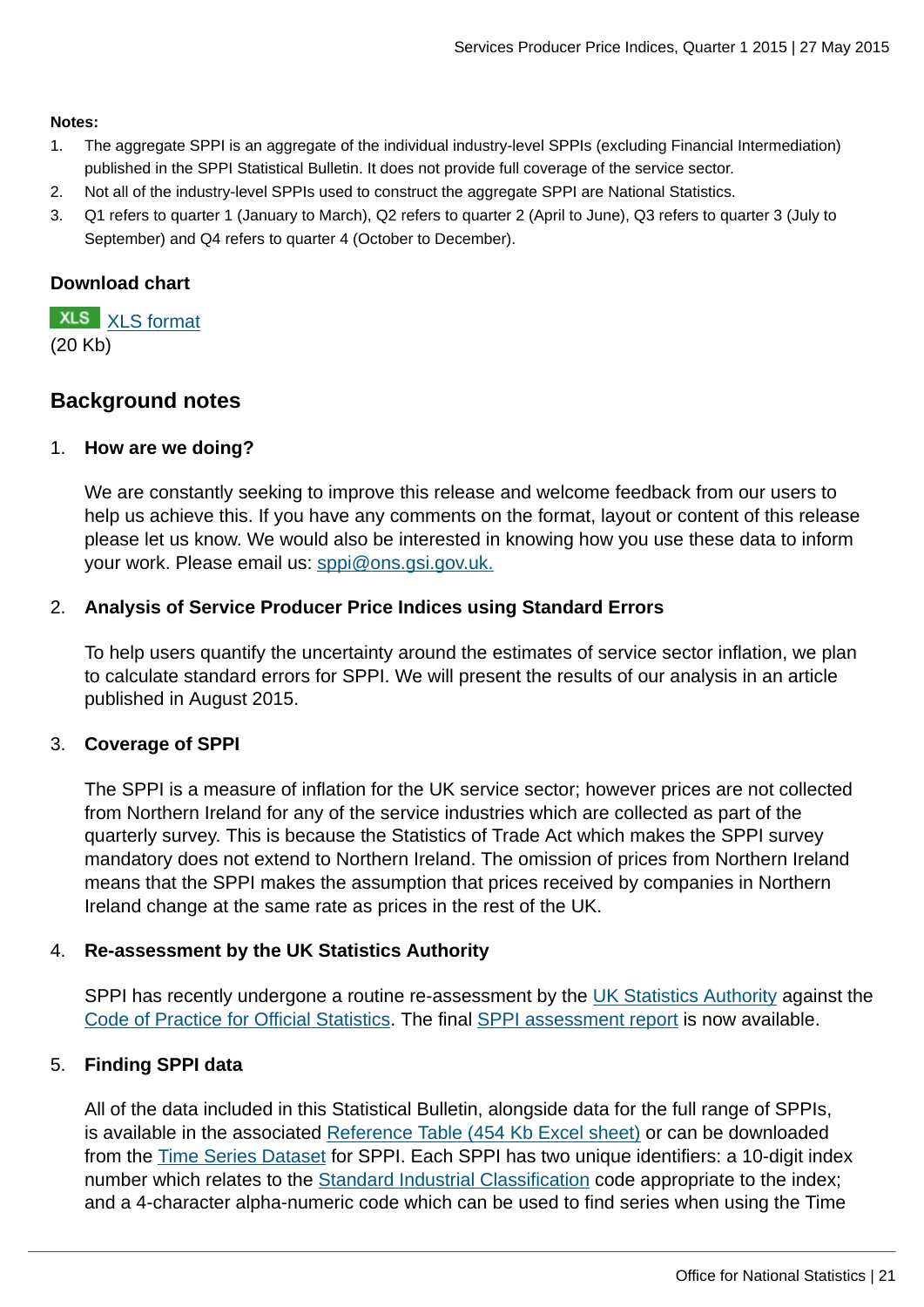Series Dataset for SPPI. [SPPI records \(76 Kb Excel sheet\)](http://www.ons.gov.uk:80/ons/rel/ppi2/services-producer-price-index/q4-2014/sppi-records--quarter-4-2014.xls) which show higher, lower or equal to movements, are also available to view or download.

## 6. **Article about rebasing the PPI and SPPI onto 2010=100**

As previously announced, ONS has been taking forward the rebasing of PPI and SPPI onto a 2010=100 basis. SPPI has been published on a 2010=100 basis, which was first released on 26 February 2014. A parallel run has been conducted to compare 2010=100 index values with 2005=100, analysing trends in the process. This parallel run will form an assessment of the impact of rebasing. An article Services Producer Price Index Rebasing (2010=100) describing the results of this assessment is published alongside this release. If you have any questions or queries regarding the impact of rebasing on SPPI data, please [contact SPPI.](mailto:sppi@ons.gsi.gov.uk)

## 7. **Quality and Methods**

A [Quality and Methodology Information \(QMI\)](http://www.ons.gov.uk/ons/guide-method/method-quality/quality/quality-information/business-statistics/summary-quality-report-for-services-producer-price-indices.pdf) paper is available for the SPPI which describes how the statistics presented in this Statistical Bulletin are produced and provides information on the quality of the statistics. Detailed information on the methods used to compile the SPPI is available in the [SPPI Manual \(241.6 Kb Pdf\)](http://www.ons.gov.uk:80/ons/guide-method/user-guidance/prices/sppi/sppi-methods-and-guidance---march-2014.pdf).

## 8. **Guidance for users**

The SPPI is calculated on a 'Business to Business' basis. This means that only transactions between UK businesses and other UK businesses or government are included. Sales made to customers outside of the UK or to members of the public are excluded.

Index numbers shown in this Statistical Bulletin are on a gross sector basis unless otherwise stated. This means that they include transactions between UK service sector businesses and all other UK businesses and government.

Indices relate to average prices per quarter. The full effect of a price change occurring within a quarter will only be reflected in the index for the following quarter. All index numbers exclude VAT and are not seasonally adjusted. Since SPPIs exclude VAT, they are not affected by the increase in the standard rate of VAT to 20% from 4 January 2011.

## 9. **Definitions**

## **Gross and Net Sector series**

All figures presented in this statistical bulletin are calculated on a gross sector basis unless otherwise stated.

**Gross Sector Output (GSO) series** - calculated using weights based on sales to UK businesses and government from all transactions within the UK. This index reflects the 'service sector' inflation experienced by all UK businesses.

**Net Sector Output (NSO) series** - calculated using weights based on sales to UK businesses and government outside of the service sector. For example, sales of legal services to a UK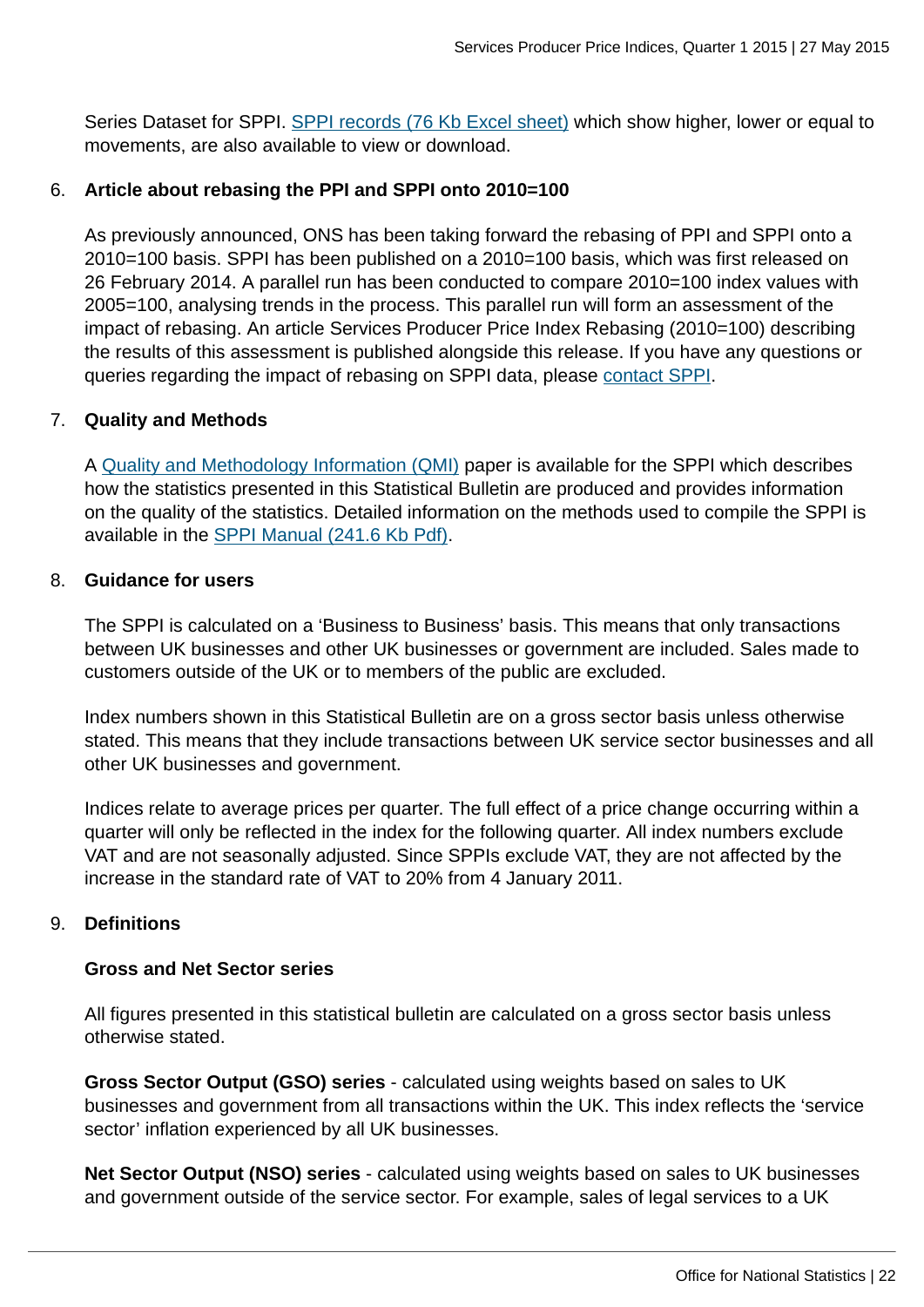manufacturing company would be included, but sales to an accountancy company (another service provider) would be excluded. This index gives a measure of inflation that is specific to non-service sector businesses.

**GSO Weights** - For most industries, sales from the Services Turnover Survey (STS) are used to determine their weight into the aggregate SPPI. Where STS data is unavailable, data from the Annual Business Survey is used as a proxy. In order to make the ABS data more comparable to the STS data, an adjustment factor is applied to remove sales attributed to non-service provision. These sales values are then used to calculate the industry weights.

**NSO Weights** - Net Sector weights are calculated by taking the Gross Sector sales data and adjusting them to represent only sales to businesses outside the service sector. This adjustment is made using data from the National Accounts Supply and Use Tables. These tables allow for the calculation of a ratio for each industry that approximates the proportion of sales to non-service sector businesses. This ratio is applied to the Gross Sector sales to give an approximation of the Net Sector sales. The resulting calculated sales are then used to weight the industries into the Net Sector aggregate SPPI.

**Reporting Periods** - Throughout this release quarter 1 refers to January to March, quarter 2 refers to April to June, quarter 3 refers to July to September and quarter 4 refers to October to December.

## 10. **Data sources**

The SPPI is compiled using the results of a mandatory survey carried out under the Statistics of Trade Act (1947). To keep the burden on respondents to a minimum, alternative data sources are used to compile the indices wherever possible. Currently 6 SPPIs are compiled using external data sources, these data sources are:

- property rental payments Investment Property Databank (IPD)
- financial Intermediation (Banks) Bank of England (BoE)

## 11. **SPPI Coverage**

ONS does not produce an SPPI for every industry in the service sector and so the aggregate SPPI is a partial, best estimate, of the overall inflation to UK businesses from the service sector. Similarly, the indices published at Section level do not provide full coverage and are the best estimate that can be made of those particular service activities using the data available. As resources allow, ONS will continue to review the existing SPPIs and expand coverage through developing SPPIs for new industries. As such, the aggregate SPPI will change composition from time to time, but will always remain ONS's best estimate of overall inflation to UK businesses from the service sector. The fact that coverage may change over time should be considered by users when deciding which indices best meet their needs.

## 12. **Revisions**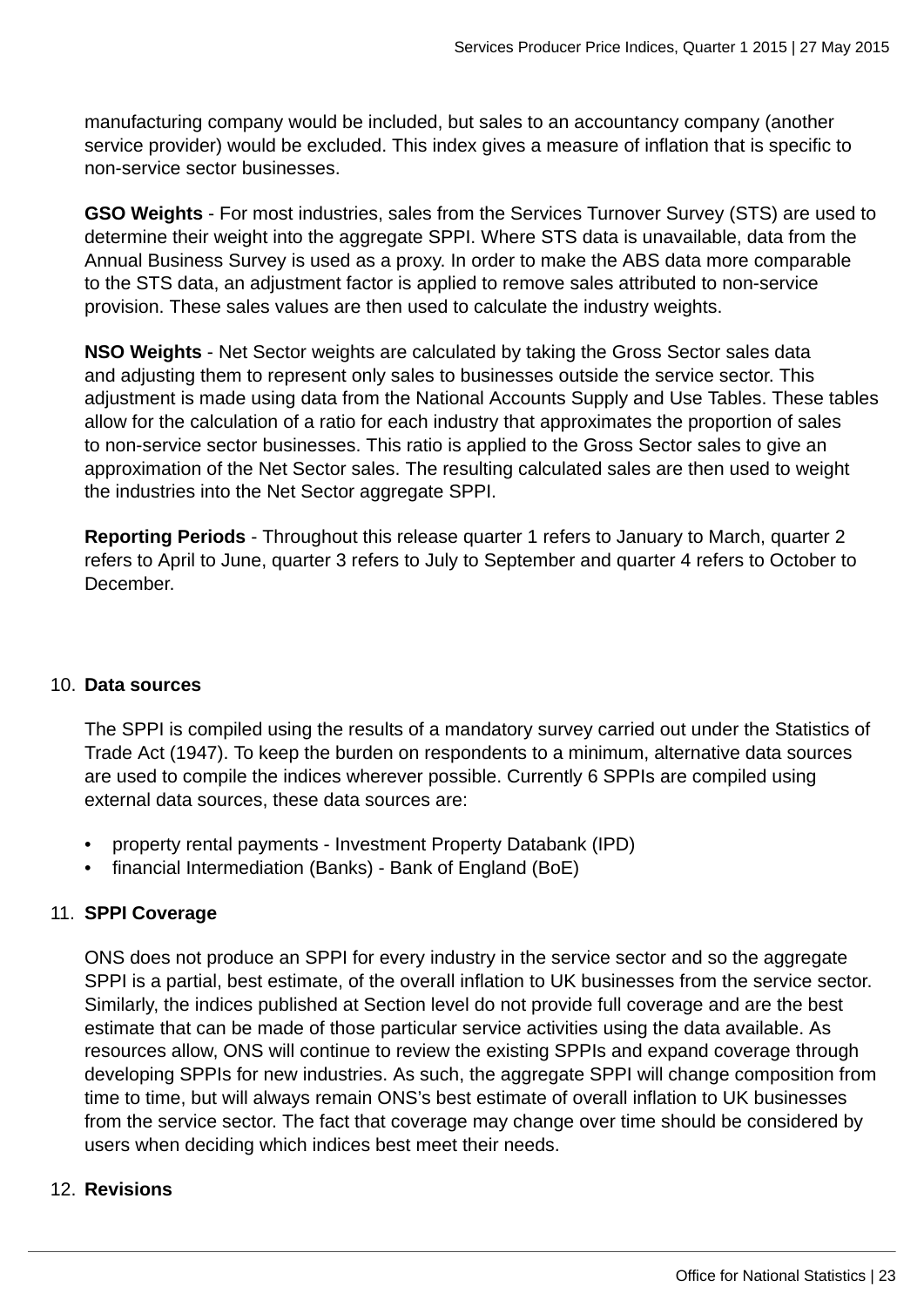SPPI follows the ONS policy for revisions and corrections and will show significant revisions but suppress minor changes to avoid unnecessary inconvenience to users. Indices for the most recent two quarters are regarded as provisional and may be revised as later data become available.

For this statistical bulletin, reference table 1R highlights revisions to movements in price indices previously published in last quarter's statistical bulletin.

## 13. **European comparability**

The UK is required to produce a number of the SPPIs included in this statistical bulletin under the [Short-Term Statistics Regulation](http://eur-lex.europa.eu/LexUriServ/LexUriServ.do?uri=CELEX:31998R1165:EN:NOT) . As a result, all EU countries must publish equivalent series on a comparable basis. Further information about SPPI at an EU level, and access to data for all EU countries is available on the [Eurostat website.](http://epp.eurostat.ec.europa.eu/statistics_explained/index.php/Services_producer_price_index_overview)

## 14. **Publication Policy**

The complete run of data in the tables of this bulletin are also available to view and download in other electronic formats free of charge using the Office for [National Statistics Datasets and](http://www.ons.gov.uk/ons/datasets-and-tables/index.html) [Reference Table service](http://www.ons.gov.uk/ons/datasets-and-tables/index.html) (if you want the data associated with this bulletin click into Download data in this release option). Users can download the complete release in a choice of zipped formats or view and download their own selections of individual series.

## 15. **Following ONS**

Follow us on [twitter](http://www.ons.gov.uk:80/ons/external-links/social-media/ons-twitter.html) and [facebook](http://www.ons.gov.uk:80/ons/external-links/social-media/index.html).

View the latest ONS podcasts on [youtube](http://www.ons.gov.uk:80/ons/external-links/social-media/youtube.html).

National Statistics are produced to high professional standards set out in the Code of Practice for Official Statistics. They undergo regular quality assurance reviews to ensure that they meet customer needs. They are produced free from any political interference.

© Crown copyright 2015.

Next publication:

27 May 2015

Media contact:

Tel: Luke Croydon +44 (0)845 6041858

Emergency on-call +44 (0)7867 906553

E-mail: [media.relations@ons.gsi.gov.uk](mailto:media.relations@ons.gsi.gov.uk)

Statistical contact: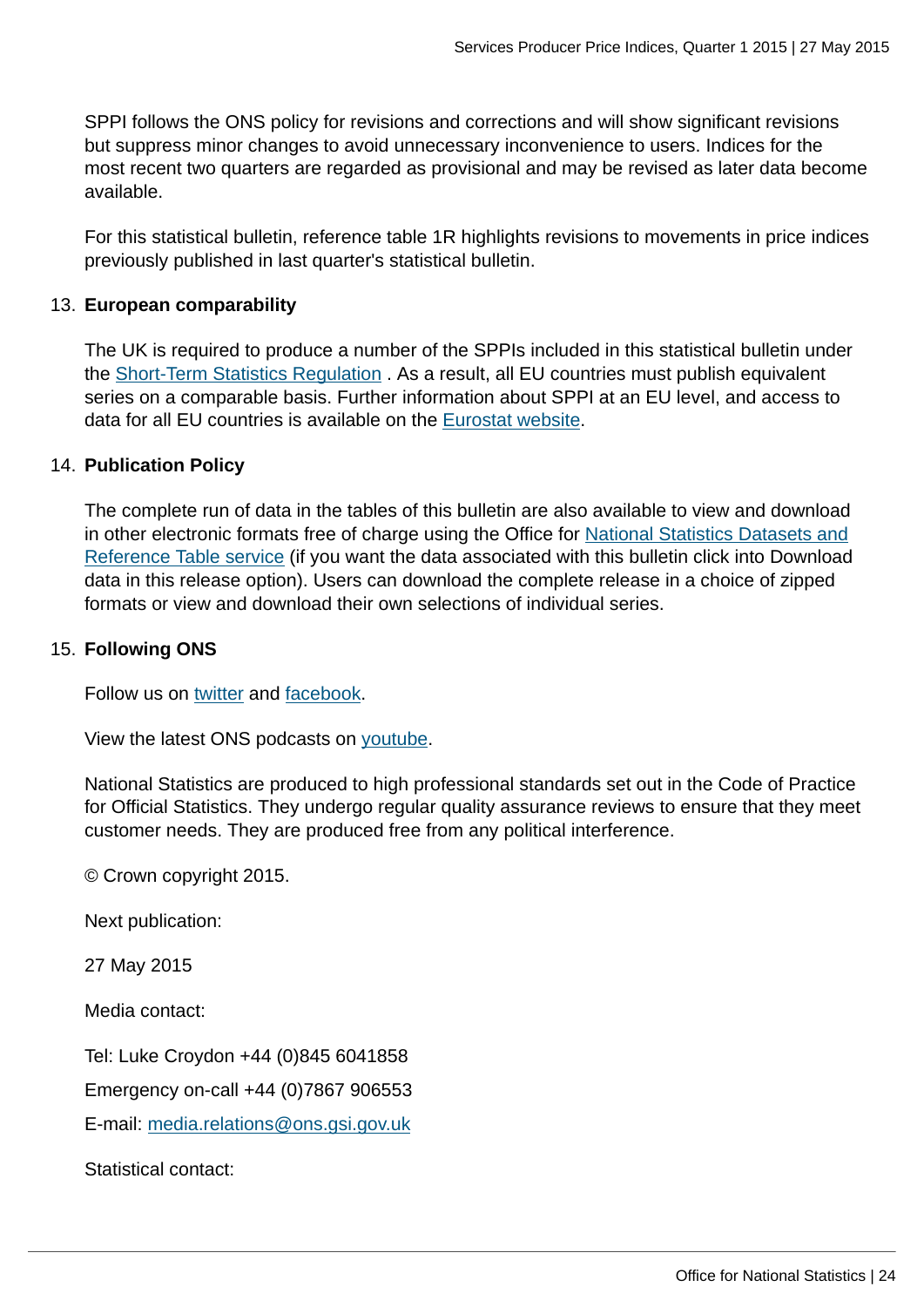Tel: Kat Pegler on +44 (0) 1633 456468

E-mail: [sppi@ons.gsi.gov.uk](mailto:sppi@ons.gsi.gov.uk)

Business Prices Enquiries:

Tel +44 (0) 1633 455723 or +44 (0) 1633 456705

16. Details of the policy governing the release of new data are available by visiting [www.statisticsauthority.gov.uk/assessment/code-of-practice/index.html](http://www.statisticsauthority.gov.uk/assessment/code-of-practice/index.html) or from the Media Relations Office email: [media.relations@ons.gsi.gov.uk](mailto:media.relations@ons.gsi.gov.uk)

The United Kingdom Statistics Authority has designated these statistics as National Statistics, in accordance with the Statistics and Registration Service Act 2007 and signifying compliance with the Code of Practice for Official Statistics.

Designation can be broadly interpreted to mean that the statistics:

- meet identified user needs;
- are well explained and readily accessible;
- are produced according to sound methods; and
- are managed impartially and objectively in the public interest.

Once statistics have been designated as National Statistics it is a statutory requirement that the Code of Practice shall continue to be observed.

## **Copyright**

© Crown copyright 2015

You may use or re-use this information (not including logos) free of charge in any format or medium, under the terms of the Open Government Licence. To view this licence, visit www.nationalarchives.gov.uk/doc/open-government-licence/ or write to the Information Policy Team, The National Archives, Kew, London TW9 4DU, or email: [psi@nationalarchives.gsi.gov.uk](mailto:psi@nationalarchives.gsi.gov.uk).

This document is also available on our website at [www.ons.gov.uk.](http://www.ons.gov.uk/)

## **Statistical contacts**

| <b>Name</b> | <b>Phone</b>                                           | <b>Department</b> | <b>Email</b> |
|-------------|--------------------------------------------------------|-------------------|--------------|
| Kat Pegler  | +44 (0)1633 456468 Business Prices sppi@ons.gsi.gov.uk |                   |              |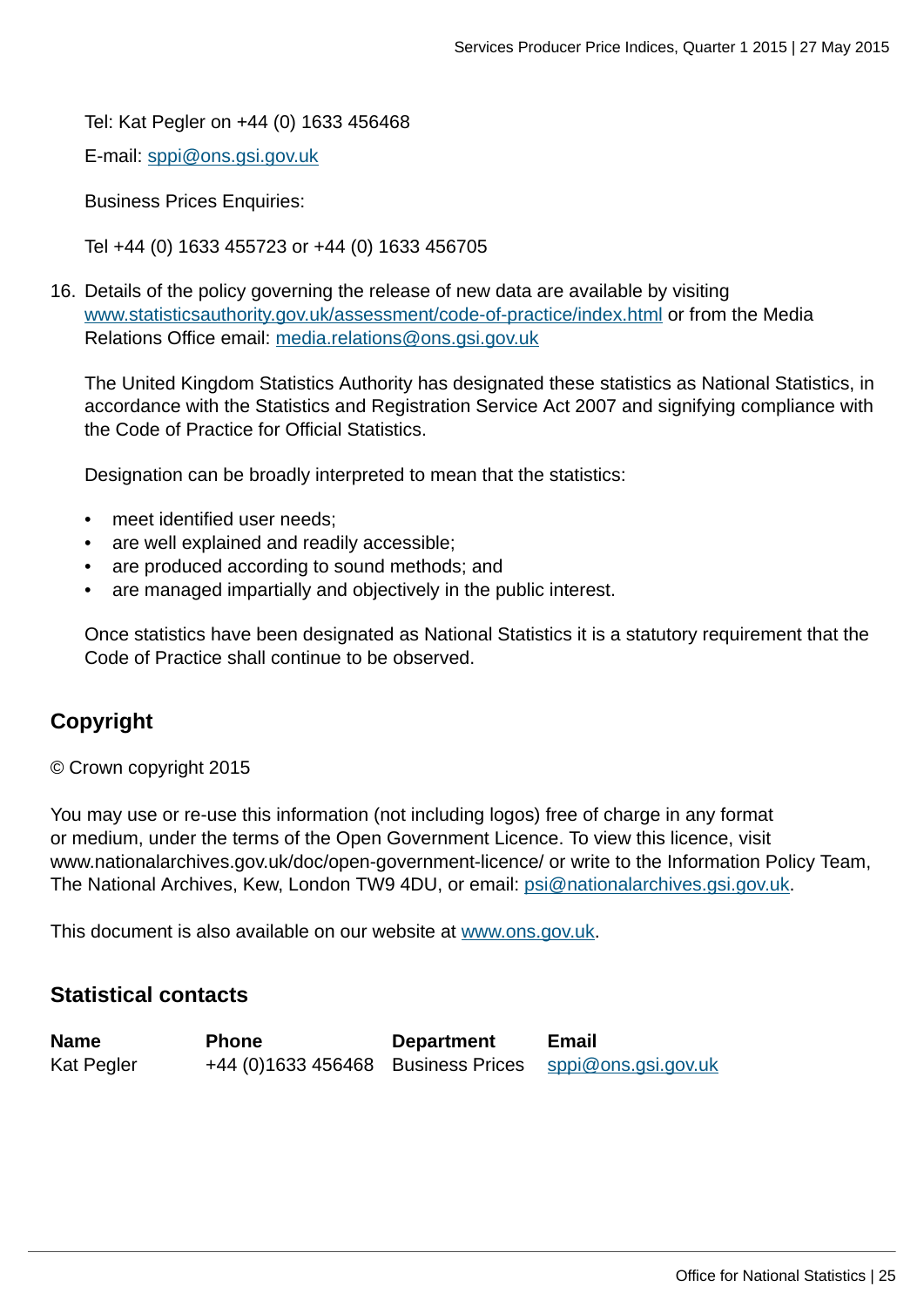## **Issuing Body:**

Office for National Statistics

#### **Media Contact Details:**

Telephone: 0845 604 1858 (8.30am-5.30pm Weekdays)

Emergency out of hours (limited service): 07867 906553

Email: [media.relations@ons.gsi.gov.uk](mailto:media.relations@ons.gsi.gov.uk)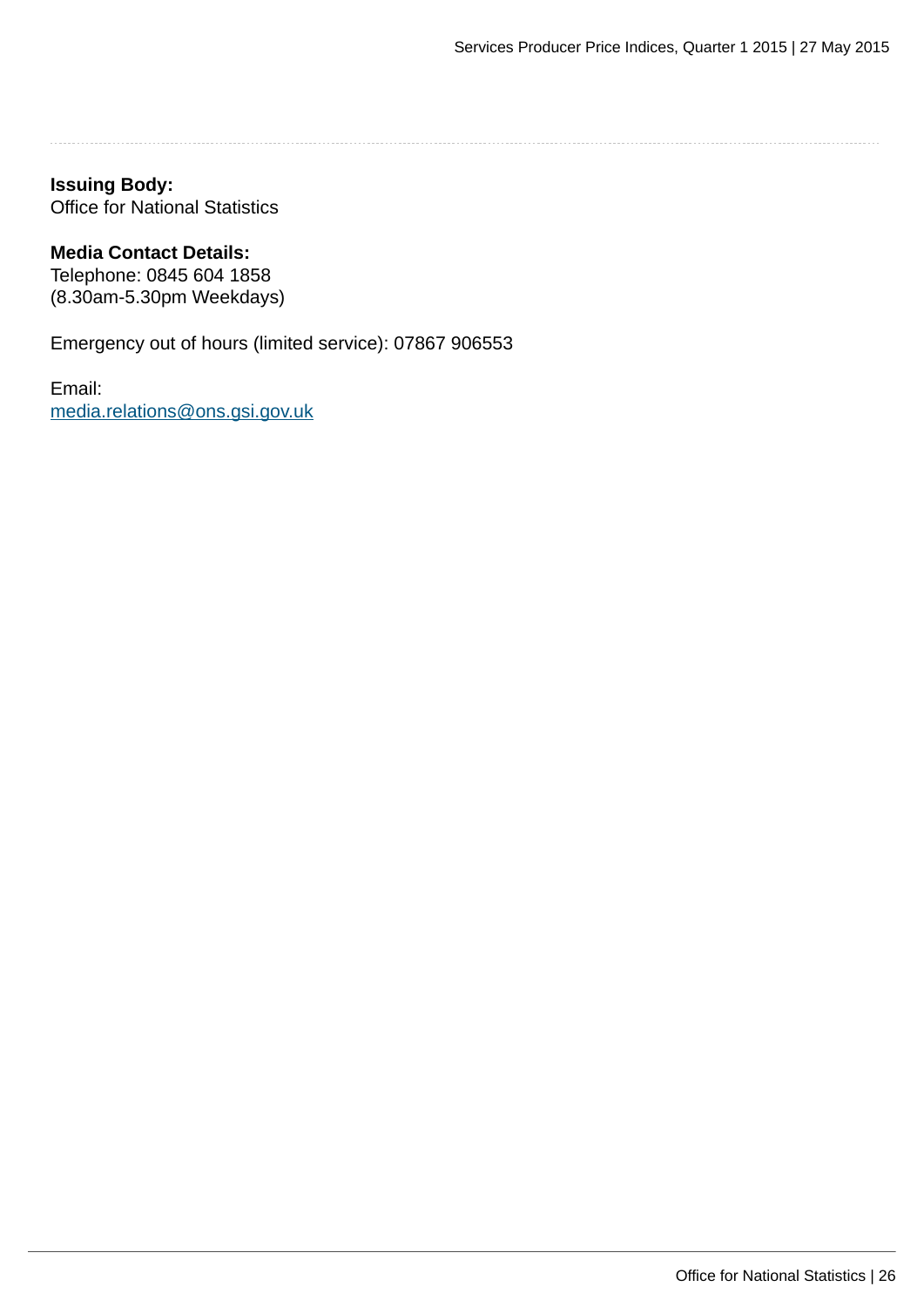|                | Gross Sector $1,2,4$<br>SPPI - All services |                           |      |                       | Net Sector $1,3,4$        |      |
|----------------|---------------------------------------------|---------------------------|------|-----------------------|---------------------------|------|
|                |                                             |                           |      |                       | SPPI - All services       |      |
|                |                                             | percentage<br>change over |      |                       | percentage<br>change over |      |
|                | Index<br>$(2010=100)$                       | Quarter                   | Year | Index<br>$(2010=100)$ | Quarter                   | Year |
|                | 9907010000                                  |                           |      | 9907020000            |                           |      |
|                | K8ZU                                        |                           |      | K8ZW                  |                           |      |
| 2011 Q2        | 101.5                                       | 1.0                       | 1.1  | 101.7                 | 1.1                       | 1.2  |
| Q <sub>3</sub> | 101.0                                       | $-0.5$                    | 1.1  | 101.2                 | $-0.5$                    | 1.3  |
| Q <sub>4</sub> | 101.4                                       | 0.4                       | 1.2  | 101.6                 | 0.4                       | 1.4  |
| 2012 Q1        | 101.8                                       | 0.4                       | 1.3  | 102.3                 | 0.7                       | 1.7  |
| Q2             | 102.3                                       | 0.5                       | 0.8  | 102.8                 | 0.5                       | 1.1  |
| Q <sub>3</sub> | 102.5                                       | 0.2                       | 1.5  | 103.1                 | 0.3                       | 1.9  |
| Q4             | 102.9                                       | 0.4                       | 1.5  | 103.4                 | 0.3                       | 1.8  |
| 2013 Q1        | 103.3                                       | 0.4                       | 1.5  | 103.8                 | 0.4                       | 1.5  |
| Q2             | 103.1                                       | $-0.2$                    | 0.8  | 103.7                 | $-0.1$                    | 0.9  |
| Q <sub>3</sub> | 103.3                                       | 0.2                       | 0.8  | 103.9                 | 0.2                       | 0.8  |
| Q <sub>4</sub> | 104.2                                       | 0.9                       | 1.3  | 104.7                 | 0.8                       | 1.3  |
| 2014 Q1        | 104.2                                       | $\qquad \qquad -$         | 0.9  | 104.8                 | 0.1                       | 1.0  |
| Q2             | 104.6                                       | 0.4                       | 1.5  | 105.2                 | 0.4                       | 1.4  |
| Q3             | 104.6                                       | $\overline{\phantom{0}}$  | 1.3  | 105.3                 | 0.1                       | 1.3  |
| Q4             | 104.6p                                      | $\overline{\phantom{a}}$  | 0.4  | 105.2p                | $-0.1$                    | 0.5  |
| 2015 Q1        | 104.8p                                      | 0.2                       | 0.6  | 105.5p                | 0.3                       | 0.7  |

*p = provisional. r = revised*

1 The aggregate SPPI is an aggregate of the individual industry level SPPIs (excluding Financial Intermediation). It does not provided full coverage of the service sector

- 2 The Gross Sector series is calculated using weights based on sales from all transactions in the UK to UK businesses and government
- 3 The Net Sector series is calculated using weights based on sales to UK businesses and government who are not part of the service sector.
- 4 Not all of the industry-level SPPIs used to construct the aggregate SPPI are National Statistics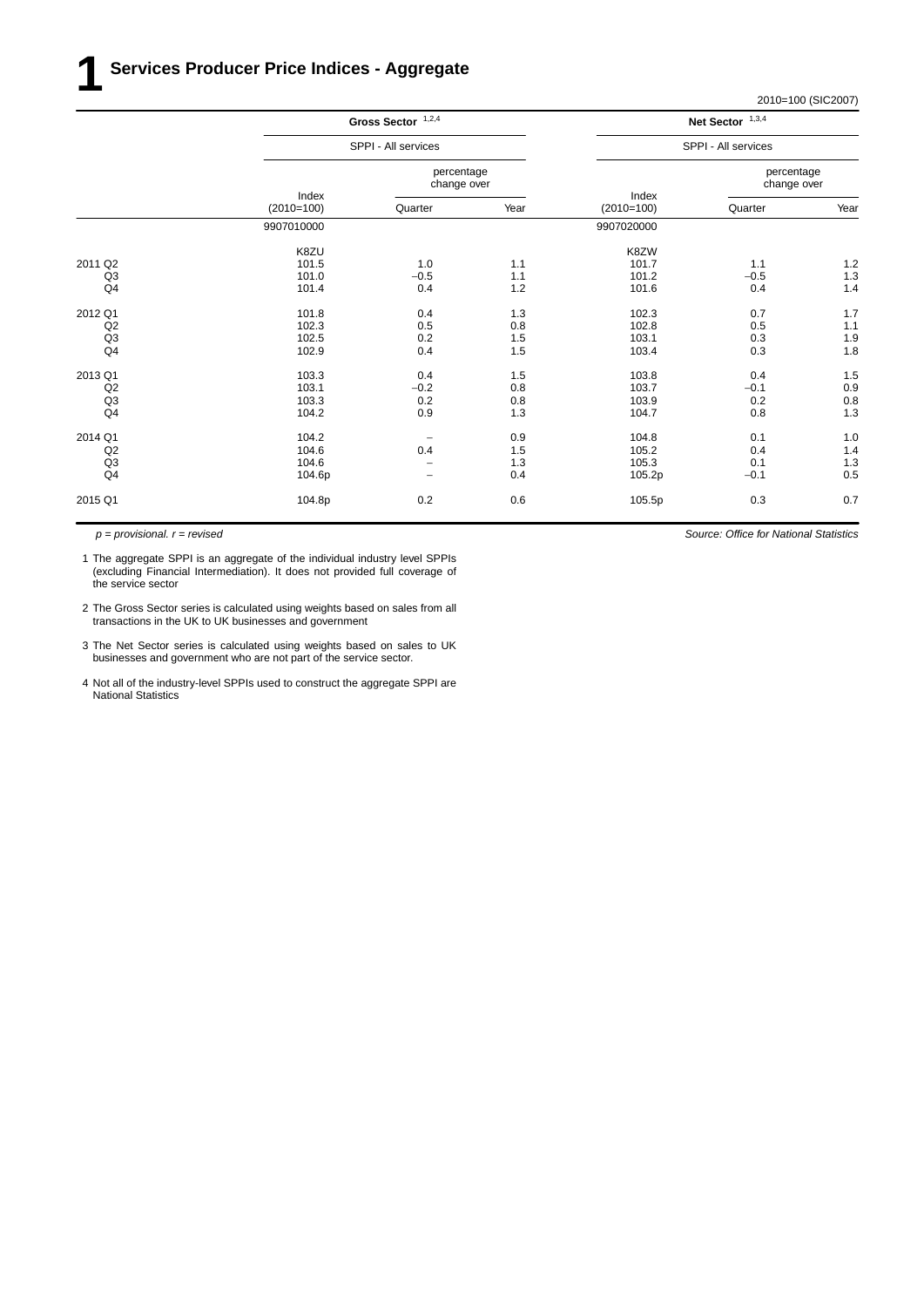## **2 Ser vices Producer Price Indices - Section 1,2**

2010=100 (SIC2007)

| <b>Water Supply, Sewerage</b><br>and Waste Management |                           |        |                   |                |                                                                                    |  |
|-------------------------------------------------------|---------------------------|--------|-------------------|----------------|------------------------------------------------------------------------------------|--|
|                                                       | percentage<br>change over |        |                   |                | percentage<br>change over                                                          |  |
| $(2010=100)$                                          | Quarter                   | Year   | $(2010=100)$      | Quarter        | Year                                                                               |  |
| 9907101000                                            |                           |        | 9907103000        |                |                                                                                    |  |
| MF8N                                                  |                           |        | MF <sub>2</sub> J |                |                                                                                    |  |
| 106.0                                                 |                           |        |                   |                | 4.9                                                                                |  |
| 106.9                                                 | 0.8                       | 6.5    | 105.5             | 0.9            | $5.0\,$                                                                            |  |
| 106.0                                                 | $-0.8$                    | 4.7    | 105.6             | 0.1            | 4.6                                                                                |  |
| 107.0                                                 | 0.9                       | 3.6    | 105.9             | 0.3            | 1.8                                                                                |  |
| 108.2                                                 | 1.1                       | 2.1    | 106.8             | 0.8            | 2.1                                                                                |  |
| 106.2                                                 | $-1.8$                    | $-0.7$ | 107.3             | 0.5            | 1.7                                                                                |  |
| 105.6                                                 | $-0.6$                    | $-0.4$ | 107.5             | 0.2            | 1.8                                                                                |  |
| 107.2                                                 | 1.5                       | 0.2    | 108.5             | 0.9            | 2.5                                                                                |  |
| 108.6                                                 | 1.3                       | 0.4    | 109.3             | 0.7            | 2.3                                                                                |  |
| 105.5                                                 | $-2.9$                    | $-0.7$ | 109.6             | 0.3            | 2.1                                                                                |  |
| 105.7                                                 | 0.2                       | 0.1    | 110.5             | 0.8            | 2.8                                                                                |  |
| 105.3                                                 | $-0.4$                    | $-1.8$ | 111.9             | 1.3            | 3.1                                                                                |  |
| 106.4                                                 | 1.0                       | $-2.0$ | 112.1             | 0.2            | $2.6\,$                                                                            |  |
| 105.3                                                 | $-1.0$                    | $-0.2$ | 112.6             | 0.4            | 2.7                                                                                |  |
| 103.6p                                                | $-1.6$                    | $-2.0$ | 113.0p            | 0.4            | 2.3                                                                                |  |
| 98.8p                                                 | $-4.6$                    | $-6.2$ | 113.8p            | 0.7            | 1.7                                                                                |  |
|                                                       | Index                     | 2.6    | 4.3               | Index<br>104.6 | Wholesale, Retail Trade; Repair of<br><b>Motor Vehicles and Motorcycles</b><br>0.6 |  |

|                | <b>Transportation and Storage</b> |                           |                   |                       | <b>Accommodation and Food</b> |        |
|----------------|-----------------------------------|---------------------------|-------------------|-----------------------|-------------------------------|--------|
|                |                                   | percentage<br>change over |                   |                       | percentage<br>change over     |        |
|                | Index<br>$(2010=100)$             | Quarter                   | Year              | Index<br>$(2010=100)$ | Quarter                       | Year   |
|                | 9907104000                        |                           |                   | 9907105000            |                               |        |
|                | MF2K                              |                           |                   | MF <sub>2</sub> L     |                               |        |
| 2011 Q2        | 102.9                             | 1.1                       | 2.8               | 101.5                 | 2.4                           | 2.4    |
| Q3             | 101.9                             | $-1.0$                    | $1.2$             | 101.8                 | 0.3                           | 1.3    |
| Q <sub>4</sub> | 102.3                             | 0.4                       | 1.6               | 101.8                 | $\overline{\phantom{0}}$      | 1.7    |
| 2012 Q1        | 102.4                             | 0.1                       | 0.6               | 99.9                  | $-1.9$                        | 0.8    |
| Q2             | 102.9                             | 0.5                       | $\qquad \qquad -$ | 101.7                 | 1.8                           | 0.2    |
| Q <sub>3</sub> | 102.7                             | $-0.2$                    | 0.8               | 100.4                 | $-1.3$                        | $-1.4$ |
| Q4             | 103.0                             | 0.3                       | 0.7               | 108.6                 | 8.2                           | 6.7    |
| 2013 Q1        | 104.0                             | 1.0                       | 1.6               | 105.9                 | $-2.5$                        | 6.0    |
| Q2             | 103.6                             | $-0.4$                    | 0.7               | 102.4                 | $-3.3$                        | 0.7    |
| Q <sub>3</sub> | 104.1                             | 0.5                       | 1.4               | 105.1                 | 2.6                           | 4.7    |
| Q <sub>4</sub> | 103.8                             | $-0.3$                    | 0.8               | 111.5                 | 6.1                           | 2.7    |
| 2014 Q1        | 104.8                             | 1.0                       | 0.8               | 103.7                 | $-7.0$                        | $-2.1$ |
| Q2             | 105.4                             | 0.6                       | 1.7               | 111.0                 | 7.0                           | 8.4    |
| Q <sub>3</sub> | 105.5                             | 0.1                       | 1.3               | 110.6                 | $-0.4$                        | 5.2    |
| Q <sub>4</sub> | 105.7p                            | 0.2                       | 1.8               | 108.5p                | $-1.9$                        | $-2.7$ |
| 2015 Q1        | 106.0p                            | 0.3                       | 1.1               | 108.1p                | $-0.4$                        | 4.2    |

*p = provisional. r = revised*

1 The section-level SPPIs are an aggregate of individual industry-level SPPIs (excluding Financial Intermediation). They do not provide full coverage of the section listed.

2 Not all of the industry-level SPPIs used to construct the section-level SPPIs are National Statistics.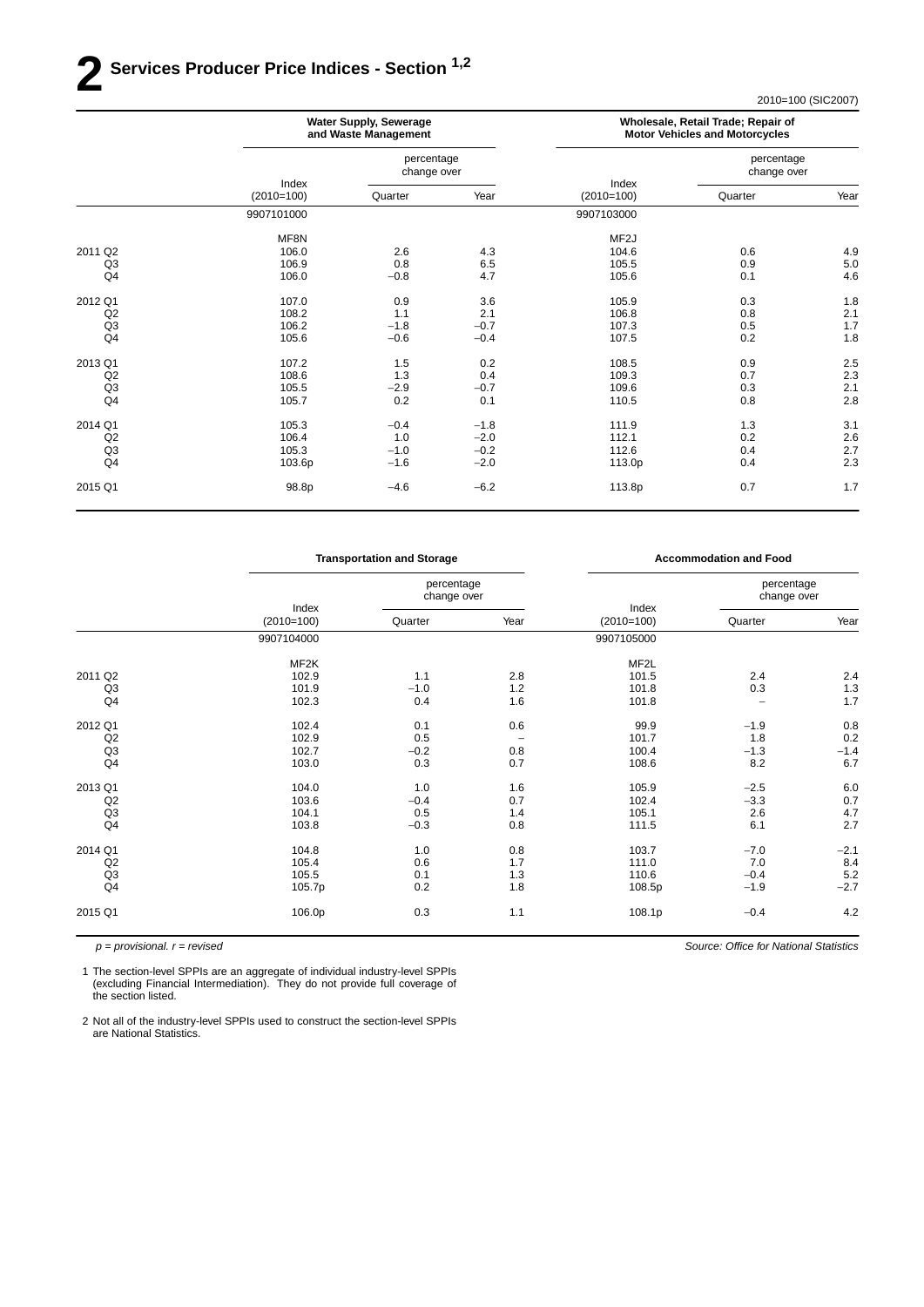## **2 Services Producer Price Indices - Section** <sup>1,2</sup> continued

| continued | 2010=100 (SIC2007)<br>$\sim$ $\sim$ $\sim$ |
|-----------|--------------------------------------------|
|-----------|--------------------------------------------|

| <b>Information and Communication</b> |                           |        |              | <b>Real Estate Activities</b> |                           |  |
|--------------------------------------|---------------------------|--------|--------------|-------------------------------|---------------------------|--|
|                                      | percentage<br>change over |        |              |                               | percentage<br>change over |  |
| $(2010=100)$                         | Quarter                   | Year   | $(2010=100)$ | Quarter                       | Year                      |  |
| 9907106000                           |                           |        | 9907108000   |                               |                           |  |
| MF <sub>2</sub> M                    |                           |        | MF8P         |                               |                           |  |
| 99.2                                 | $-0.2$                    | $-1.3$ | 100.6        | $-0.1$                        | 0.6                       |  |
| 98.5                                 | $-0.7$                    | $-1.3$ | 100.7        | 0.1                           | 0.6                       |  |
| 99.0                                 | 0.5                       | $-0.6$ | 100.6        | $-0.1$                        | $\qquad \qquad -$         |  |
| 98.2                                 | $-0.8$                    | $-1.2$ | 100.5        | $-0.1$                        | $-0.2$                    |  |
|                                      | 0.1                       |        |              |                               | $-0.2$                    |  |
| 98.7                                 | 0.4                       | 0.2    | 100.7        | 0.3                           | $\qquad \qquad -$         |  |
| 98.3                                 | $-0.4$                    | $-0.7$ | 100.4        | $-0.3$                        | $-0.2$                    |  |
| 99.0                                 | 0.7                       | 0.8    | 99.8         | $-0.6$                        | $-0.7$                    |  |
| 98.5                                 | $-0.5$                    | 0.2    | 100.2        | 0.4                           | $-0.2$                    |  |
| 98.3                                 | $-0.2$                    | $-0.4$ | 99.4         | $-0.8$                        | $-1.3$                    |  |
| 99.8                                 | 1.5                       | 1.5    | 99.9         | 0.5                           | $-0.5$                    |  |
| 98.7r                                | $-1.1$                    | $-0.3$ | 100.6        | 0.7                           | 0.8                       |  |
| 97.9r                                | $-0.8$                    | $-0.6$ | 101.4        | 0.8                           | 1.2                       |  |
| 98.2                                 | 0.3                       | $-0.1$ | 102.5        | 1.1                           | 3.1                       |  |
| 98.2p                                |                           | $-1.6$ | 103.4p       | 0.9                           | 3.5                       |  |
| 98.5p                                | 0.3                       | $-0.2$ | 104.1p       | 0.7                           | 3.5                       |  |
|                                      | Index<br>98.3             |        | $-0.9$       | Index<br>100.4                | $-0.1$                    |  |

|                | Professional, Scientific and<br><b>Technical Activities</b> |                           |      |                       | <b>Administrative and Support Services</b> |        |
|----------------|-------------------------------------------------------------|---------------------------|------|-----------------------|--------------------------------------------|--------|
|                |                                                             | percentage<br>change over |      |                       | percentage<br>change over                  |        |
|                | Index<br>$(2010=100)$                                       | Quarter                   | Year | Index<br>$(2010=100)$ | Quarter                                    | Year   |
|                | 9907109000                                                  |                           |      | 9907110000            |                                            |        |
|                | MF8Q                                                        |                           |      | MF8R                  |                                            |        |
| 2011 Q2        | 102.3                                                       | 2.1                       | 1.3  | 100.2                 | 0.2                                        | $-0.1$ |
| Q <sub>3</sub> | 101.4                                                       | $-0.9$                    | 2.0  | 100.7                 | 0.5                                        | 0.9    |
| Q <sub>4</sub> | 102.6                                                       | 1.2                       | 2.4  | 100.3                 | $-0.4$                                     | 0.2    |
| 2012 Q1        | 104.9                                                       | 2.2                       | 4.7  | 100.4                 | 0.1                                        | 0.4    |
| Q2             | 105.4                                                       | 0.5                       | 3.0  | 100.7                 | 0.3                                        | 0.5    |
| Q <sub>3</sub> | 106.0                                                       | 0.6                       | 4.5  | 101.6                 | 0.9                                        | 0.9    |
| Q <sub>4</sub> | 106.0                                                       |                           | 3.3  | 101.7                 | 0.1                                        | 1.4    |
| 2013 Q1        | 106.4                                                       | 0.4                       | 1.4  | 101.8                 | 0.1                                        | 1.4    |
| Q2             | 106.9                                                       | 0.5                       | 1.4  | 101.3                 | $-0.5$                                     | 0.6    |
| Q <sub>3</sub> | 107.2                                                       | 0.3                       | 1.1  | 101.3                 | $\qquad \qquad -$                          | $-0.3$ |
| Q4             | 107.5                                                       | 0.3                       | 1.4  | 102.5                 | 1.2                                        | 0.8    |
| 2014 Q1        | 108.5r                                                      | 0.9                       | 2.0  | 102.6                 | 0.1                                        | 0.8    |
| Q2             | 108.5r                                                      |                           | 1.5  | 102.7                 | 0.1                                        | 1.4    |
| Q3             | 108.7                                                       | 0.2                       | 1.4  | 102.0                 | $-0.7$                                     | 0.7    |
| Q <sub>4</sub> | 108.8p                                                      | 0.1                       | 1.2  | 102.0p                | $\overline{\phantom{0}}$                   | $-0.5$ |
| 2015 Q1        | 109.2p                                                      | 0.4                       | 0.6  | 102.3p                | 0.3                                        | $-0.3$ |

*p = provisional. r = revised*

1 The section-level SPPIs are an aggregate of individual industry-level SPPIs (excluding Financial Intermediation). They do not provide full coverage of the section listed.

2 Not all of the industry-level SPPIs used to construct the section-level SPPIs are National Statistics.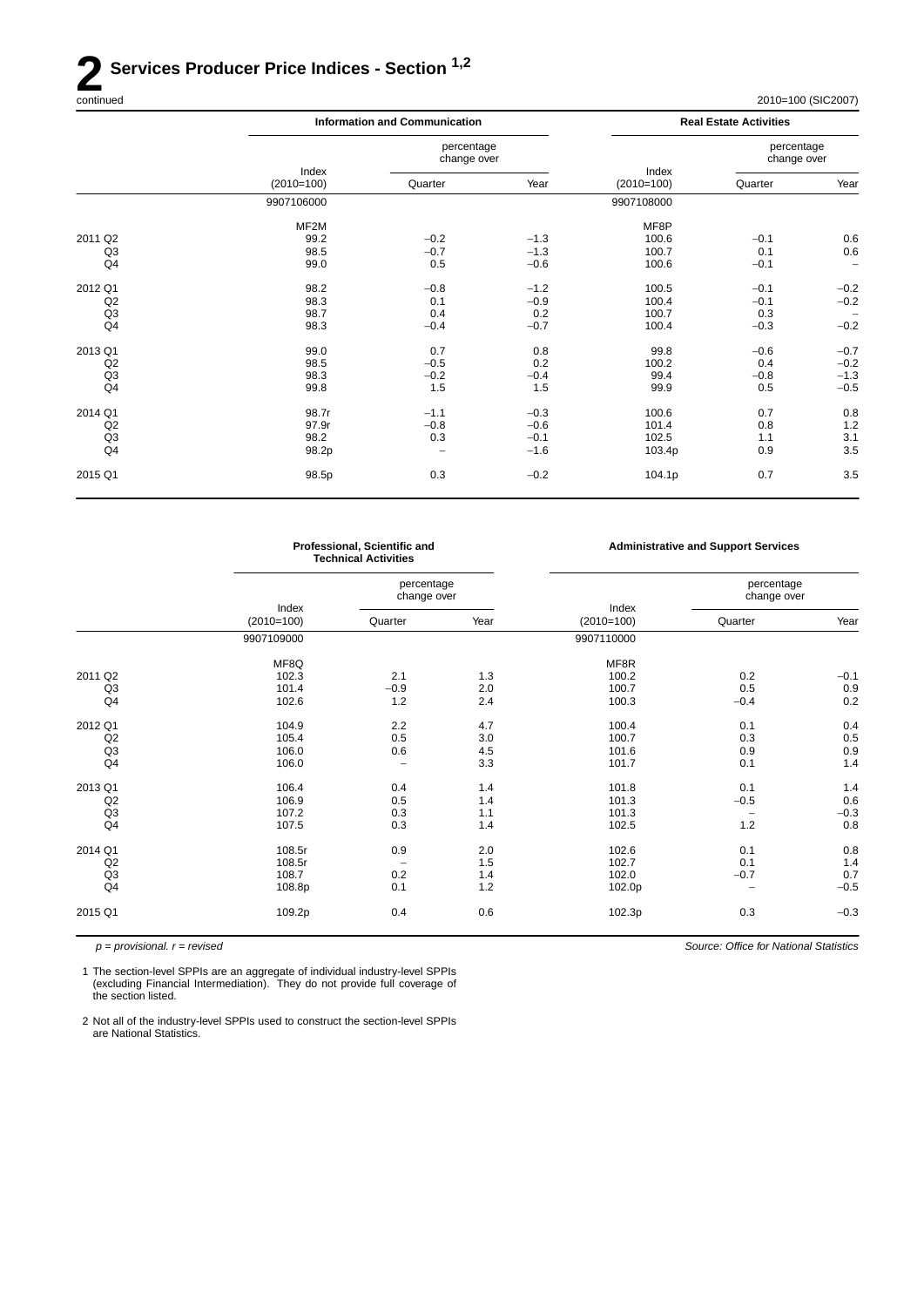## **2 Services Producer Price Indices - Section** <sup>1,2</sup> continued

| continued | 2010=100 (SIC2007)<br>$\sim$ $\sim$ $\sim$ |
|-----------|--------------------------------------------|
|-----------|--------------------------------------------|

*Source: Office for National Statistics*

|                | <b>Education</b>      |                           |        |                       | <b>Other Services</b>     |                   |
|----------------|-----------------------|---------------------------|--------|-----------------------|---------------------------|-------------------|
|                |                       | percentage<br>change over |        |                       | percentage<br>change over |                   |
|                | Index<br>$(2010=100)$ | Quarter                   | Year   | Index<br>$(2010=100)$ | Quarter                   | Year              |
|                | 9907113000            |                           |        | 9907116000            |                           |                   |
|                | MF8S                  |                           |        | MF8T                  |                           |                   |
| 2011 Q2        | 103.8                 | 1.6                       | 4.0    | 101.0                 | 0.3                       | 1.1               |
| Q <sub>3</sub> | 98.8                  | $-4.8$                    | $-1.0$ | 101.1                 | 0.1                       | 1.2               |
| Q4             | 99.1                  | 0.3                       | $-1.5$ | 101.1                 | $\overline{\phantom{0}}$  | 0.9               |
| 2012 Q1        | 100.2                 | 1.1                       | $-2.0$ | 101.5                 | 0.4                       | 0.8               |
| Q2             | 100.4                 | 0.2                       | $-3.3$ | 101.7                 | 0.2                       | 0.7               |
| Q <sub>3</sub> | 100.0                 | $-0.4$                    | 1.2    | 100.6                 | $-1.1$                    | $-0.5$            |
| Q4             | 100.0                 |                           | 0.9    | 100.6                 | $\overline{\phantom{0}}$  | $-0.5$            |
| 2013 Q1        | 101.9                 | 1.9                       | 1.7    | 101.5                 | 0.9                       |                   |
| Q2             | 101.9                 |                           | 1.5    | 101.7                 | 0.2                       | $\qquad \qquad -$ |
| Q <sub>3</sub> | 102.7                 | 0.8                       | 2.7    | 102.1                 | 0.4                       | $1.5\,$           |
| Q <sub>4</sub> | 102.7                 | -                         | 2.7    | 102.1                 | $\overline{\phantom{0}}$  | 1.5               |
| 2014 Q1        | 104.1                 | 1.4                       | 2.2    | 102.1                 | $\overline{\phantom{m}}$  | 0.6               |
| Q2             | 104.2                 | 0.1                       | 2.3    | 102.8                 | 0.7                       | 1.1               |
| Q <sub>3</sub> | 104.2                 |                           | 1.5    | 102.8                 |                           | 0.7               |
| Q <sub>4</sub> | 102.8p                | $-1.3$                    | 0.1    | 102.9p                | 0.1                       | 0.8               |
| 2015 Q1        | 103.1p                | 0.3                       | $-1.0$ | 103.1p                | 0.2                       | 1.0               |

*p = provisional. r = revised*

1 The section-level SPPIs are an aggregate of individual industry-level SPPIs (excluding Financial intermediation). They do not provide full coverage of the section listed.

2 Not all of the industry-level SPPIs used to construct the section-level SPPIs are National Statistics.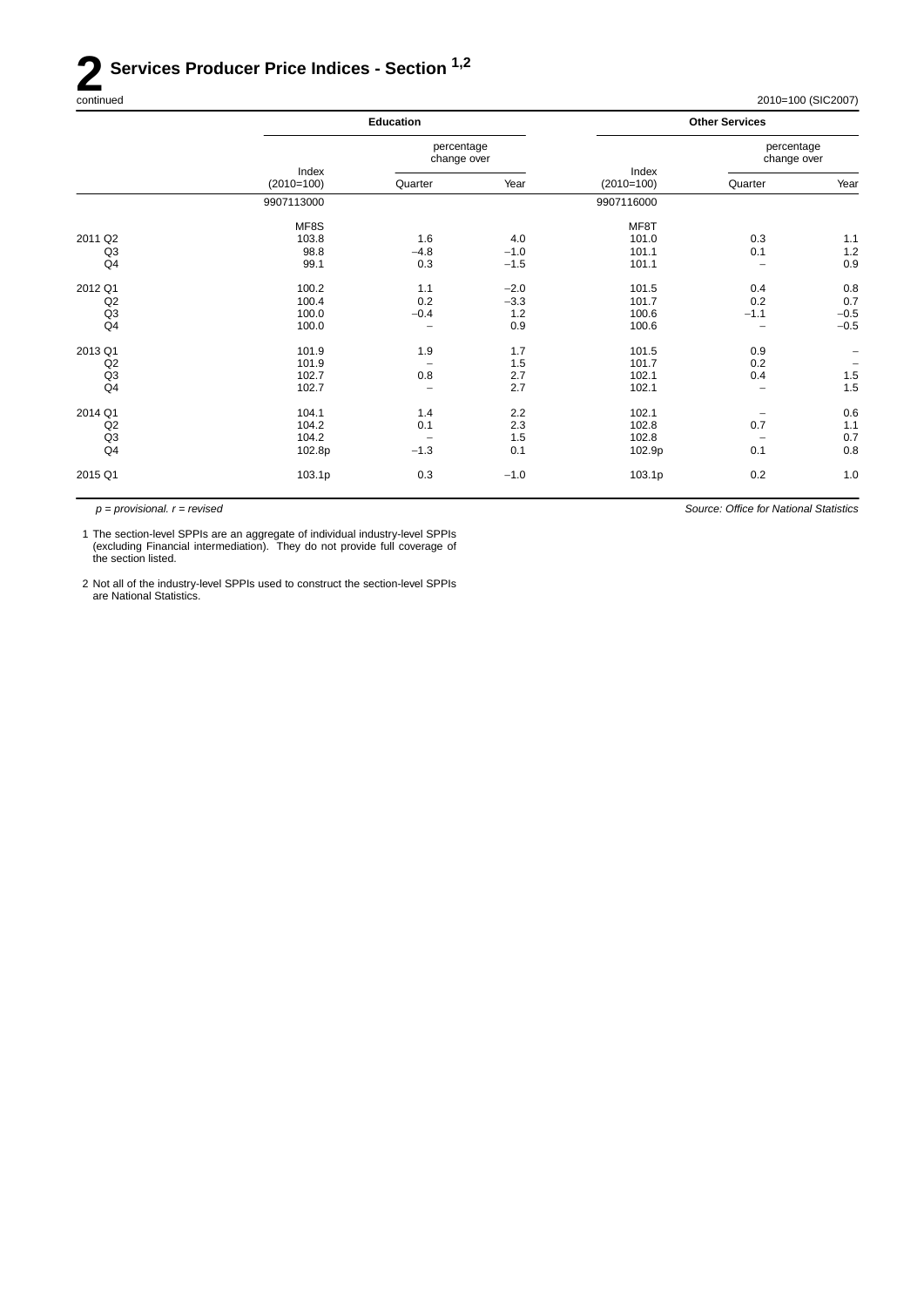|                                                     |                                                                             | Water Supply, Sewerage and Waste management | Wholesale, Retail Trade; Repair of<br><b>Motor Vehicles and Motorcycles</b> |                                           |
|-----------------------------------------------------|-----------------------------------------------------------------------------|---------------------------------------------|-----------------------------------------------------------------------------|-------------------------------------------|
|                                                     | Sewerage                                                                    | Waste                                       | Sorted Recovered                                                            | Motor                                     |
|                                                     | Services <sup>1</sup>                                                       | Disposal                                    | <b>Materials Services</b>                                                   | Vehicles                                  |
|                                                     | 37.00                                                                       | 38.11                                       | 38.32                                                                       | 45.20                                     |
| Annual                                              |                                                                             |                                             |                                                                             |                                           |
| 2011<br>2012<br>2013<br>2014                        | K8PX<br>107.9<br>116.7<br>121.0<br>124.8p                                   | K8Q3<br>101.9<br>103.9<br>106.8<br>108.6p   | K8QL<br>113.1<br>110.5<br>102.7<br>91.4p                                    | K8QW<br>104.9<br>106.9<br>109.5<br>112.4p |
|                                                     | Percentage change, latest year on previous year                             |                                             |                                                                             |                                           |
| 2011                                                | 7.9                                                                         | 1.9                                         | 13.1                                                                        | 4.9                                       |
| 2012                                                | 8.2                                                                         | 2.0                                         | $-2.3$                                                                      | 1.9                                       |
| 2013                                                | 3.7                                                                         | 2.8                                         | $-7.1$                                                                      | 2.4                                       |
| 2014                                                | 3.1                                                                         | 1.7                                         | $-11.0$                                                                     | 2.6                                       |
| Quarterly results (not seasonally adjusted)         |                                                                             |                                             |                                                                             |                                           |
| 2011 Q2                                             | 110.8                                                                       | 102.1                                       | 113.4B                                                                      | 104.6                                     |
| Q <sub>3</sub>                                      | 110.8                                                                       | 102.5                                       | 115.9B                                                                      | 105.5                                     |
| Q4                                                  | 110.8                                                                       | 102.4                                       | 112.7B                                                                      | 105.6                                     |
| 2012 Q1                                             | 110.8                                                                       | 102.8                                       | 115.8B                                                                      | 105.9                                     |
| Q <sub>2</sub>                                      | 118.7                                                                       | 104.0                                       | 114.6B                                                                      | 106.8                                     |
| Q3                                                  | 118.7                                                                       | 104.3                                       | 107.0B                                                                      | 107.3                                     |
| Q4                                                  | 118.7                                                                       | 104.4                                       | 104.6B                                                                      | 107.5                                     |
| 2013 Q1                                             | 118.7                                                                       | 105.1                                       | 108.8B                                                                      | 108.5                                     |
| Q2                                                  | 121.7                                                                       | 107.6                                       | 107.2B                                                                      | 109.3                                     |
| Q3                                                  | 121.7                                                                       | 107.2                                       | 96.9B                                                                       | 109.6                                     |
| Q4                                                  | 121.7                                                                       | 107.1                                       | 97.8B                                                                       | 110.5                                     |
| 2014 Q1                                             | 121.7                                                                       | 107.9                                       | 94.8B                                                                       | 111.9                                     |
| Q <sub>2</sub>                                      | 125.9                                                                       | 109.5                                       | 93.5B                                                                       | 112.1                                     |
| Q <sub>3</sub>                                      | 125.9                                                                       | 108.5                                       | 92.1B                                                                       | 112.6                                     |
| Q4                                                  | 125.9p                                                                      | 108.6p                                      | 85.4pB                                                                      | 113.0p                                    |
| 2015 Q1                                             | 125.9p                                                                      | 104.1p                                      | 78.9pB                                                                      | 113.8p                                    |
|                                                     | Percentage change, latest quarter on previous quarter                       |                                             |                                                                             |                                           |
| 2011 Q2                                             | 11.7                                                                        | 1.5                                         | 2.5                                                                         | 0.6                                       |
| Q3                                                  | $\qquad \qquad -$                                                           | 0.4                                         | 2.2                                                                         | 0.9                                       |
| Q4                                                  | $\overline{\phantom{0}}$                                                    | $-0.1$                                      | $-2.8$                                                                      | 0.1                                       |
| 2012 Q1<br>Q2<br>Q3<br>Q4                           | $\overline{\phantom{0}}$<br>7.1<br>$\overline{a}$                           | 0.4<br>1.2<br>0.3<br>0.1                    | 2.8<br>$-1.0$<br>$-6.6$<br>$-2.2$                                           | 0.3<br>0.8<br>0.5<br>0.2                  |
| 2013 Q1<br>Q2<br>$_{\mathsf{Q3}}$<br>Q <sub>4</sub> | 2.5<br>$\qquad \qquad -$                                                    | 0.7<br>2.4<br>$-0.4$<br>$-0.1$              | 4.0<br>$-1.5$<br>$-9.6$<br>0.9                                              | 0.9<br>0.7<br>0.3<br>$0.8\,$              |
| 2014 Q1                                             | 3.5                                                                         | 0.7                                         | $-3.1$                                                                      | 1.3                                       |
| Q <sub>2</sub>                                      |                                                                             | 1.5                                         | $-1.4$                                                                      | 0.2                                       |
| Q3                                                  |                                                                             | $-0.9$                                      | $-1.5$                                                                      | 0.4                                       |
| Q4                                                  |                                                                             | 0.1                                         | $-7.3$                                                                      | 0.4                                       |
| 2015 Q1                                             |                                                                             | $-4.1$                                      | $-7.6$                                                                      | 0.7                                       |
|                                                     | Percentage change, latest quarter on corresponding quarter of previous year |                                             |                                                                             |                                           |
| 2011 Q2                                             | 11.7                                                                        | 2.1                                         | 7.2                                                                         | 4.9                                       |
| Q3                                                  | 11.7                                                                        | 1.9                                         | 15.6                                                                        | 5.0                                       |
| Q <sub>4</sub>                                      | 11.7                                                                        | 1.3                                         | 10.5                                                                        | 4.6                                       |
| 2012 Q1                                             | 11.7                                                                        | 2.2                                         | 4.7                                                                         | 1.8                                       |
| Q2                                                  | 7.1                                                                         | 1.9                                         | 1.1                                                                         | 2.1                                       |
| Q3                                                  | 7.1                                                                         | 1.8                                         | $-7.7$                                                                      | 1.7                                       |
| Q <sub>4</sub>                                      | 7.1                                                                         | 2.0                                         | $-7.2$                                                                      | 1.8                                       |
| 2013 Q1                                             | 7.1                                                                         | 2.2                                         | $-6.0$                                                                      | 2.5                                       |
| Q <sub>2</sub>                                      | $2.5\,$                                                                     | 3.5                                         | $-6.5$                                                                      | 2.3                                       |
| Q <sub>3</sub>                                      | $2.5\,$                                                                     | 2.8                                         | $-9.4$                                                                      | 2.1                                       |
| Q4                                                  | 2.5                                                                         | 2.6                                         | $-6.5$                                                                      | 2.8                                       |
| 2014 Q1                                             | 2.5                                                                         | 2.7                                         | $-12.9$                                                                     | 3.1                                       |
| Q2                                                  | 3.5                                                                         | 1.8                                         | $-12.8$                                                                     | 2.6                                       |
| Q <sub>3</sub>                                      | 3.5                                                                         | 1.2                                         | $-5.0$                                                                      | 2.7                                       |
| Q <sub>4</sub>                                      | 3.5                                                                         | 1.4                                         | $-12.7$                                                                     | $2.3\,$                                   |
| 2015 Q1                                             | 3.5                                                                         | $-3.5$                                      | $-16.8$                                                                     | 1.7                                       |

*p = provisional. r = revised*

B = values are considered less reliable due to lack of market coverage

1 Please see Background Note 9 for external sources.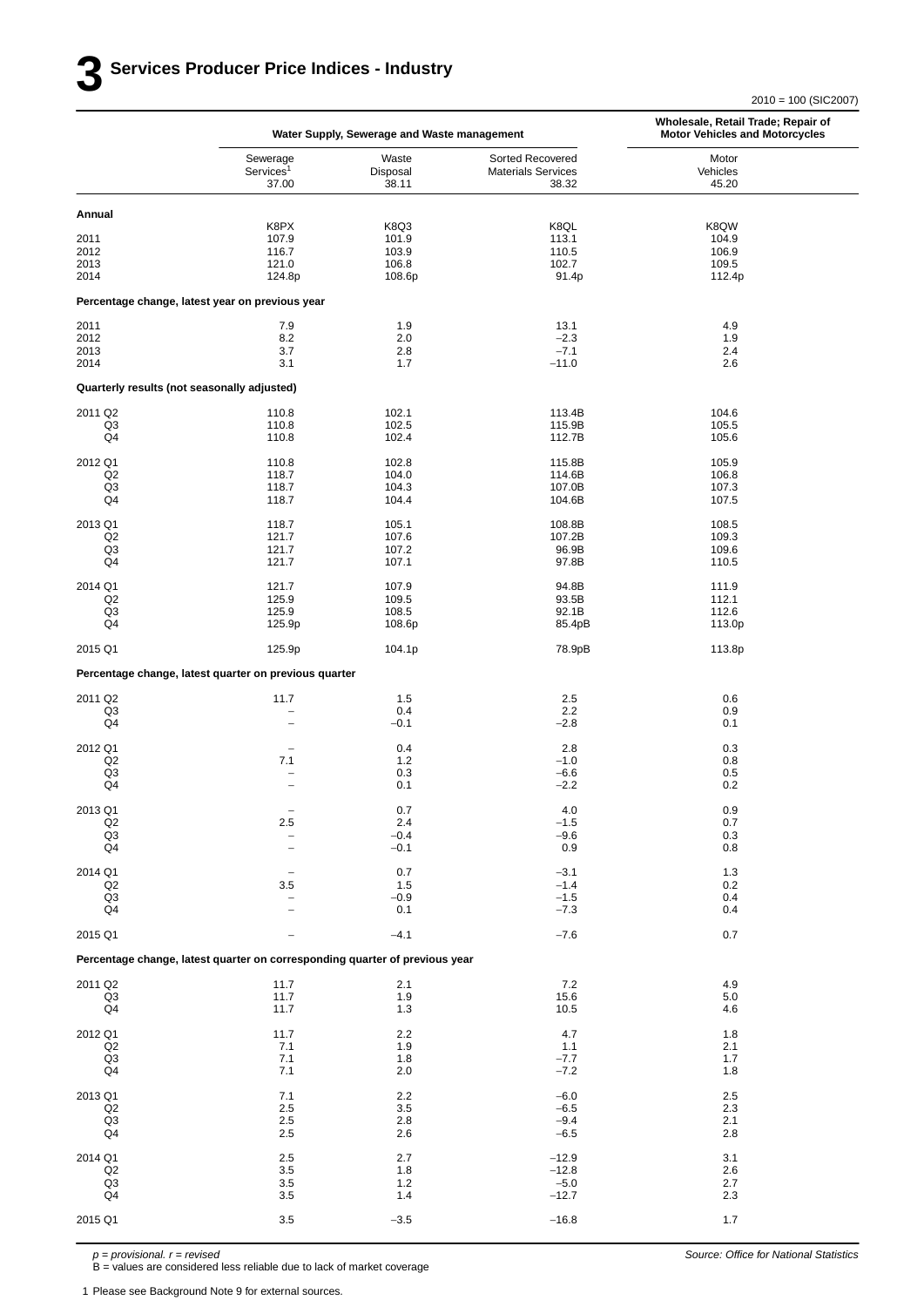|                      |                                                                             |                          |                              | <b>Transportation and Storage</b>        |                                           |                                                   |
|----------------------|-----------------------------------------------------------------------------|--------------------------|------------------------------|------------------------------------------|-------------------------------------------|---------------------------------------------------|
|                      | <b>Business</b><br>Rail Fares <sup>1</sup><br>49.11                         | Rail<br>Freight<br>49.21 | Bus &<br>Coach Hire<br>49.39 | Freight<br>Transport<br>by Road<br>49.41 | Commercial<br>Vehicle<br>Ferries<br>50.11 | Sea<br>& Coastal<br><b>Water Freight</b><br>50.20 |
| Annual               |                                                                             |                          |                              |                                          |                                           |                                                   |
|                      | K8QY<br>106.0                                                               | K8R2                     | K8RE<br>101.5                | K8RO<br>103.2                            | K8RW                                      | <b>K8S5</b><br>108.6                              |
| 2011<br>2012         | 110.1                                                                       | 102.4<br>103.6           | 103.5                        | 104.4                                    | 102.2<br>102.2                            | 104.0                                             |
| 2013                 | 114.9                                                                       | 105.4                    | 104.6                        | 104.5                                    | 102.8                                     | 100.1                                             |
| 2014                 | 118.0p                                                                      | 106.0p                   | 106.8p                       | 104.8p                                   | 116.8p                                    | 103.6p                                            |
|                      | Percentage change, latest year on previous year                             |                          |                              |                                          |                                           |                                                   |
| 2011                 | 6.0                                                                         | 2.4                      | 1.5                          | 3.2                                      | 2.2                                       | 8.6                                               |
| 2012                 | 3.9                                                                         | 1.2                      | 2.0                          | 1.2                                      |                                           | $-4.2$                                            |
| 2013<br>2014         | 4.4<br>2.7                                                                  | 1.7<br>0.6               | 1.1<br>2.1                   | 0.1<br>0.3                               | 0.6<br>13.6                               | $-3.8$<br>3.5                                     |
|                      |                                                                             |                          |                              |                                          |                                           |                                                   |
|                      | Quarterly results (not seasonally adjusted)                                 |                          |                              |                                          |                                           |                                                   |
| 2011 Q2              | 106.0                                                                       | 103.1                    | 101.6                        | 103.2                                    | 102.8                                     | 108.6                                             |
| Q3<br>Q4             | 106.0<br>106.0                                                              | 103.2<br>103.6           | 101.8<br>102.0               | 103.6<br>103.8                           | 102.8<br>101.7                            | 108.4<br>110.5                                    |
| 2012 Q1              | 110.1                                                                       | 104.1                    | 102.9                        | 104.4                                    | 102.6                                     | 106.5                                             |
| Q2                   | 110.1                                                                       | 103.5                    | 103.6                        | 104.3                                    | 102.7                                     | 105.8                                             |
| Q3<br>Q4             | 110.1<br>110.1                                                              | 102.8<br>104.0           | 103.7<br>104.0               | 104.5<br>104.6                           | 101.5<br>101.8                            | 103.6                                             |
|                      |                                                                             |                          |                              |                                          |                                           | 100.3                                             |
| 2013 Q1              | 114.9                                                                       | 105.3F                   | 103.7                        | 104.8                                    | 102.9                                     | 98.2                                              |
| Q2<br>Q3             | 114.9<br>114.9                                                              | 105.6F<br>104.9F         | 104.2<br>104.3               | 104.9<br>104.3                           | 103.0<br>102.9                            | 99.2<br>101.7                                     |
| Q4                   | 114.9                                                                       | 106.0F                   | 106.3                        | 104.2                                    | 102.5                                     | 101.4                                             |
| 2014 Q1              | 118.0                                                                       | 105.1F                   | 106.5                        | 104.5                                    | 118.0                                     | 101.4                                             |
| Q <sub>2</sub>       | 118.0                                                                       | 106.6F                   | 106.7                        | 104.8                                    | 117.6                                     | 103.9                                             |
| Q3<br>Q4             | 118.0<br>118.0p                                                             | 106.5F<br>105.9pF        | 106.6<br>107.5p              | 104.9<br>104.8p                          | 116.4<br>115.3p                           | 103.6<br>105.5p                                   |
| 2015 Q1              | 118.0p                                                                      | 104.8pF                  | 109.1p                       | 104.8p                                   | 116.6p                                    | 100.3p                                            |
|                      | Percentage change, latest quarter on previous quarter                       |                          |                              |                                          |                                           |                                                   |
| 2011 Q2              | $\overline{a}$                                                              | 3.2                      | $1.2$                        | 1.1                                      | 1.2                                       | 1.6                                               |
| Q3                   | $\overline{a}$                                                              | 0.1                      | 0.2                          | 0.4                                      |                                           | $-0.2$                                            |
| Q4                   | $\overline{\phantom{0}}$                                                    | 0.4                      | 0.2                          | 0.2                                      | $-1.1$                                    | 1.9                                               |
| 2012 Q1              | 3.9                                                                         | 0.5                      | 0.9                          | 0.6                                      | 0.9                                       | $-3.6$                                            |
| Q <sub>2</sub><br>Q3 | $\overline{\phantom{0}}$<br>$\qquad \qquad -$                               | $-0.6$<br>$-0.7$         | 0.7<br>0.1                   | $-0.1$<br>0.2                            | 0.1<br>$-1.2$                             | $-0.7$<br>$-2.1$                                  |
| Q4                   | $\overline{\phantom{0}}$                                                    | 1.2                      | 0.3                          | 0.1                                      | 0.3                                       | $-3.2$                                            |
| 2013 Q1              | 4.4                                                                         | 1.3                      | $-0.3$                       | 0.2                                      | 1.1                                       | $-2.1$                                            |
| Q2                   |                                                                             | $0.3\,$                  | 0.5                          | 0.1                                      | 0.1                                       | $\frac{1.0}{2.5}$                                 |
| Q <sub>3</sub>       |                                                                             | $-0.7$                   | 0.1                          | $-0.6$                                   | $-0.1$                                    |                                                   |
| Q4                   |                                                                             | 1.0                      | 1.9                          | $-0.1$                                   | $-0.4$                                    | $-0.3$                                            |
| 2014 Q1              | 2.7                                                                         | $-0.8$                   | 0.2                          | 0.3                                      | 15.1                                      | $\qquad \qquad -$                                 |
| Q2<br>Q <sub>3</sub> | $\overline{\phantom{0}}$<br>$\overline{\phantom{a}}$                        | 1.4<br>$-0.1$            | 0.2<br>$-0.1$                | 0.3<br>0.1                               | $-0.3$<br>$-1.0$                          | $2.5\,$                                           |
| Q4                   |                                                                             | $-0.6$                   | 0.8                          | $-0.1$                                   | $-0.9$                                    | $-0.3$<br>1.8                                     |
| 2015 Q1              | $\overline{a}$                                                              | $-1.0$                   | 1.5                          | $\overline{\phantom{a}}$                 | 1.1                                       | $-4.9$                                            |
|                      | Percentage change, latest quarter on corresponding quarter of previous year |                          |                              |                                          |                                           |                                                   |
| 2011 Q2              | 6.0                                                                         | 2.8                      | 1.6                          | 3.5                                      | 2.8                                       |                                                   |
| Q3                   | 6.0                                                                         | 3.6                      | 1.6                          | 3.3                                      | $3.2\,$                                   | $8.2$<br>10.2<br>7.6                              |
| Q4                   | 6.0                                                                         | 3.7                      | 1.6                          | 2.7                                      | 1.5                                       |                                                   |
| 2012 Q1              | 3.9                                                                         | $4.2\,$                  | 2.5                          | 2.3                                      | 1.0                                       | $-0.4$                                            |
| Q <sub>2</sub>       | 3.9                                                                         | 0.4                      | 2.0                          | 1.1                                      | $-0.1$                                    | $-2.6$                                            |
| Q <sub>3</sub><br>Q4 | 3.9<br>3.9                                                                  | $-0.4$<br>0.4            | 1.9<br>2.0                   | 0.9<br>0.8                               | $-1.3$<br>0.1                             | $-4.4$<br>$-9.2$                                  |
| 2013 Q1              | 4.4                                                                         | 1.2                      | 0.8                          | 0.4                                      | 0.3                                       |                                                   |
| Q2                   | 4.4                                                                         | 2.0                      | 0.6                          | 0.6                                      | 0.3                                       | $-7.8$<br>$-6.2$                                  |
| Q <sub>3</sub>       | 4.4                                                                         | 2.0                      | 0.6                          | $-0.2$                                   | 1.4                                       | $-1.8$                                            |
| Q4                   | 4.4                                                                         | 1.9                      | 2.2                          | $-0.4$                                   | 0.7                                       | 1.1                                               |
| 2014 Q1              | 2.7                                                                         | $-0.2$                   | 2.7                          | $-0.3$                                   | 14.7                                      | $\frac{3.3}{4.7}$                                 |
| Q <sub>2</sub>       | 2.7                                                                         | 0.9                      | 2.4                          | $-0.1$                                   | 14.2                                      |                                                   |
| Q3<br>Q4             | 2.7<br>2.7                                                                  | 1.5<br>$-0.1$            | 2.2<br>1.1                   | 0.6<br>0.6                               | 13.1<br>12.5                              | $1.9$<br>$4.0$                                    |
| 2015 Q1              |                                                                             | $-0.3$                   | 2.4                          | 0.3                                      | $-1.2$                                    | $-1.1$                                            |
|                      | $\qquad \qquad -$                                                           |                          |                              |                                          |                                           |                                                   |

*p = provisional. r = revised*

F = values are calculated using price quotes from 5 or fewer respondents

1 Please see Background Note 9 for external sources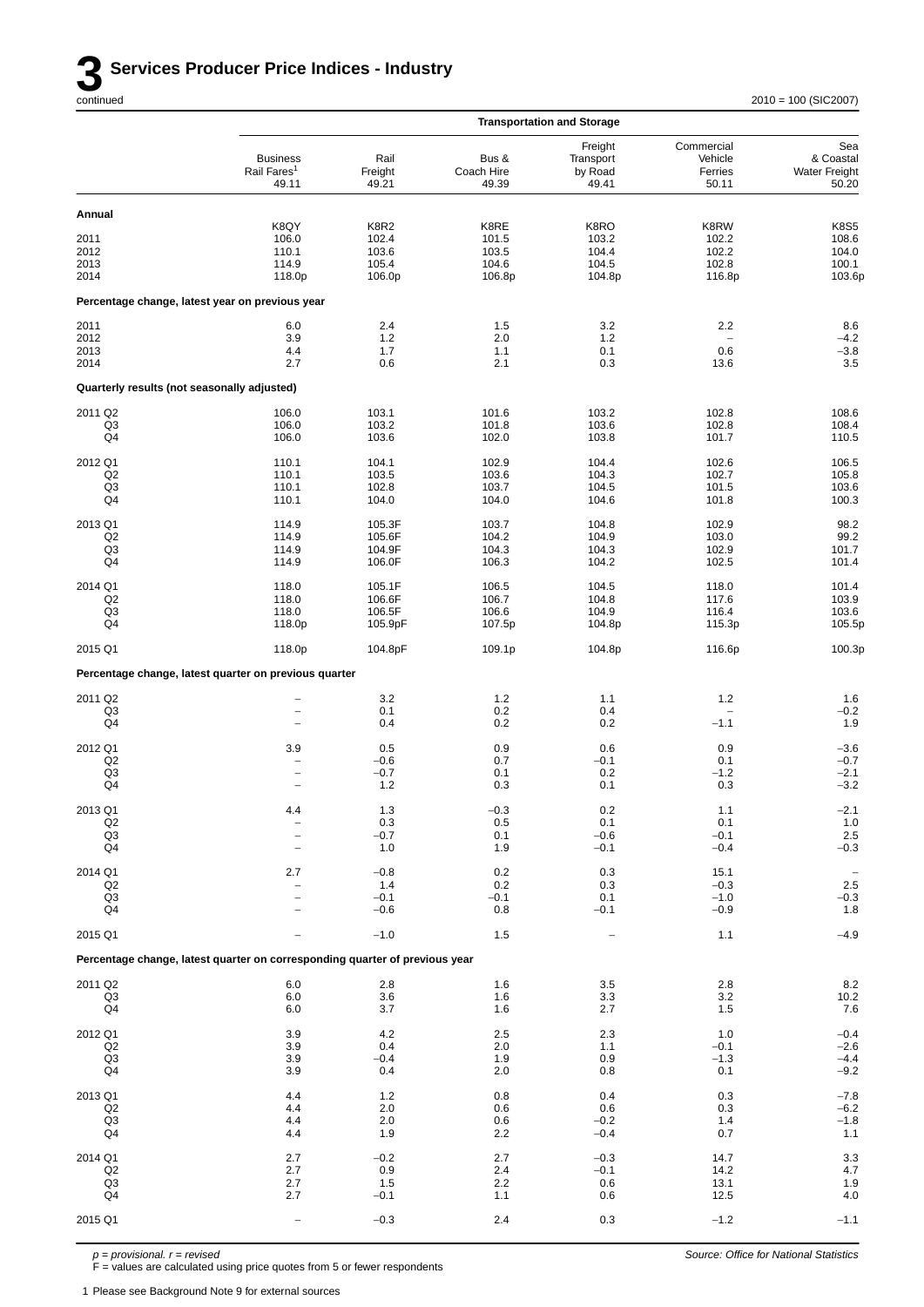

|                                        |                                                                             |                                                | <b>Transportation and Storage</b>         |                                       |                                                |                                         |
|----------------------------------------|-----------------------------------------------------------------------------|------------------------------------------------|-------------------------------------------|---------------------------------------|------------------------------------------------|-----------------------------------------|
|                                        | <b>Business</b><br>Air Fares<br>51.11                                       | Storage &<br>Warehousing <sup>2</sup><br>52.10 | Cargo<br>Handling <sup>2</sup><br>52.24   | Freight<br>Forwarding<br>52.29        | National Post<br>Parcels <sup>1</sup><br>53.10 | Courier<br>Services<br>53.20            |
| Annual                                 |                                                                             |                                                |                                           |                                       |                                                |                                         |
| 2011<br>2012<br>2013<br>2014           | <b>K8S9</b><br>105.3<br>110.2<br>116.2<br>121.2p                            | KS7Z<br>108.6<br>108.7<br>108.7<br>107.4p      | KHU3<br>101.6<br>105.9<br>110.9<br>112.5p | K8SD<br>98.8<br>97.9<br>98.8<br>97.1p | K8SW<br>97.5<br>98.3<br>101.0<br>105.2p        | K8SY<br>103.3<br>100.0<br>98.6<br>99.6p |
|                                        | Percentage change, latest year on previous year                             |                                                |                                           |                                       |                                                |                                         |
| 2011                                   | 5.3                                                                         |                                                | 1.6                                       | $-1.2$                                | $-2.5$                                         | 3.3                                     |
| 2012<br>2013<br>2014                   | 4.7<br>5.4<br>4.3                                                           | 0.1<br>$-1.2$                                  | 4.2<br>4.7<br>1.4                         | $-0.9$<br>0.9<br>$-1.7$               | 0.8<br>2.7<br>4.2                              | $-3.2$<br>$-1.4$<br>1.0                 |
|                                        | Quarterly results (not seasonally adjusted)                                 |                                                |                                           |                                       |                                                |                                         |
| 2011 Q2                                | 104.8F                                                                      | 110.6                                          | 101.4                                     | 101.8                                 | 96.6                                           | 103.1                                   |
| Q3<br>Q4                               | 106.7F<br>107.8F                                                            | 110.3<br>110.9                                 | 101.2<br>102.7                            | 96.8<br>97.1                          | 96.6<br>96.6                                   | 103.4<br>103.8                          |
| 2012 Q1                                | 108.0F                                                                      | 108.0                                          | 105.6                                     | 97.1                                  | 96.6                                           | 100.9                                   |
| Q2<br>Q3<br>Q4                         | 109.3F<br>110.3F<br>113.0F                                                  | 108.5<br>108.7<br>109.7                        | 105.9<br>105.9<br>106.1                   | 98.1<br>98.0<br>98.3                  | 98.9<br>98.9<br>98.9                           | 100.9<br>98.9<br>99.1                   |
| 2013 Q1                                | 114.9F                                                                      | 108.9                                          | 110.9                                     | 100.1                                 | 98.9                                           | 98.5                                    |
| Q2<br>Q3<br>Q4                         | 115.6F<br>116.6F<br>117.6F                                                  | 109.7<br>110.9<br>105.3                        | 110.8<br>111.0<br>111.0                   | 97.0<br>99.1<br>99.1                  | 101.7<br>101.7<br>101.7                        | 98.8<br>98.3<br>98.8                    |
| 2014 Q1                                | 119.6F                                                                      | 108.1                                          | 112.7r                                    | 97.4                                  | 101.7                                          | 99.3                                    |
| Q <sub>2</sub><br>Q3<br>Q4             | 120.8F<br>121.0F<br>123.6pF                                                 | 107.7<br>107.2<br>106.5p                       | 112.7r<br>112.6<br>112.2p                 | 96.7<br>97.3<br>97.1p                 | 106.4<br>106.4<br>106.4p                       | 99.3<br>100.0<br>99.7p                  |
| 2015 Q1                                | 126.1pF                                                                     | 107.7p                                         | 111.4p                                    | 96.8p                                 | 106.4p                                         | 100.7p                                  |
|                                        | Percentage change, latest quarter on previous quarter                       |                                                |                                           |                                       |                                                |                                         |
| 2011 Q2<br>Q3<br>Q4                    | 2.8<br>1.8<br>1.0                                                           | 8.0<br>$-0.3$<br>0.5                           | 0.3<br>$-0.2$<br>1.5                      | 2.2<br>$-4.9$<br>0.3                  | $-3.5$<br>-<br>$\overline{a}$                  | 0.1<br>0.3<br>0.4                       |
| 2012 Q1                                | 0.2                                                                         | $-2.6$                                         | 2.8                                       | $\qquad \qquad -$                     | $\overline{a}$                                 | $-2.8$                                  |
| Q2<br>Q3<br>Q4                         | 1.2<br>0.9<br>2.4                                                           | 0.5<br>0.2<br>0.9                              | 0.3<br>0.2                                | 1.0<br>$-0.1$<br>0.3                  | 2.4                                            | $-2.0$<br>0.2                           |
| 2013 Q1                                | 1.7                                                                         | $-0.7$                                         | 4.5                                       | 1.8                                   |                                                | $-0.6$                                  |
| O <sub>2</sub><br>Q <sub>3</sub>       | 0.6<br>0.9                                                                  | 0.7<br>1.1                                     | -0.1<br>0.2                               | $-3.1$<br>2.2                         | 2.8                                            | 0.3<br>$-0.5$                           |
| Q4                                     | 0.9                                                                         | $-5.0$                                         |                                           |                                       |                                                | $0.5\,$                                 |
| 2014 Q1                                | 1.7                                                                         | 2.7                                            | 1.5                                       | $-1.7$                                |                                                | $0.5\,$                                 |
| Q2<br>Q <sub>3</sub>                   | $1.0$<br>0.2                                                                | $-0.4$<br>$-0.5$                               | $\qquad \qquad -$<br>$-0.1$               | $-0.7$<br>0.6                         | 4.6                                            | 0.7                                     |
| Q4<br>2015 Q1                          | 2.1<br>2.0                                                                  | $-0.7$<br>$1.1$                                | $-0.4$<br>$-0.7$                          | $-0.2$<br>$-0.3$                      |                                                | $-0.3$<br>$1.0$                         |
|                                        | Percentage change, latest quarter on corresponding quarter of previous year |                                                |                                           |                                       |                                                |                                         |
| 2011 Q2                                | 5.6                                                                         |                                                | $1.5$                                     | 0.7                                   | $-3.5$                                         | 4.1                                     |
| Q3<br>Q4                               | 7.0<br>6.0                                                                  | $\ddotsc$                                      | 1.1<br>2.4                                | $-5.3$<br>$-3.2$                      | $-3.5$<br>$-3.5$                               | $1.7$<br>$3.9\,$                        |
| 2012 Q1                                | 6.0<br>4.3                                                                  | 5.5                                            | 4.5                                       | $-2.5$                                | $-3.5$                                         | $-2.0$<br>$-2.1$                        |
| Q <sub>2</sub><br>Q <sub>3</sub><br>Q4 | 3.4<br>4.8                                                                  | $-1.9$<br>$-1.5$<br>$-1.1$                     | 4.4<br>4.6<br>3.3                         | $-3.6$<br>1.2<br>1.2                  | 2.4<br>2.4<br>2.4                              | $-4.4$<br>$-4.5$                        |
| 2013 Q1                                | 6.4                                                                         | 0.8                                            | 5.0                                       | 3.1                                   | 2.4                                            | $-2.4$                                  |
| Q2<br>Q <sub>3</sub>                   | 5.8<br>5.7                                                                  | 1.1<br>2.0                                     | 4.6<br>4.8                                | $-1.1$<br>1.1                         | 2.8<br>2.8                                     | $-2.1$<br>$-0.6$                        |
| Q4                                     | 4.1                                                                         | $-4.0$                                         | 4.6                                       | 0.8                                   | 2.8                                            | $-0.3$                                  |
| 2014 Q1<br>Q2                          | 4.1<br>4.5                                                                  | $-0.7$<br>$-1.8$                               | 1.6<br>1.7                                | $-2.7$<br>$-0.3$                      | 2.8<br>4.6                                     | $0.8\,$<br>$0.5\,$                      |
| Q <sub>3</sub><br>Q4                   | 3.8<br>5.1                                                                  | $-3.3$<br>1.1                                  | 1.4<br>1.1                                | $-1.8$<br>$-2.0$                      | 4.6<br>4.6                                     | $1.7$<br>0.9                            |
| 2015 Q1                                | 5.4                                                                         | $-0.4$                                         | $-1.2$                                    | $-0.6$                                | 4.6                                            | 1.4                                     |
|                                        |                                                                             |                                                |                                           |                                       |                                                |                                         |

*p = provisional. r = revised*

F = values are calculated using price quotes from 5 or fewer respondents

1 Please see Background Note 9 for external sources

2 Not currently a National Statistic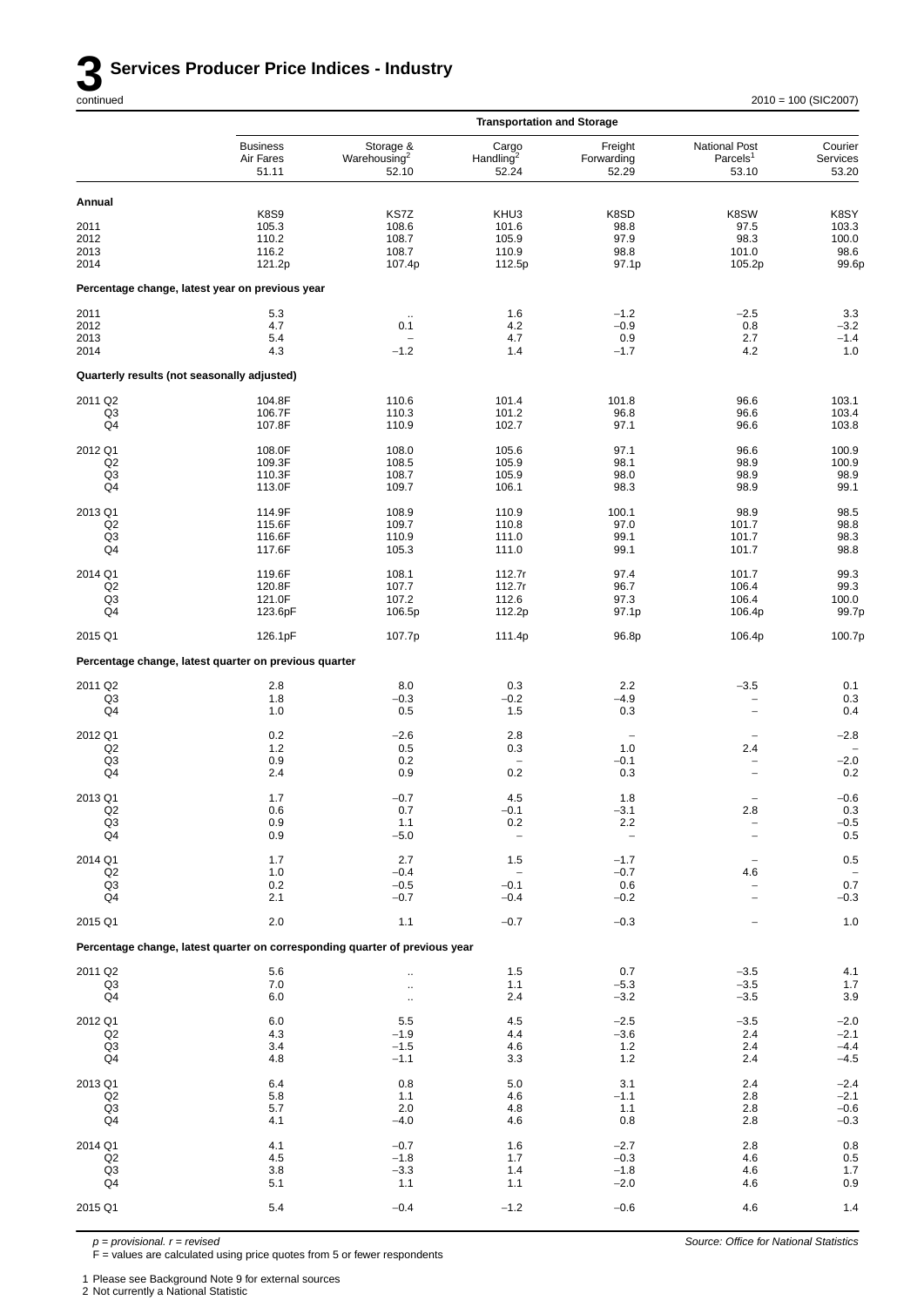## **3 Services Producer Price Indices - Industry** continued

|                                                   | <b>Accommodation &amp; Food</b>                                             |                                           | <b>Information &amp; Communication</b>    |                                                                          |                                                                  | <b>Banking</b>                                      |                                                      |
|---------------------------------------------------|-----------------------------------------------------------------------------|-------------------------------------------|-------------------------------------------|--------------------------------------------------------------------------|------------------------------------------------------------------|-----------------------------------------------------|------------------------------------------------------|
|                                                   | Hotels<br>55.10                                                             | Canteens<br>& Catering<br>56.20           | Publishing<br>Services<br>58.10           | Sound Recording<br>& Music<br>Publishing<br>59.20                        | <b>Business</b><br>Telecomm-<br>unications <sup>1</sup><br>61.10 | Computer<br>Services<br>62.00                       | Financial<br>Intermediation<br>$(Banks)^1$<br>6419/1 |
| Annual                                            |                                                                             |                                           |                                           |                                                                          |                                                                  |                                                     |                                                      |
| 2011<br>2012<br>2013<br>2014                      | K8TE<br>101.0<br>102.3<br>106.0<br>108.2p                                   | K8TP<br>101.1<br>103.1<br>106.5<br>108.8p | K8TV<br>103.9<br>108.7<br>113.1<br>119.3p | K8UF<br>98.8<br>97.7<br>97.7<br>93.2p                                    | K8UI<br>93.5<br>87.2<br>84.8<br>81.2p                            | K8UK<br>100.3<br>100.9<br>101.8<br>100.5p           | KB <sub>2</sub> S<br>101.2<br>100.2<br>94.4<br>90.1p |
|                                                   | Percentage change, latest year on previous year                             |                                           |                                           |                                                                          |                                                                  |                                                     |                                                      |
| 2011<br>2012<br>2013<br>2014                      | 1.0<br>1.3<br>3.6<br>2.1                                                    | 1.1<br>2.0<br>3.3<br>2.2                  | 3.9<br>4.6<br>4.0<br>5.5                  | $-1.2$<br>$-1.1$<br>$\qquad \qquad -$<br>$-4.6$                          | $-6.5$<br>$-6.7$<br>$-2.8$<br>$-4.2$                             | 0.3<br>0.6<br>0.9<br>$-1.3$                         | 1.2<br>$-1.0$<br>$-5.8$<br>$-4.6$                    |
|                                                   | Quarterly results (not seasonally adjusted)                                 |                                           |                                           |                                                                          |                                                                  |                                                     |                                                      |
| 2011 Q2<br>Q3<br>Q4                               | 101.8<br>102.4<br>102.1                                                     | 101.1<br>101.1<br>101.3                   | 103.5B<br>104.3B<br>105.2B                | 95.4B<br>100.7B<br>98.0B                                                 | 94.6<br>91.5<br>92.0                                             | 100.2<br>100.2<br>100.6                             | 104.6<br>102.2<br>96.8                               |
| 2012 Q1<br>Q2<br>Q3<br>Q <sub>4</sub>             | 98.1<br>100.9<br>98.5<br>111.8                                              | 102.2<br>102.7<br>102.9<br>104.5          | 107.6B<br>108.6B<br>109.1B<br>109.7B      | 98.1B<br>97.7B<br>97.4B<br>97.7B                                         | 87.5<br>87.1<br>88.0<br>86.3                                     | 100.8<br>100.9<br>100.9<br>100.8                    | 101.2<br>102.8<br>104.0<br>92.8                      |
| 2013 Q1<br>Q2<br>Q3<br>Q4                         | 106.0<br>99.5<br>104.3<br>114.3                                             | 105.9<br>106.0<br>106.1<br>107.9          | 110.8B<br>112.2B<br>114.0B<br>115.3B      | 98.1B<br>98.3B<br>98.1B<br>96.1B                                         | 86.7<br>83.7<br>81.8<br>87.0                                     | 101.7<br>101.8<br>101.9<br>101.7                    | 99.0<br>96.1<br>93.8<br>88.8                         |
| 2014 Q1<br>Q2<br>Q <sub>3</sub><br>Q4             | 100.0<br>112.6<br>112.3<br>107.9p                                           | 108.4<br>108.9<br>108.6<br>109.2p         | 117.8B<br>118.7B<br>120.2B<br>120.4pB     | 93.9B<br>93.0B<br>93.0B<br>93.0pB                                        | 83.6r<br>80.1r<br>80.2<br>80.8p                                  | 100.6<br>100.6r<br>100.7<br>100.2p                  | 90.9<br>90.5<br>91.8<br>87.3p                        |
| 2015 Q1                                           | 106.0p                                                                      | 110.8p                                    | 121.4pB                                   | 93.0pB                                                                   | 80.8p                                                            | 100.5p                                              | 88.0p                                                |
|                                                   | Percentage change, latest quarter on previous quarter                       |                                           |                                           |                                                                          |                                                                  |                                                     |                                                      |
| 2011 Q2                                           | 4.4                                                                         | 0.1                                       | 0.8                                       | $-5.5$                                                                   | $-1.3$                                                           | $-0.1$                                              | 3.5                                                  |
| Q3<br>Q <sub>4</sub>                              | 0.6<br>$-0.3$                                                               | 0.2                                       | 0.8<br>0.9                                | 5.6<br>$-2.7$                                                            | $-3.3$<br>0.5                                                    | 0.4                                                 | $-2.3$<br>$-5.3$                                     |
| 2012 Q1<br>Q2<br>Q <sub>3</sub><br>Q4             | $-3.9$<br>2.9<br>$-2.4$<br>13.5                                             | 0.9<br>0.5<br>0.2<br>1.6                  | 2.3<br>0.9<br>0.5<br>0.5                  | 0.1<br>$-0.4$<br>$-0.3$<br>0.3                                           | $-4.9$<br>$-0.5$<br>1.0<br>$-1.9$                                | 0.2<br>0.1<br>$-0.1$                                | 4.5<br>1.6<br>1.2<br>$-10.8$                         |
| 2013 Q1<br>Q <sub>2</sub><br>Q <sub>3</sub><br>Q4 | $-5.2$<br>$-6.1$<br>4.8<br>9.6                                              | 1.3<br>0.1<br>0.1<br>1.7                  | 1.0<br>1.3<br>1.6<br>1.1                  | 0.4<br>0.2<br>$-0.2$<br>$-2.0$                                           | 0.5<br>$-3.5$<br>$-2.3$<br>6.4                                   | 0.9<br>0.1<br>0.1<br>$-0.2$                         | 6.7<br>$-2.9$<br>$-2.4$<br>$-5.3$                    |
| 2014 Q1<br>Q <sub>2</sub><br>Q3<br>Q4             | $-12.5$<br>12.6<br>$-0.3$<br>$-3.9$                                         | 0.5<br>0.5<br>$-0.3$<br>0.6               | 2.2<br>0.8<br>1.3<br>0.2                  | $-2.3$<br>$-1.0$<br>$\overline{\phantom{a}}$<br>$\overline{\phantom{0}}$ | $-3.9$<br>$-4.2$<br>0.1<br>0.7                                   | $-1.1$<br>$\overline{\phantom{a}}$<br>0.1<br>$-0.5$ | 2.4<br>$-0.4$<br>1.4<br>$-4.9$                       |
| 2015 Q1                                           | $-1.8$                                                                      | 1.5                                       | 0.8                                       |                                                                          |                                                                  | 0.3                                                 | 0.8                                                  |
|                                                   | Percentage change, latest quarter on corresponding quarter of previous year |                                           |                                           |                                                                          |                                                                  |                                                     |                                                      |
| 2011 Q2                                           | 3.5                                                                         | 1.1                                       | 3.8                                       | $-5.5$                                                                   | $-7.4$                                                           | 0.3                                                 | 4.7                                                  |
| Q3<br>Q4                                          | 1.7<br>2.5                                                                  | 0.9<br>0.6                                | 4.5<br>4.3                                | 1.9<br>$-1.3$                                                            | $-7.6$<br>$-5.7$                                                 | $-0.1$<br>0.4                                       | 1.7<br>$-3.6$                                        |
| 2012 Q1<br>Q <sub>2</sub><br>Q3<br>Q4             | 0.6<br>$-0.9$<br>$-3.8$<br>9.5                                              | 1.2<br>1.6<br>1.8<br>3.2                  | 4.8<br>4.9<br>4.6<br>4.3                  | $-2.9$<br>2.4<br>$-3.3$<br>$-0.3$                                        | $-8.7$<br>$-7.9$<br>$-3.8$<br>$-6.2$                             | 0.5<br>0.7<br>0.7<br>0.2                            | 0.1<br>$-1.7$<br>1.8<br>$-4.1$                       |
| 2013 Q1<br>Q <sub>2</sub><br>Q3<br>Q4             | 8.1<br>$-1.4$<br>5.9<br>2.2                                                 | 3.6<br>3.2<br>3.1<br>3.3                  | 3.0<br>3.3<br>4.5<br>5.1                  | $\qquad \qquad -$<br>0.6<br>0.7<br>$-1.6$                                | $-0.9$<br>$-3.9$<br>$-7.0$<br>0.8                                | 0.9<br>0.9<br>1.0<br>0.9                            | $-2.2$<br>$-6.5$<br>$-9.8$<br>$-4.3$                 |
| 2014 Q1<br>Q <sub>2</sub><br>Q3<br>Q4             | $-5.7$<br>13.2<br>7.7<br>$-5.6$                                             | 2.4<br>2.7<br>2.4<br>1.2                  | 6.3<br>5.8<br>5.4<br>4.4                  | $-4.3$<br>$-5.4$<br>$-5.2$<br>$-3.2$                                     | $-3.6$<br>$-4.3$<br>$-2.0$<br>$-7.1$                             | $-1.1$<br>$-1.2$<br>$-1.2$<br>$-1.5$                | $-8.2$<br>$-5.8$<br>$-2.1$<br>$-1.7$                 |
| 2015 Q1                                           | 6.0                                                                         | 2.2                                       | 3.1                                       | $-1.0$                                                                   | $-3.3$                                                           | $-0.1$                                              | $-3.2$                                               |

*p = provisional. r = revised*

B = values are considered less reliable due to lack of market coverage

1 Please see Background Note 9 for external sources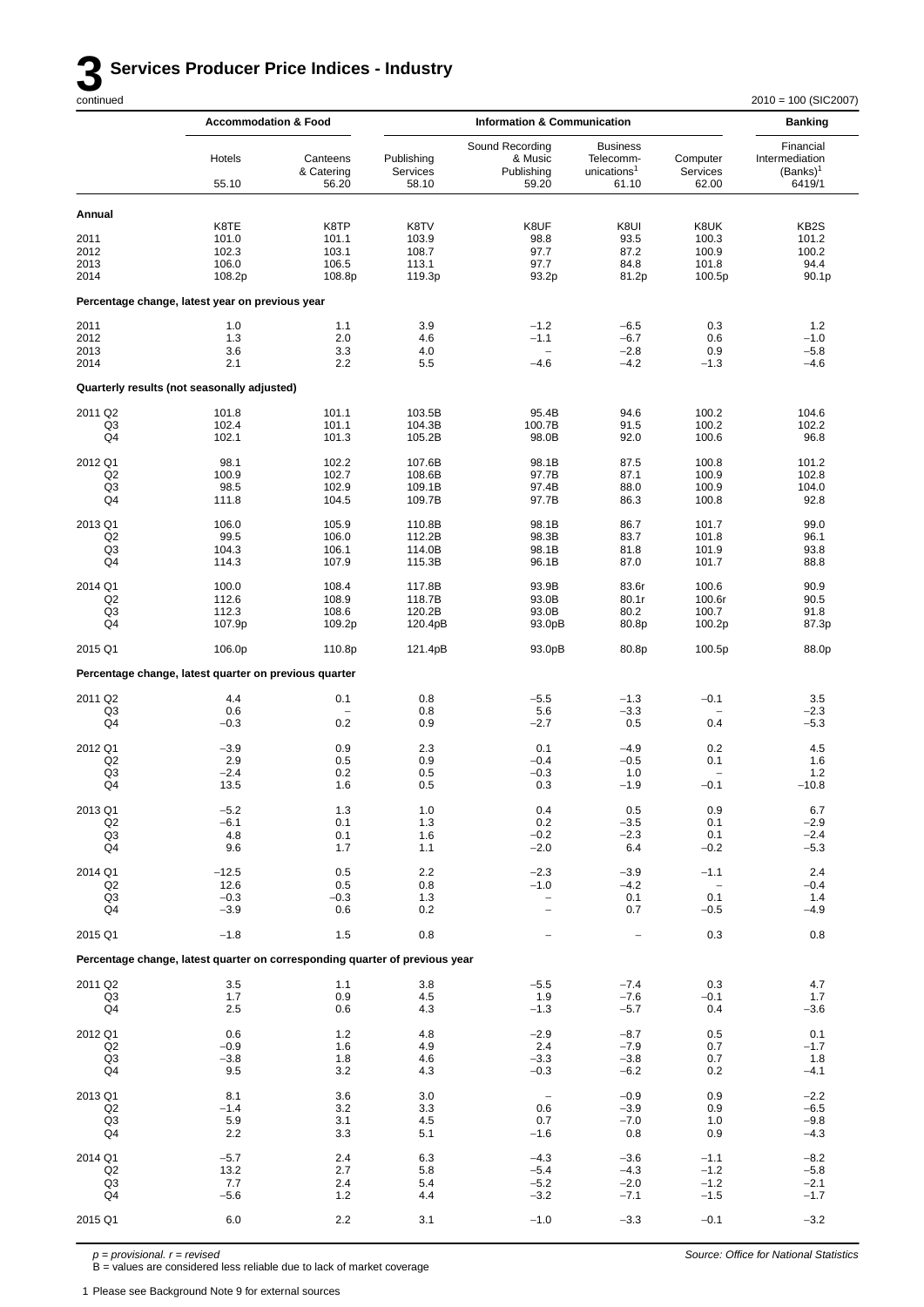*Source: Office for National Statistics*

|                                                   |                                                                             | <b>Real Estate Activities</b>             | <b>Professional Scientific &amp; Technical Activities</b> |                                           |                                                                    |                                                       |                                                            |
|---------------------------------------------------|-----------------------------------------------------------------------------|-------------------------------------------|-----------------------------------------------------------|-------------------------------------------|--------------------------------------------------------------------|-------------------------------------------------------|------------------------------------------------------------|
|                                                   | Property<br>Rentals <sup>1</sup><br>68.20                                   | <b>Real Estate</b><br>Agencies<br>68.30   | Legal<br>Services <sup>2</sup><br>69.10                   | Accountancy <sup>2</sup><br>69.20         | <b>Business</b><br>Management<br>Consultancy <sup>2</sup><br>70.22 | Architectural<br>Services <sup>2</sup><br>71.11       | Engineering<br>& Related<br>Services <sup>2</sup><br>71.12 |
| Annual                                            |                                                                             |                                           |                                                           |                                           |                                                                    |                                                       |                                                            |
| 2011<br>2012<br>2013<br>2014                      | K8VA<br>100.4<br>100.3<br>98.9<br>98.9p                                     | K8VC<br>101.2<br>100.9<br>101.8<br>108.9p | KHW5<br>101.9<br>104.0<br>106.3<br>110.3p                 | KHX6<br>102.2<br>103.7<br>106.2<br>109.5p | KOP4<br>103.9<br>106.5<br>106.2<br>104.4p                          | KHY <sub>2</sub><br>100.4<br>101.1<br>103.2<br>104.4p | KHY7<br>100.8<br>103.0<br>104.9<br>107.5p                  |
|                                                   | Percentage change, latest year on previous year                             |                                           |                                                           |                                           |                                                                    |                                                       |                                                            |
| 2011<br>2012<br>2013<br>2014                      | 0.4<br>$-0.1$<br>$-1.4$                                                     | 1.2<br>$-0.3$<br>0.9<br>7.0               | 1.9<br>2.1<br>2.2<br>3.8                                  | 2.2<br>1.5<br>2.4<br>3.1                  | 2.5<br>$-0.3$<br>$-1.7$                                            | 0.4<br>0.7<br>2.1<br>1.2                              | 0.8<br>$2.2\,$<br>1.8<br>2.5                               |
|                                                   | Quarterly results (not seasonally adjusted)                                 |                                           |                                                           |                                           |                                                                    |                                                       |                                                            |
| 2011 Q2<br>Q3<br>Q4                               | 100.5<br>100.4<br>100.2                                                     | 100.8<br>101.4<br>101.4                   | 101.3<br>102.7<br>102.8                                   | 101.2<br>102.0<br>103.0                   | 103.0<br>104.0<br>106.7                                            | 100.1<br>99.8<br>101.6                                | 100.8<br>100.5<br>100.7                                    |
| 2012 Q1<br>Q <sub>2</sub><br>Q3<br>Q4             | 100.1<br>100.2<br>100.7<br>100.4                                            | 101.3<br>101.0<br>100.7<br>100.6          | 103.2<br>103.2<br>104.7<br>104.9                          | 104.0<br>102.6<br>103.7<br>104.4          | 106.7<br>106.7<br>106.4<br>106.0                                   | 102.0<br>100.2<br>100.0<br>102.3                      | 102.6<br>103.6<br>102.8<br>103.0                           |
| 2013 Q1<br>Q2<br>Q3<br>Q4                         | 99.4<br>99.7<br>98.2<br>98.3                                                | 100.8<br>101.2<br>101.9<br>103.4          | 105.2<br>106.0<br>106.5<br>107.4                          | 106.5<br>106.0<br>105.6<br>106.6          | 106.4<br>106.2<br>106.0<br>106.0                                   | 102.5<br>103.4<br>103.7<br>103.3                      | 103.7<br>105.0<br>105.2<br>105.6                           |
| 2014 Q1<br>Q <sub>2</sub><br>Q3<br>Q4             | 98.4<br>98.7<br>99.1<br>99.2p                                               | 105.5<br>107.4r<br>110.1<br>112.7p        | 109.4<br>110.2<br>110.1<br>111.5p                         | 108.9<br>108.7<br>109.4<br>110.9p         | 106.4<br>105.0<br>103.6<br>102.6p                                  | 103.9<br>104.8<br>104.4<br>104.5p                     | 107.0r<br>107.6r<br>107.6<br>107.7p                        |
| 2015 Q1                                           | 99.5p                                                                       | 114.3p                                    | 112.1p                                                    | 113.3p                                    | 103.4p                                                             | 105.8p                                                | 106.9p                                                     |
|                                                   | Percentage change, latest quarter on previous quarter                       |                                           |                                                           |                                           |                                                                    |                                                       |                                                            |
| 2011 Q2                                           |                                                                             | $-0.2$                                    | 0.5                                                       | $-1.6$                                    | 1.0                                                                | $-0.2$                                                | $-0.4$                                                     |
| Q3<br>Q4                                          | $-0.1$<br>$-0.2$                                                            | 0.6<br>$\overline{\phantom{0}}$           | 1.4<br>0.1                                                | 0.8<br>1.0                                | 1.0<br>2.6                                                         | $-0.3$<br>1.8                                         | $-0.3$<br>0.2                                              |
| 2012 Q1<br>Q <sub>2</sub><br>Q3<br>Q4             | $-0.1$<br>0.1<br>0.5<br>$-0.3$                                              | $-0.1$<br>$-0.3$<br>$-0.3$<br>$-0.1$      | 0.4<br>1.5<br>0.2                                         | 1.0<br>$-1.3$<br>1.1<br>0.7               | $\qquad \qquad -$<br>$-0.3$<br>$-0.4$                              | 0.4<br>$-1.8$<br>$-0.2$<br>2.3                        | 1.9<br>1.0<br>$-0.8$<br>0.2                                |
| 2013 Q1<br>Q2<br>Q <sub>3</sub><br>Q <sub>4</sub> | $-1.0$<br>0.3<br>$-1.5$<br>0.1                                              | $0.2\,$<br>0.4<br>0.7<br>1.5              | 0.3<br>0.8<br>0.5<br>0.8                                  | $2.0\,$<br>$-0.5$<br>$-0.4$<br>0.9        | 0.4<br>$-0.2$<br>$-0.2$<br>$\overline{\phantom{a}}$                | $0.2\,$<br>0.9<br>0.3<br>$-0.4$                       | $0.7\,$<br>$1.3\,$<br>$0.2\,$<br>0.4                       |
| 2014 Q1<br>Q <sub>2</sub><br>Q <sub>3</sub><br>Q4 | 0.1<br>0.3<br>0.4<br>0.1                                                    | 2.0<br>1.8<br>2.5<br>2.4                  | 1.9<br>0.7<br>$-0.1$<br>1.3                               | 2.2<br>$-0.2$<br>0.6<br>1.4               | 0.4<br>$-1.3$<br>$-1.3$<br>$-1.0$                                  | 0.6<br>0.9<br>$-0.4$<br>0.1                           | 1.3<br>0.6<br>0.1                                          |
| 2015 Q1                                           | 0.3                                                                         | 1.4                                       | 0.5                                                       | 2.2                                       | 0.8                                                                | 1.2                                                   | $-0.7$                                                     |
|                                                   | Percentage change, latest quarter on corresponding quarter of previous year |                                           |                                                           |                                           |                                                                    |                                                       |                                                            |
| 2011 Q2                                           | 0.5                                                                         | 0.7                                       | 1.3                                                       | 2.1                                       |                                                                    | 0.4                                                   | 0.7                                                        |
| Q3<br>Q4                                          | 0.5<br>$-0.3$                                                               | 1.1<br>0.6                                | 2.6<br>2.3                                                | 2.1<br>2.5                                | $\ddotsc$                                                          | $-0.5$<br>1.6                                         | 0.7<br>0.6                                                 |
| 2012 Q1<br>Q2<br>Q <sub>3</sub><br>Q4             | $-0.4$<br>$-0.3$<br>0.3<br>0.2                                              | 0.3<br>0.2<br>$-0.7$<br>$-0.8$            | 2.4<br>1.9<br>1.9<br>2.0                                  | $1.2$<br>1.4<br>1.7<br>1.4                | 4.6<br>3.6<br>2.3<br>$-0.7$                                        | 1.7<br>0.1<br>0.2<br>0.7                              | 1.4<br>$2.8\,$<br>$2.3\,$<br>2.3                           |
| 2013 Q1<br>Q <sub>2</sub><br>Q <sub>3</sub><br>Q4 | $-0.7$<br>$-0.5$<br>$-2.5$<br>$-2.1$                                        | $-0.5$<br>0.2<br>$1.2$<br>2.8             | 1.9<br>2.7<br>1.7<br>2.4                                  | 2.4<br>3.3<br>1.8<br>2.1                  | $-0.3$<br>$-0.5$<br>$-0.4$<br>$\overline{\phantom{a}}$             | 0.5<br>3.2<br>3.7<br>1.0                              | 1.1<br>1.4<br>$2.3\,$<br>$2.5\,$                           |
| 2014 Q1<br>Q2<br>Q <sub>3</sub><br>Q4             | $-1.0$<br>$-1.0$<br>0.9<br>0.9                                              | 4.7<br>6.1<br>8.0<br>9.0                  | 4.0<br>4.0<br>3.4<br>3.8                                  | 2.3<br>2.5<br>3.6<br>4.0                  | $-1.1$<br>$-2.3$<br>$-3.2$                                         | 1.4<br>1.4<br>0.7<br>1.2                              | $3.2\,$<br>$2.5\,$<br>$2.3\,$<br>2.0                       |
| 2015 Q1                                           | 1.1                                                                         | 8.3                                       | 2.5                                                       | 4.0                                       | $-2.8$                                                             | 1.8                                                   | $-0.1$                                                     |

 $p =$  provisional.  $r =$  revised

2 Not currently a National Statistic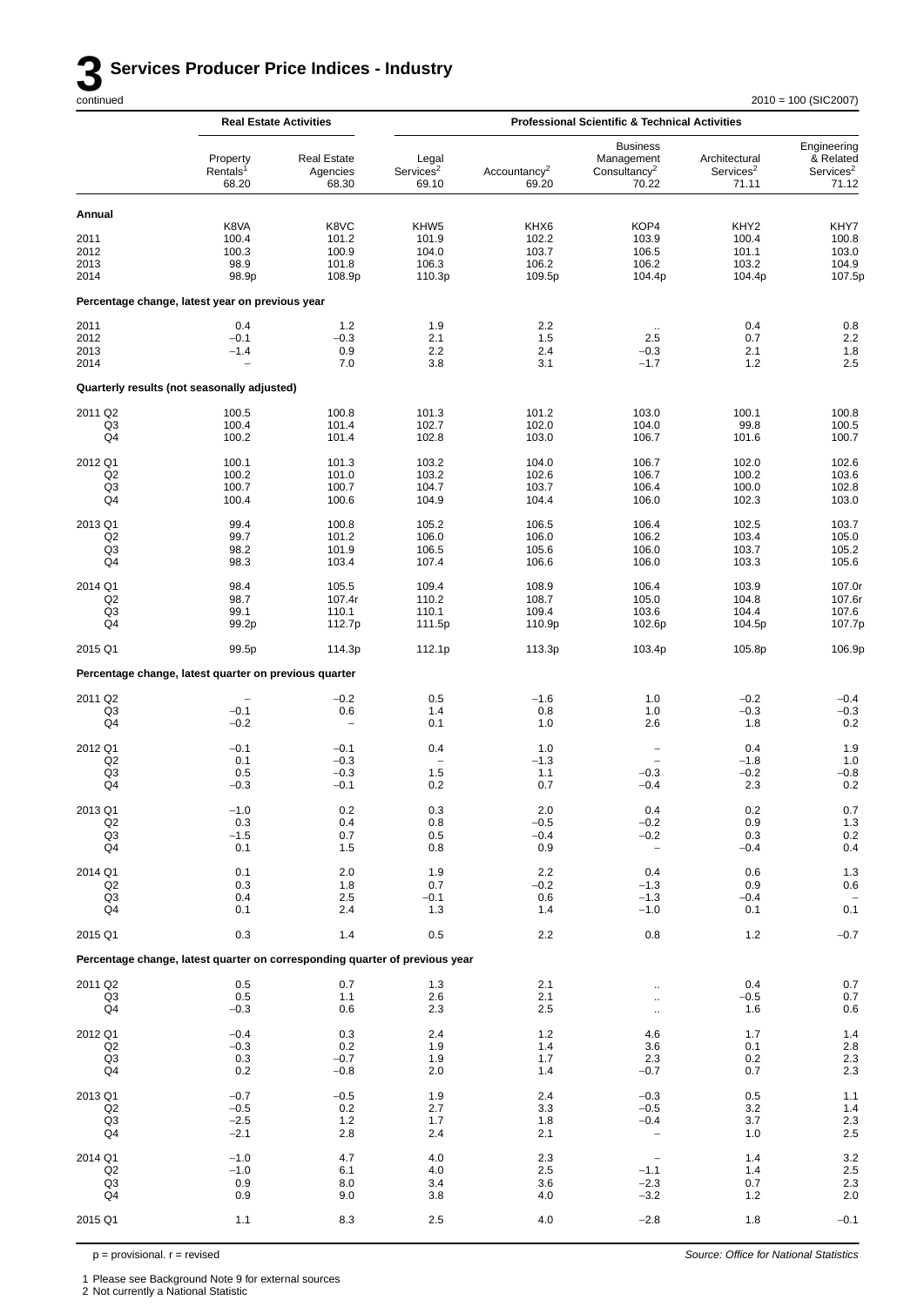|                                                 |                                                                             |                                               | <b>Professional Scientific &amp; Technical Activities</b> |                                           |                                                                   |
|-------------------------------------------------|-----------------------------------------------------------------------------|-----------------------------------------------|-----------------------------------------------------------|-------------------------------------------|-------------------------------------------------------------------|
|                                                 | Technical<br>Testing &<br>Analysis<br>71.20                                 | Advertising<br>Services <sup>1</sup><br>73.12 | Market<br>Research<br>73.20                               | Commercial<br>Film Processing<br>74.20    | Translation &<br>Interpretation<br>Services<br>74.30              |
| Annual                                          |                                                                             |                                               |                                                           |                                           |                                                                   |
| 2011<br>2012<br>2013<br>2014                    | K8WD<br>100.6<br>104.0<br>105.6<br>107.1p                                   | KOQ5<br>103.0<br>99.7<br>99.8<br>102.8p       | K8X7<br>100.9<br>101.1<br>101.9<br>103.3p                 | K8XC<br>102.6<br>103.0<br>108.2<br>110.1p | K8XI<br>99.9<br>99.9<br>100.6<br>100.6p                           |
| Percentage change, latest year on previous year |                                                                             |                                               |                                                           |                                           |                                                                   |
| 2011<br>2012<br>2013<br>2014                    | 0.6<br>3.4<br>1.5<br>1.4                                                    | $\ddot{\phantom{a}}$<br>$-3.2$<br>0.1<br>3.0  | 0.9<br>0.2<br>0.8<br>1.4                                  | 2.6<br>0.4<br>5.0<br>1.8                  | $-0.1$<br>0.7                                                     |
| Quarterly results (not seasonally adjusted)     |                                                                             |                                               |                                                           |                                           |                                                                   |
| 2011 Q2<br>Q3<br>Q4                             | 100.7<br>100.6<br>100.4                                                     | 103.7<br>102.7<br>105.0                       | 100.9<br>100.9<br>100.9                                   | 102.9F<br>103.0F<br>103.0F                | 100.0<br>99.9<br>99.9                                             |
| 2012 Q1<br>Q2<br>Q3<br>Q4                       | 102.9<br>103.7<br>104.6<br>104.6                                            | 98.2<br>98.6<br>99.7<br>102.2                 | 101.1<br>101.1<br>101.2<br>101.1                          | 103.0F<br>103.0F<br>103.0F<br>103.0F      | 99.9<br>99.9<br>99.9<br>99.9                                      |
| 2013 Q1<br>Q2<br>Q <sub>3</sub><br>Q4           | 104.9<br>105.5<br>106.0<br>105.9                                            | 97.0<br>99.3<br>101.5<br>101.5                | 101.9<br>101.9<br>101.9<br>101.9                          | 103.0F<br>110.0F<br>110.0F<br>110.0F      | 100.2<br>101.0<br>100.7<br>100.7                                  |
| 2014 Q1<br>Q2<br>Q3<br>Q4                       | 106.8r<br>107.0r<br>107.3<br>107.4p                                         | 100.8<br>101.7<br>104.8<br>103.8p             | 102.8<br>102.8<br>103.6<br>104.2p                         | 110.0F<br>110.1F<br>110.1F<br>110.1pF     | 100.6<br>100.6<br>100.6<br>100.6p                                 |
| 2015 Q1                                         | 107.9p                                                                      | 103.2p                                        | 105.5p                                                    | 110.1pF                                   | 100.6p                                                            |
|                                                 | Percentage change, latest quarter on previous quarter                       |                                               |                                                           |                                           |                                                                   |
| 2011 Q2<br>Q3<br>Q4                             | 0.1<br>$-0.1$<br>$-0.2$                                                     | 3.1<br>$-1.0$<br>2.2                          | $\overline{a}$                                            | 1.3<br>0.1<br>$\overline{\phantom{0}}$    | $-0.1$                                                            |
| 2012 Q1<br>Q2<br>Q <sub>3</sub><br>Q4           | 2.5<br>0.8<br>0.9<br>$\overline{\phantom{0}}$                               | $-6.5$<br>0.4<br>1.1<br>2.5                   | 0.2<br>$\overline{a}$<br>0.1<br>$-0.1$                    | $\overline{\phantom{0}}$<br>-             | $\qquad \qquad -$<br>$\overline{a}$                               |
| 2013 Q1<br>$_{\mathsf{Q2}}$<br>Q3<br>Q4         | 0.3<br>0.6<br>0.5<br>$-0.1$                                                 | $-5.1$<br>2.4<br>2.2                          | 0.8                                                       | $6.8\,$                                   | 0.3<br>$0.8 - 0.3$                                                |
| 2014 Q1<br>Q2<br>Q <sub>3</sub><br>Q4           | 0.8<br>0.2<br>0.3<br>0.1                                                    | $-0.7$<br>0.9<br>3.0<br>$-1.0$                | 0.9<br>0.8<br>0.6                                         | 0.1                                       | $-0.1$                                                            |
| 2015 Q1                                         | $0.5\,$                                                                     | $-0.6$                                        | 1.2                                                       |                                           |                                                                   |
|                                                 | Percentage change, latest quarter on corresponding quarter of previous year |                                               |                                                           |                                           |                                                                   |
| 2011 Q2<br>Q <sub>3</sub><br>Q4                 | 0.7<br>0.6<br>0.3                                                           | $\ddotsc$<br>$\ddotsc$<br>$\mathbf{r}$        | 1.0<br>1.1<br>0.5                                         | 2.8<br>3.3<br>2.9                         | $-0.1$<br>$-0.1$                                                  |
| 2012 Q1<br>Q2<br>Q <sub>3</sub><br>Q4           | 2.3<br>3.0<br>$4.0$<br>4.2                                                  | $-2.4$<br>$-4.9$<br>$-2.9$<br>$-2.7$          | 0.2<br>0.2<br>0.3<br>0.2                                  | 1.4<br>0.1                                | $-0.1$<br>$-0.1$<br>$\qquad \qquad -$<br>$\overline{\phantom{0}}$ |
| 2013 Q1<br>Q2<br>Q <sub>3</sub><br>Q4           | 1.9<br>1.7<br>1.3<br>$1.2$                                                  | $-1.2$<br>0.7<br>1.8<br>$-0.7$                | 0.8<br>0.8<br>0.7<br>0.8                                  | 6.8<br>6.8<br>6.8                         | $0.3\,$<br>$1.1$<br>$\begin{array}{c} 0.8 \\ 0.8 \end{array}$     |
| 2014 Q1<br>Q2<br>Q3<br>Q4                       | 1.8<br>1.4<br>$1.2$<br>1.4                                                  | 3.9<br>2.4<br>3.3<br>2.3                      | 0.9<br>0.9<br>1.7<br>2.3                                  | 6.8<br>0.1<br>0.1<br>0.1                  | 0.4<br>$-0.4$<br>$-0.1$<br>$-0.1$                                 |
| 2015 Q1                                         | 1.0                                                                         | 2.4                                           | 2.6                                                       | 0.1                                       |                                                                   |

p = provisional. r = revised

F = values are calculated using price quotes from 5 of fewer respondents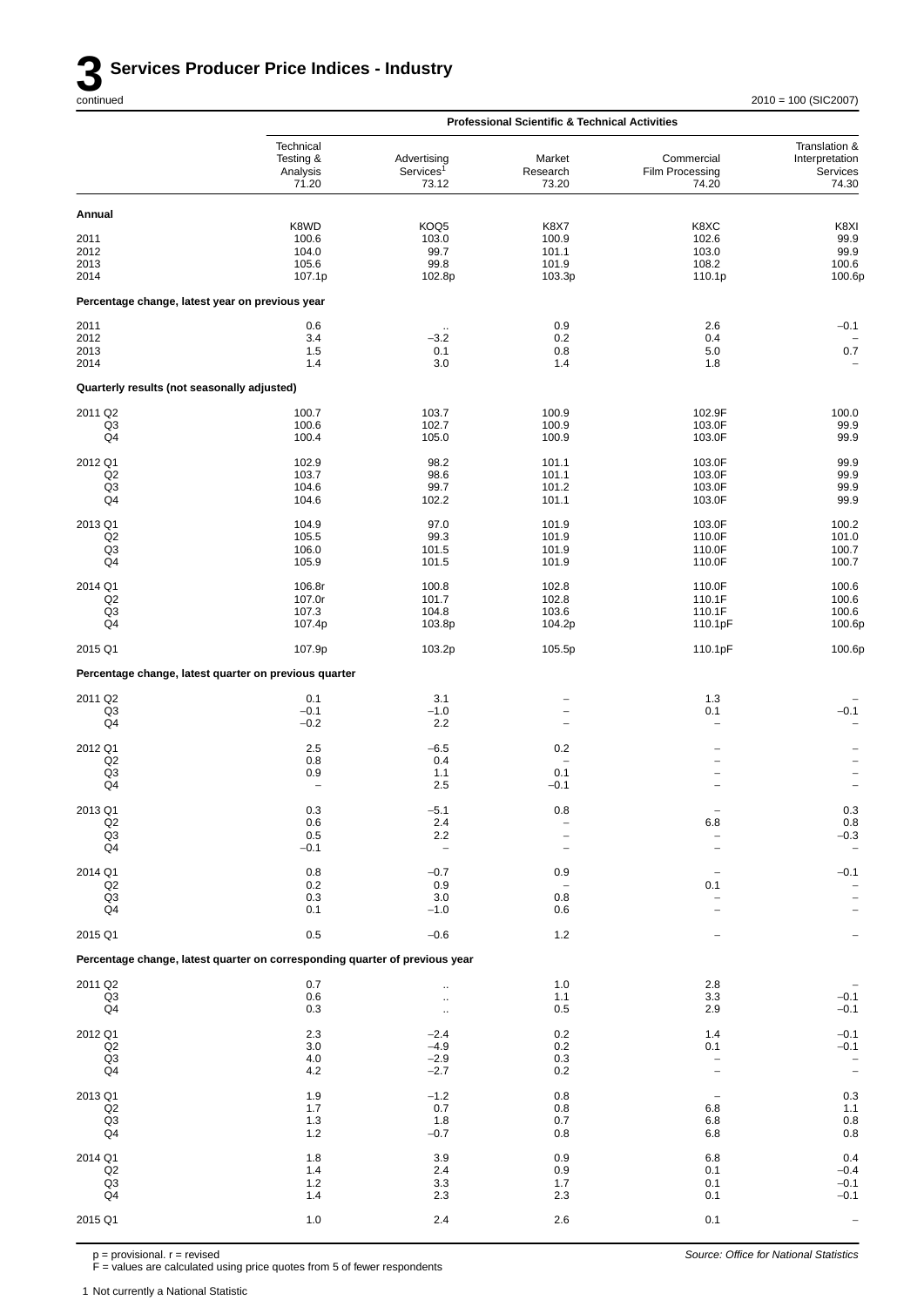

|                                             |                                                                             |                                 | <b>Administrative &amp; Support Services</b> |                                 |                                  |                              |
|---------------------------------------------|-----------------------------------------------------------------------------|---------------------------------|----------------------------------------------|---------------------------------|----------------------------------|------------------------------|
|                                             | Construction<br>Plant Hire<br>77.32                                         | Employment<br>Agencies<br>78.00 | Security<br>Services<br>80.11                | Industrial<br>Cleaning<br>81.22 | Secretarial<br>Services<br>82.10 | Contract<br>Packing<br>82.92 |
| Annual                                      |                                                                             |                                 |                                              |                                 |                                  |                              |
|                                             | K8XQ                                                                        | K8XZ                            | K8YH                                         | K8YQ                            | <b>K8Z2</b>                      | K8Z9                         |
| 2011<br>2012                                | 103.6                                                                       | 100.2                           | 99.1                                         | 100.6                           | 100.8<br>101.7                   | 98.1<br>98.9                 |
| 2013                                        | 102.9<br>105.0                                                              | 101.3<br>102.1                  | 99.4<br>97.6                                 | 101.0<br>101.9                  | 103.0                            | 100.8                        |
| 2014                                        | 107.1p                                                                      | 102.6p                          | 97.4p                                        | 103.4p                          | 104.0p                           | 101.0p                       |
|                                             | Percentage change, latest year on previous year                             |                                 |                                              |                                 |                                  |                              |
| 2011                                        | 3.6                                                                         | 0.2                             | $-0.9$                                       | 0.6                             | 0.8                              | $-1.9$                       |
| 2012<br>2013                                | $-0.7$<br>2.0                                                               | 1.1<br>0.8                      | 0.3<br>$-1.8$                                | 0.4<br>0.9                      | 0.9<br>1.3                       | $0.8\,$<br>1.9               |
| 2014                                        | 2.0                                                                         | 0.5                             | $-0.2$                                       | 1.5                             | 1.0                              | 0.2                          |
| Quarterly results (not seasonally adjusted) |                                                                             |                                 |                                              |                                 |                                  |                              |
| 2011 Q2                                     | 102.1                                                                       | 100.3                           | 99.2                                         | 100.8                           | 101.4                            | 97.9                         |
| Q3<br>Q4                                    | 108.5<br>103.9                                                              | 100.3<br>100.2                  | 99.2<br>99.4                                 | 100.3<br>100.4                  | 101.5<br>100.5                   | 98.0<br>98.0                 |
|                                             |                                                                             |                                 |                                              |                                 |                                  |                              |
| 2012 Q1<br>Q2                               | 102.1<br>102.4                                                              | 100.4                           | 99.4<br>99.5                                 | 100.7<br>100.7                  | 101.5<br>101.3                   | 98.6<br>98.6                 |
| Q3                                          | 103.7                                                                       | 100.9<br>102.0                  | 99.2                                         | 101.1                           | 102.1                            | 99.2                         |
| Q4                                          | 103.4                                                                       | 102.0                           | 99.4                                         | 101.3                           | 102.0                            | 99.3                         |
| 2013 Q1                                     | 104.7                                                                       | 101.9                           | 99.4                                         | 101.3                           | 102.2                            | 100.5                        |
| Q <sub>2</sub>                              | 104.6                                                                       | 101.7                           | 96.9                                         | 101.0                           | 102.9                            | 100.9                        |
| Q3<br>Q4                                    | 105.2<br>105.7                                                              | 101.6<br>103.0                  | 96.9<br>97.2                                 | 102.0<br>103.2                  | 103.2<br>103.6r                  | 100.9<br>101.0               |
| 2014 Q1                                     | 106.4                                                                       | 103.1                           | 97.2                                         | 103.4                           | 104.1                            | 101.1                        |
| Q <sub>2</sub>                              | 107.4                                                                       | 103.0                           | 97.5                                         | 103.9                           | 103.9                            | 101.0                        |
| Q <sub>3</sub>                              | 107.3                                                                       | 102.0                           | 97.4                                         | 103.6                           | 104.0                            | 101.1                        |
| Q4                                          | 107.3p                                                                      | 102.2p                          | 97.4p                                        | 102.8p                          | 104.0p                           | 101.0p                       |
| 2015 Q1                                     | 107.6p                                                                      | 102.5p                          | 97.5p                                        | 102.9p                          | 103.4p                           | 100.0p                       |
|                                             | Percentage change, latest quarter on previous quarter                       |                                 |                                              |                                 |                                  |                              |
| 2011 Q2                                     | 2.3                                                                         | 0.1                             | 0.6                                          | 0.1                             | 1.5                              | $-0.5$                       |
| Q3<br>Q4                                    | 6.3<br>$-4.2$                                                               | $-0.1$                          | 0.2                                          | $-0.5$<br>0.1                   | 0.1<br>$-1.0$                    | 0.1                          |
| 2012 Q1                                     | $-1.7$                                                                      | 0.2                             |                                              | 0.3                             |                                  | 0.6                          |
| Q <sub>2</sub>                              | 0.3                                                                         | 0.5                             | $\overline{\phantom{a}}$<br>0.1              | $\overline{\phantom{0}}$        | 1.0<br>$-0.2$                    |                              |
| Q3                                          | 1.3                                                                         | 1.1                             | $-0.3$                                       | 0.4                             | 0.8                              | 0.6                          |
| Q4                                          | $-0.3$                                                                      | $\overline{\phantom{0}}$        | 0.2                                          | 0.2                             | $-0.1$                           | 0.1                          |
| 2013 Q1                                     | 1.3                                                                         | $-0.1$                          | $\qquad \qquad -$                            | $\qquad \qquad -$               | 0.2                              | 1.2                          |
| Q2<br>Q <sub>3</sub>                        | $-0.1$<br>0.6                                                               | $-0.2$<br>$-0.1$                | $-2.5$                                       | $-0.3$<br>1.0                   | 0.7<br>0.3                       | 0.4                          |
| $\mathsf{Q4}$                               | 0.5                                                                         | 1.4                             | 0.3                                          | 1.2                             | 0.4                              | $0.1\,$                      |
| 2014 Q1                                     | 0.7                                                                         | 0.1                             | $\qquad \qquad -$                            | 0.2                             | 0.5                              | 0.1                          |
| Q2                                          | 0.9                                                                         | $-0.1$                          | 0.3                                          | 0.5                             | $-0.2$                           | $-0.1$                       |
| Q <sub>3</sub><br>Q4                        | $-0.1$<br>$\qquad \qquad -$                                                 | $-1.0$<br>0.2                   | $-0.1$<br>$\qquad \qquad -$                  | $-0.3$<br>$-0.8$                | 0.1<br>$\overline{\phantom{0}}$  | 0.1<br>$-0.1$                |
| 2015 Q1                                     | 0.3                                                                         | 0.3                             | 0.1                                          | 0.1                             | $-0.6$                           | $-1.0$                       |
|                                             | Percentage change, latest quarter on corresponding quarter of previous year |                                 |                                              |                                 |                                  |                              |
| 2011 Q2                                     | 2.2                                                                         | 0.2                             | $-2.3$                                       | 0.4                             | 1.4                              | $-1.9$                       |
| Q3<br>Q4                                    | 9.2<br>1.4                                                                  | 0.3<br>0.2                      | 0.6<br>0.8                                   | 0.4<br>0.4                      | 1.4<br>0.7                       | $-2.3$<br>$-2.1$             |
|                                             |                                                                             |                                 |                                              |                                 |                                  |                              |
| 2012 Q1<br>Q2                               | 2.3<br>0.3                                                                  | 0.2<br>0.6                      | $0.8\,$<br>0.3                               | $\qquad \qquad -$<br>$-0.1$     | 1.6<br>$-0.1$                    | $0.2\,$<br>0.7               |
| Q <sub>3</sub>                              | $-4.4$                                                                      | 1.7                             | $\qquad \qquad -$                            | 0.8                             | 0.6                              | $\frac{1.2}{1.3}$            |
| Q4                                          | $-0.5$                                                                      | 1.8                             | $\qquad \qquad -$                            | 0.9                             | 1.5                              |                              |
| 2013 Q1                                     | $2.5\,$                                                                     | 1.5                             | $\overline{\phantom{a}}$                     | 0.6                             | 0.7                              | $1.9$<br>$2.3$               |
| Q2<br>Q <sub>3</sub>                        | 2.1<br>1.4                                                                  | 0.8<br>$-0.4$                   | $-2.6$<br>$-2.3$                             | 0.3<br>0.9                      | 1.6<br>1.1                       | $1.7\,$                      |
| Q4                                          | 2.2                                                                         | 1.0                             | $-2.2$                                       | 1.9                             | 1.6                              | 1.7                          |
| 2014 Q1                                     | 1.6                                                                         | $1.2$                           | $-2.2$                                       | 2.1                             | 1.9                              | $0.6\,$                      |
| Q2                                          | 2.7                                                                         | 1.3                             | 0.6                                          | 2.9                             | 1.0                              | 0.1                          |
| Q <sub>3</sub>                              | 2.0                                                                         | 0.4                             | 0.5                                          | 1.6                             | 0.8                              | $0.2\,$                      |
| Q4                                          | 1.5                                                                         | $-0.8$                          | 0.2                                          | $-0.4$                          | 0.4                              |                              |
| 2015 Q1                                     | 1.1                                                                         | $-0.6$                          | 0.3                                          | $-0.5$                          | $-0.7$                           | $-1.1$                       |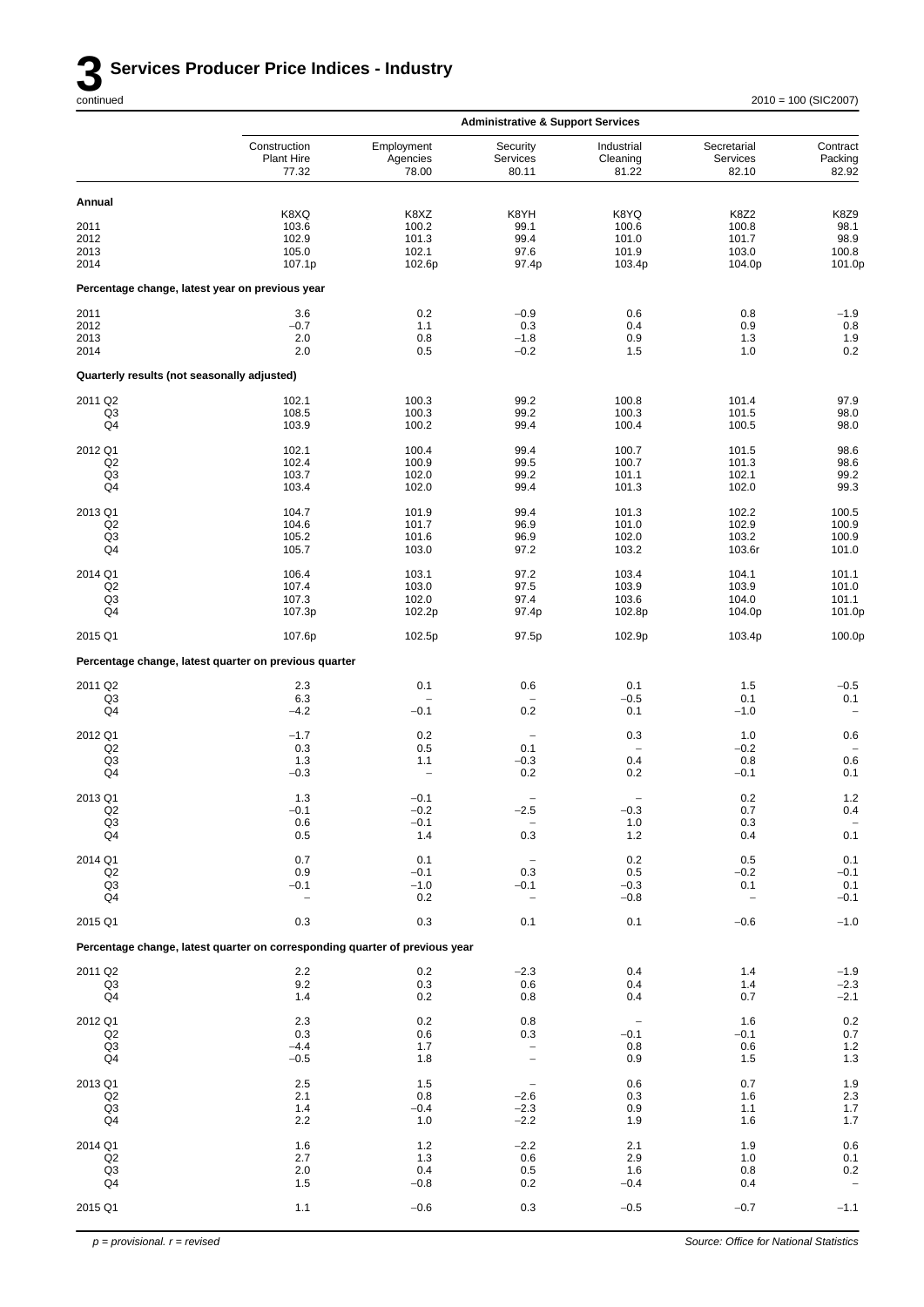|                                                                             | <b>Education</b>                    | <b>Other Services</b>              |
|-----------------------------------------------------------------------------|-------------------------------------|------------------------------------|
|                                                                             | Adult                               | Commercial<br>Washing &            |
|                                                                             | Education<br>85.59                  | Dry Cleaning<br>96.01              |
| Annual                                                                      |                                     |                                    |
| 2011                                                                        | K8ZG<br>101.0                       | K8ZM<br>101.0                      |
| 2012<br>2013                                                                | 100.2<br>102.3                      | 101.1<br>101.8                     |
| 2014                                                                        | 103.8p                              | 102.7p                             |
| Percentage change, latest year on previous year                             |                                     |                                    |
| 2011<br>2012                                                                | 1.0<br>$-0.8$                       | 1.0<br>0.1                         |
| 2013<br>2014                                                                | 2.1<br>1.5                          | 0.7<br>0.9                         |
| Quarterly results (not seasonally adjusted)                                 |                                     |                                    |
| 2011 Q2                                                                     | 103.8                               | 101.0                              |
| Q3<br>Q4                                                                    | 98.8<br>99.1                        | 101.1<br>101.1                     |
| 2012 Q1                                                                     | 100.2                               | 101.5                              |
| Q2<br>Q3                                                                    | 100.4<br>100.0                      | 101.7<br>100.6                     |
| Q4                                                                          | 100.0                               | 100.6                              |
| 2013 Q1<br>Q2                                                               | 101.9<br>101.9                      | 101.5<br>101.7                     |
| Q <sub>3</sub><br>Q4                                                        | 102.7<br>102.7                      | 102.1<br>102.1                     |
| 2014 Q1                                                                     | 104.1                               | 102.1                              |
| Q2<br>Q <sub>3</sub>                                                        | 104.2<br>104.2                      | 102.8<br>102.8                     |
| Q4                                                                          | 102.8p                              | 102.9p                             |
| 2015 Q1                                                                     | 103.1p                              | 103.1p                             |
| Percentage change, latest quarter on previous quarter                       |                                     |                                    |
| 2011 Q2<br>Q3                                                               | 1.6<br>$-4.8$                       | 0.3<br>0.1                         |
| Q4                                                                          | 0.3                                 | $\qquad \qquad -$                  |
| 2012 Q1<br>Q <sub>2</sub>                                                   | 1.1<br>0.2                          | 0.4<br>0.2                         |
| $_{\rm Q3}$<br>Q4                                                           | $-0.4$<br>$\overline{\phantom{0}}$  | $-1.1$<br>$\overline{\phantom{a}}$ |
| 2013 Q1                                                                     | 1.9                                 | 0.9                                |
| Q2<br>$\frac{Q3}{Q4}$                                                       | $\overline{\phantom{a}}$<br>$0.8\,$ | $0.2\,$<br>0.4                     |
|                                                                             | $\overline{\phantom{m}}$            | $\overline{\phantom{a}}$           |
| 2014 Q1<br>Q2                                                               | 1.4<br>0.1                          | $\overline{\phantom{a}}$<br>0.7    |
| Q3<br>Q <sub>4</sub>                                                        | $\overline{\phantom{a}}$<br>$-1.3$  | $\overline{\phantom{a}}$<br>0.1    |
| 2015 Q1                                                                     | $0.3\,$                             | $0.2\,$                            |
| Percentage change, latest quarter on corresponding quarter of previous year |                                     |                                    |
| 2011 Q2<br>Q3                                                               | 4.0<br>$-1.0$                       | 1.1<br>1.2                         |
| Q <sub>4</sub>                                                              | $-1.5$                              | 0.9                                |
| 2012 Q1<br>Q2                                                               | $-2.0$<br>$-3.3$                    | 0.8<br>$0.7\,$                     |
| Q3<br>Q <sub>4</sub>                                                        | 1.2<br>$0.9\,$                      | $-0.5$<br>$-0.5$                   |
| 2013 Q1                                                                     | 1.7                                 | $\overline{\phantom{a}}$           |
| Q2<br>Q3                                                                    | 1.5<br>$2.7\,$                      | $\overline{\phantom{a}}$<br>1.5    |
| Q4                                                                          | 2.7                                 | 1.5                                |
| 2014 Q1<br>Q2                                                               | $2.2\,$<br>2.3                      | 0.6<br>1.1                         |
| Q3<br>Q <sub>4</sub>                                                        | $1.5$<br>0.1                        | 0.7<br>0.8                         |
| 2015 Q1                                                                     | $-1.0$                              | 1.0                                |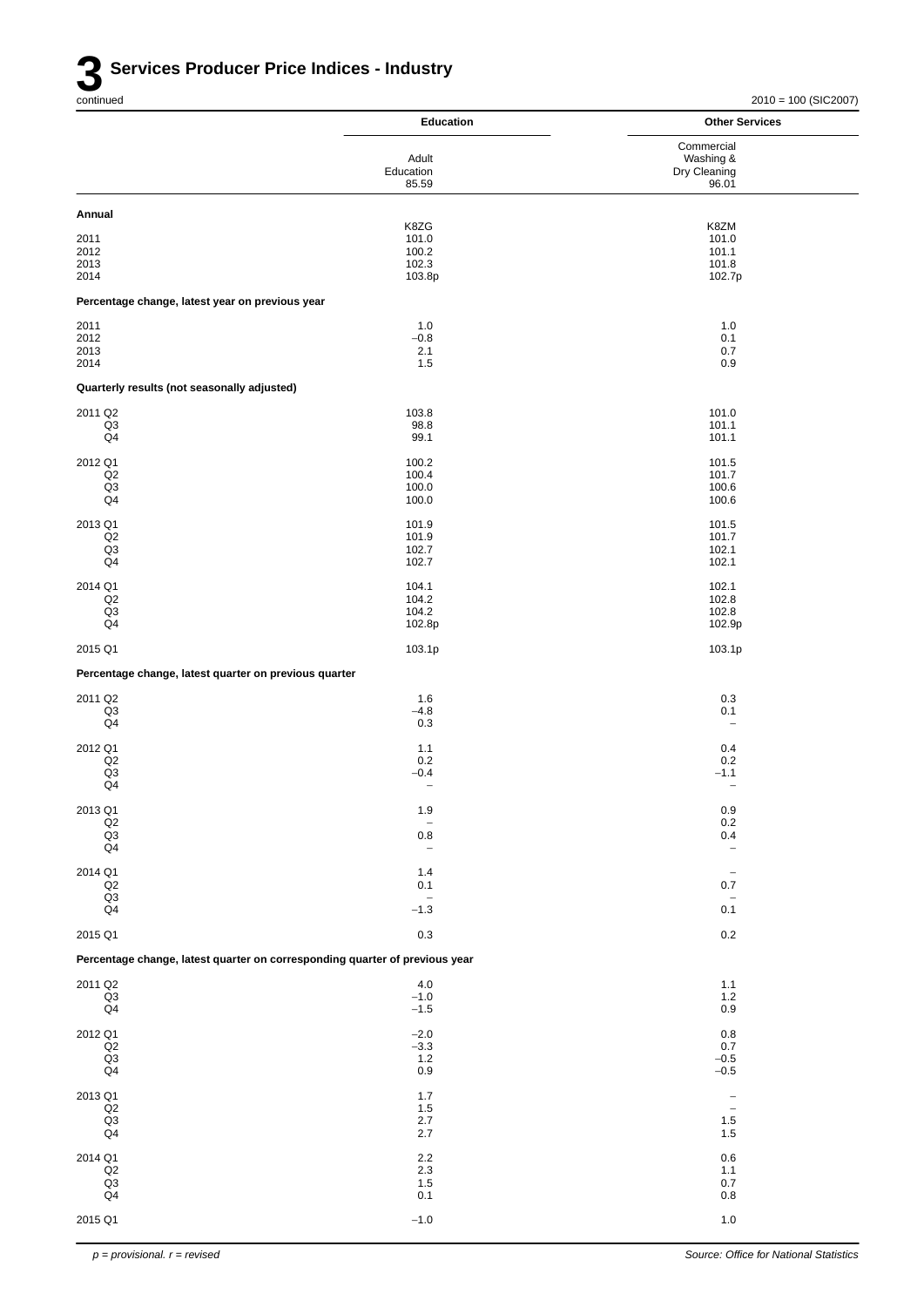## **1R** Services Producer Price Indices - Aggregate Revisions

2010=100 (SIC2007)

|         |              | <b>Gross Sector</b>       | <b>Net Sector</b><br>SPPI - All services |                           |              |                          |
|---------|--------------|---------------------------|------------------------------------------|---------------------------|--------------|--------------------------|
|         |              | SPPI - All services       |                                          |                           |              |                          |
|         | Index        | percentage<br>change over |                                          | percentage<br>change over |              |                          |
|         | $(2010=100)$ | Quarter                   | Year                                     | Index<br>$(2010=100)$     | Quarter      | Year                     |
|         | 9907010000   |                           |                                          | 9907020000                |              |                          |
|         | K8ZU         |                           |                                          | K8ZW                      |              |                          |
| 2011 Q2 |              |                           |                                          |                           |              | $\qquad \qquad -$        |
| Q3      |              |                           |                                          |                           |              | $\overline{\phantom{0}}$ |
| Q4      |              |                           |                                          |                           |              | $\overline{\phantom{0}}$ |
| 2012 Q1 |              |                           |                                          |                           |              | <sup>-</sup>             |
| Q2      |              |                           |                                          |                           |              | -                        |
| Q3      |              |                           |                                          |                           |              | $\qquad \qquad -$        |
| Q4      |              |                           |                                          |                           |              | $\overline{\phantom{0}}$ |
| 2013 Q1 |              |                           |                                          |                           |              | <sup>-</sup>             |
| Q2      |              |                           |                                          |                           |              | $\overline{\phantom{0}}$ |
| Q3      |              |                           |                                          |                           |              | $\overline{\phantom{0}}$ |
| Q4      |              |                           |                                          |                           |              | $\overline{\phantom{0}}$ |
| 2014 Q1 |              |                           |                                          |                           |              | <sup>-</sup>             |
| Q2      |              |                           |                                          |                           |              | -                        |
| Q3      | $-0.1$       | $-0.1$                    | $-0.1$                                   |                           |              | $\qquad \qquad -$        |
| Q4      |              | 0.1                       |                                          | $-0.1$                    | $-0.1$       | $-0.1$                   |
| 2015 Q1 | $\cdot\cdot$ | $\cdot\cdot$              | $\cdots$                                 | $\cdot\cdot$              | $\cdot\cdot$ | $\cdot$ .                |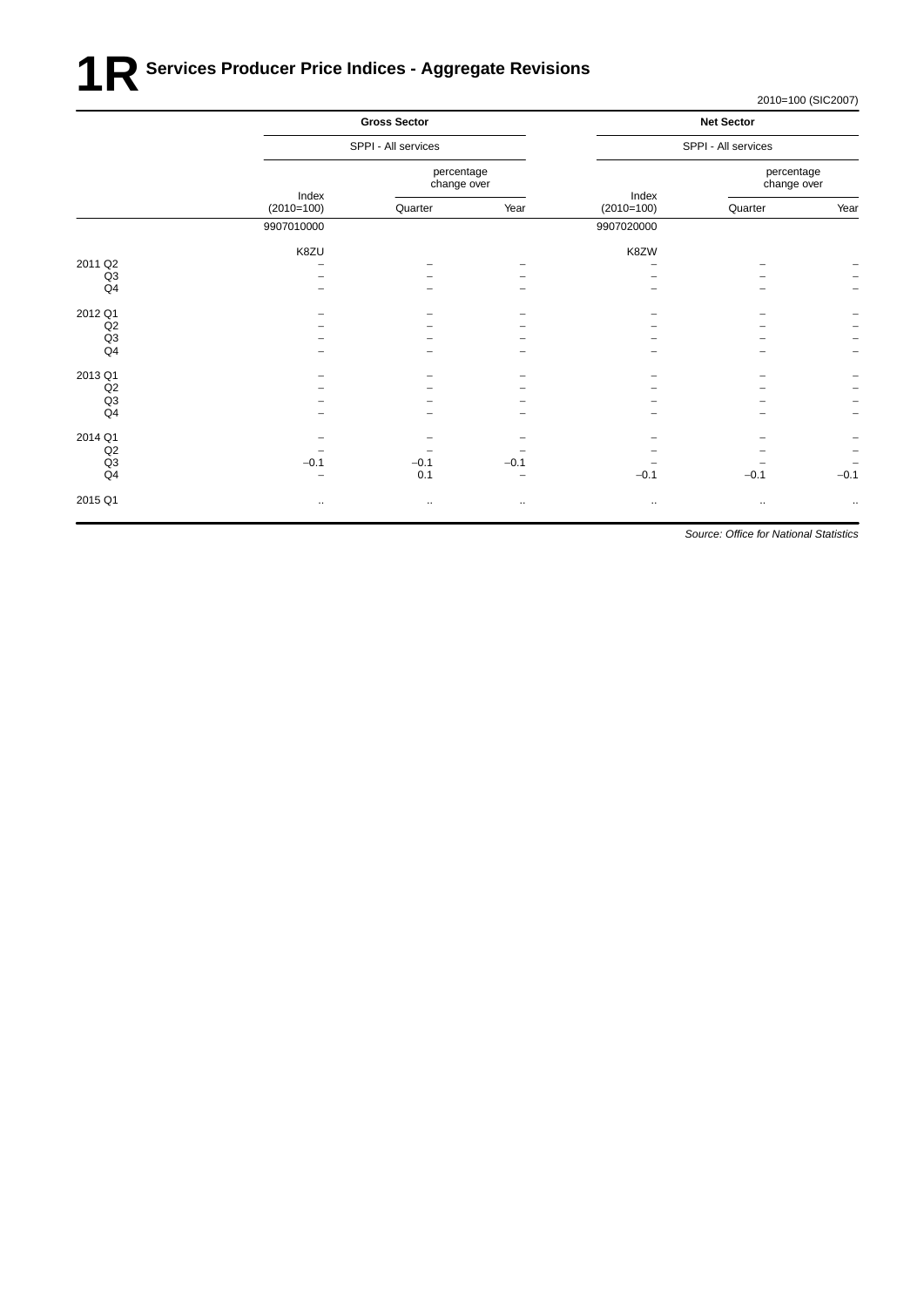## **2R** Services Producer Price Indices - Section Revisions

2010=100 (SIC2007)

|                | Water Supply, Sewerage<br>and Waste Management |                           |              | Wholesale, Retail Trade of<br><b>Motor Vehicles and Motorcycles</b> |                           |                      |
|----------------|------------------------------------------------|---------------------------|--------------|---------------------------------------------------------------------|---------------------------|----------------------|
|                |                                                | percentage<br>change over |              |                                                                     | percentage<br>change over |                      |
|                | Index<br>$2010=100$                            | Quarter                   | Year         | Index<br>$2010=100$                                                 | Quarter                   | Year                 |
|                | 9907101000                                     |                           |              | 9907103000                                                          |                           |                      |
|                | MF8N                                           |                           |              | MF <sub>2</sub> J                                                   |                           |                      |
| 2011 Q2        |                                                |                           |              |                                                                     |                           |                      |
| Q3             |                                                |                           |              |                                                                     |                           |                      |
| Q <sub>4</sub> |                                                |                           |              |                                                                     |                           |                      |
| 2012 Q1        |                                                |                           |              |                                                                     |                           |                      |
| Q2             |                                                |                           |              |                                                                     |                           |                      |
| Q3             |                                                |                           |              |                                                                     |                           |                      |
| Q <sub>4</sub> |                                                |                           |              |                                                                     |                           |                      |
| 2013 Q1        |                                                |                           |              |                                                                     |                           |                      |
| Q2             |                                                |                           |              |                                                                     |                           |                      |
| Q3             |                                                |                           |              |                                                                     |                           |                      |
| Q4             |                                                |                           |              |                                                                     |                           |                      |
| 2014 Q1        |                                                |                           |              |                                                                     |                           |                      |
| Q2             |                                                |                           |              |                                                                     |                           |                      |
| Q <sub>3</sub> |                                                |                           |              |                                                                     |                           |                      |
| Q <sub>4</sub> |                                                |                           |              |                                                                     |                           |                      |
| 2015 Q1        | $\ddotsc$                                      | $\cdot\cdot$              | $\cdot\cdot$ | $\cdot$ .                                                           | ٠.                        | $\ddot{\phantom{0}}$ |

|                | <b>Transportation and Storage</b> |                           |          | <b>Accommodation and Food</b> |                           |                   |
|----------------|-----------------------------------|---------------------------|----------|-------------------------------|---------------------------|-------------------|
|                | Index                             | percentage<br>change over |          | Index                         | percentage<br>change over |                   |
|                | $2010=100$                        | Quarter                   | Year     | $2010=100$                    | Quarter                   | Year              |
|                | 9907104000                        |                           |          | 9907105000                    |                           |                   |
|                | MF2K                              |                           |          | MF <sub>2</sub> L             |                           |                   |
| 2011 Q2        |                                   |                           |          |                               |                           |                   |
| Q <sub>3</sub> |                                   |                           |          |                               |                           |                   |
| Q <sub>4</sub> |                                   |                           |          |                               |                           |                   |
| 2012 Q1        |                                   |                           |          |                               |                           |                   |
| Q2             |                                   |                           |          |                               |                           |                   |
| Q3             |                                   |                           |          |                               |                           |                   |
| Q4             |                                   |                           |          |                               |                           |                   |
| 2013 Q1        |                                   |                           |          |                               |                           |                   |
| Q2             |                                   |                           |          |                               |                           |                   |
| Q3             |                                   |                           |          |                               |                           |                   |
| Q4             |                                   |                           |          |                               |                           | $\qquad \qquad -$ |
| 2014 Q1        |                                   |                           |          |                               |                           |                   |
| Q2             |                                   |                           |          |                               |                           |                   |
| Q <sub>3</sub> | $-0.1$                            | $-0.1$                    | $-0.1$   |                               |                           |                   |
| Q4             | $-0.2$                            | $-0.1$                    | $-0.2$   | 0.5                           | 0.5                       | 0.4               |
| 2015 Q1        | $\ldots$                          | $\ldots$                  | $\ldots$ | $\ldots$                      | $\ddotsc$                 | $\cdots$          |
|                |                                   |                           |          |                               |                           |                   |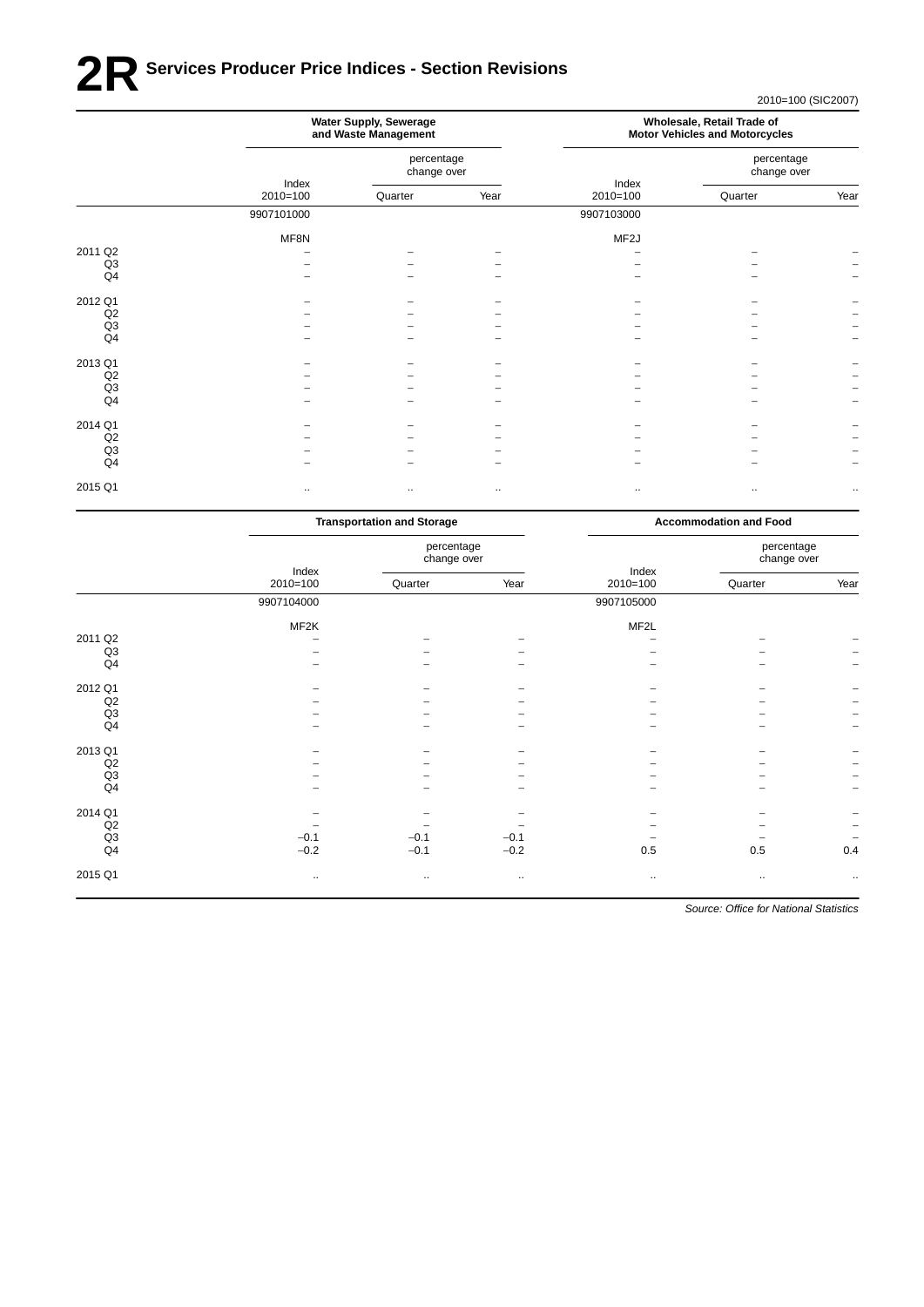

|                |                     | <b>Information and Communication</b> |        |                     | <b>Real Estate Activities</b> |                          |  |  |
|----------------|---------------------|--------------------------------------|--------|---------------------|-------------------------------|--------------------------|--|--|
|                |                     | percentage<br>change over            |        |                     | percentage<br>change over     |                          |  |  |
|                | Index<br>$2010=100$ | Quarter                              | Year   | Index<br>$2010=100$ | Quarter                       | Year                     |  |  |
|                | 9907106000          |                                      |        | 9907108000          |                               |                          |  |  |
|                | MF2M                |                                      |        | MF8P                |                               |                          |  |  |
| 2011 Q2        |                     |                                      |        |                     |                               |                          |  |  |
| Q <sub>3</sub> |                     |                                      |        |                     |                               |                          |  |  |
| Q4             |                     |                                      |        |                     |                               |                          |  |  |
| 2012 Q1        |                     |                                      |        |                     |                               |                          |  |  |
| Q2             |                     |                                      |        |                     |                               |                          |  |  |
| Q <sub>3</sub> |                     |                                      |        |                     |                               | $\overline{\phantom{a}}$ |  |  |
| Q4             |                     |                                      |        |                     |                               |                          |  |  |
| 2013 Q1        |                     |                                      |        |                     |                               |                          |  |  |
| Q2             |                     |                                      |        |                     |                               |                          |  |  |
| Q3             |                     |                                      |        |                     |                               | $\overline{\phantom{a}}$ |  |  |
| Q4             |                     |                                      |        |                     |                               | $\overline{\phantom{m}}$ |  |  |
| 2014 Q1        | $-0.1$              | $-0.1$                               | $-0.1$ |                     |                               |                          |  |  |
| Q2             | 0.1                 | 0.2                                  | 0.1    |                     |                               |                          |  |  |
| Q3             | $-0.1$              | $-0.2$                               | $-0.1$ |                     |                               | -                        |  |  |
| Q4             | 0.2                 | 0.3                                  | 0.2    |                     |                               | $\overline{\phantom{0}}$ |  |  |
| 2015 Q1        | $\sim$              | $\cdot$ .                            | $\sim$ | $\cdot\cdot$        | $\cdot\cdot$                  | $\ddotsc$                |  |  |
|                |                     |                                      |        |                     |                               |                          |  |  |

| <b>Administrative and Support Services</b> |                           |  |  |
|--------------------------------------------|---------------------------|--|--|
|                                            | percentage<br>change over |  |  |
| Quarter                                    | Year                      |  |  |
|                                            |                           |  |  |
|                                            |                           |  |  |
|                                            |                           |  |  |
|                                            |                           |  |  |
|                                            |                           |  |  |
|                                            |                           |  |  |
|                                            |                           |  |  |
|                                            |                           |  |  |
|                                            |                           |  |  |
|                                            |                           |  |  |
|                                            |                           |  |  |
|                                            |                           |  |  |
|                                            |                           |  |  |
|                                            |                           |  |  |
|                                            |                           |  |  |
| 0.1                                        | 0.1                       |  |  |
| $-0.1$                                     | $\overline{a}$            |  |  |
| $\ldots$                                   | $\ldots$                  |  |  |
|                                            |                           |  |  |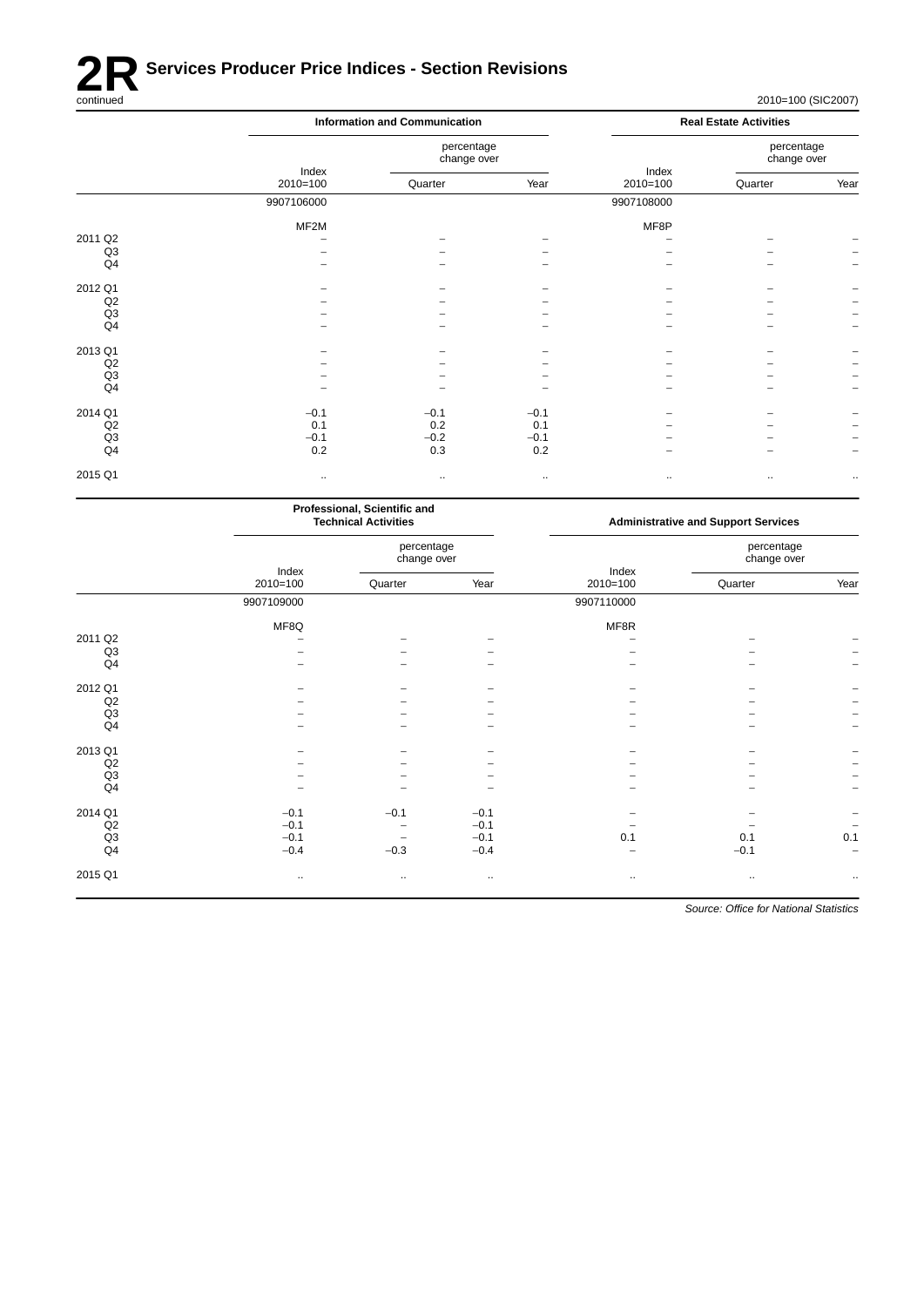

| Education                |                           |          |                     | <b>Other Services</b>     |                          |
|--------------------------|---------------------------|----------|---------------------|---------------------------|--------------------------|
|                          | percentage<br>change over |          |                     | percentage<br>change over |                          |
| $2010=100$               | Quarter                   | Year     | $2010=100$          | Quarter                   | Year                     |
| 9907113000               |                           |          | 9907116000          |                           |                          |
| MF8S                     |                           |          | MF8T                |                           |                          |
| $\overline{\phantom{a}}$ |                           |          | ۰                   | -                         |                          |
|                          |                           |          |                     |                           |                          |
|                          |                           |          |                     |                           | $\overline{\phantom{m}}$ |
|                          |                           |          |                     |                           |                          |
|                          |                           |          |                     |                           | $\overline{\phantom{m}}$ |
|                          |                           |          |                     |                           | $\overline{\phantom{m}}$ |
|                          |                           |          |                     |                           | $\overline{\phantom{m}}$ |
|                          |                           |          | -                   |                           |                          |
|                          |                           |          |                     |                           |                          |
|                          |                           |          |                     |                           | $\overline{\phantom{0}}$ |
|                          |                           |          |                     |                           | $\overline{\phantom{m}}$ |
| -                        |                           |          |                     |                           | $\qquad \qquad -$        |
|                          |                           |          |                     |                           | $\overline{\phantom{m}}$ |
|                          |                           |          |                     |                           | $-0.2$                   |
| $-0.2$                   | $-0.1$                    | $-0.2$   | 0.1                 | 0.3                       | 0.1                      |
| $\ldots$                 | $\cdot$ .                 | $\cdots$ | $\bullet$ $\bullet$ | $\cdots$                  | $\cdot$ .                |
|                          | Index                     |          |                     | Index<br>$-0.2$           | $-0.2$                   |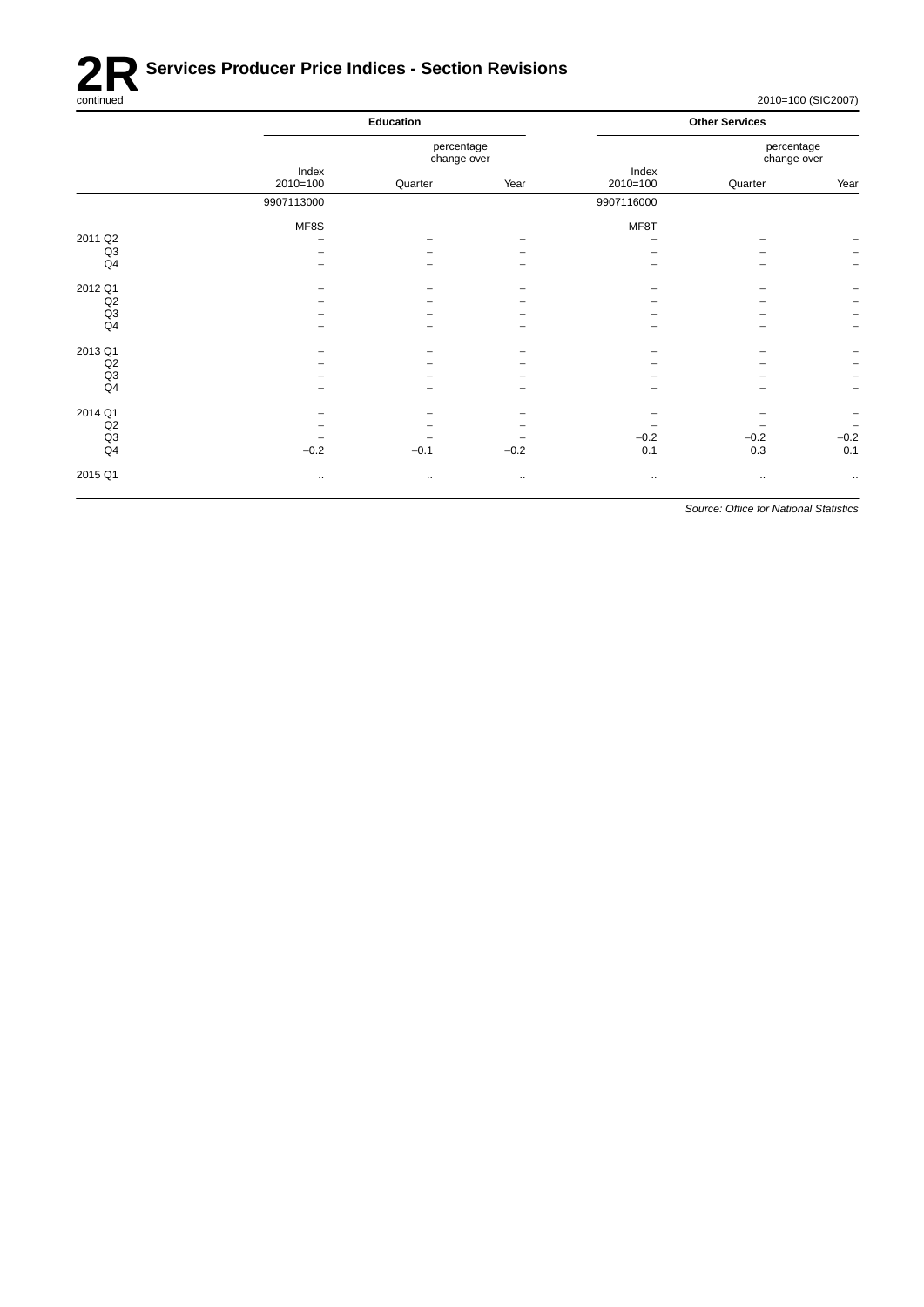## **3RSer vices Producer Prices Indices - Industry Revisions**

|                                 |                                                                             | Water Supply, Sewerage and Waste management |                                                        | Wholesale, Retail Trade; Repair of<br><b>Motor Vehicles and Motorcycles</b> |
|---------------------------------|-----------------------------------------------------------------------------|---------------------------------------------|--------------------------------------------------------|-----------------------------------------------------------------------------|
|                                 | Sewerage<br>Services<br>37.00                                               | Waste<br>Disposal<br>38.11                  | Sorted Recovered<br><b>Materials Services</b><br>38.32 | Motor<br>Vehicles<br>45.20                                                  |
| Annual                          |                                                                             |                                             |                                                        |                                                                             |
| 2011                            | K8PX<br>$\overline{\phantom{0}}$                                            | K8Q3<br>$\overline{\phantom{0}}$            | K8QL<br>$\overline{\phantom{0}}$                       | K8QW<br>-                                                                   |
| 2012                            |                                                                             | ÷                                           | -                                                      |                                                                             |
| 2013<br>2014                    |                                                                             | $\overline{a}$<br>$\overline{\phantom{0}}$  |                                                        |                                                                             |
|                                 | Percentage change, latest year on previous year                             |                                             |                                                        |                                                                             |
| 2011                            |                                                                             |                                             |                                                        |                                                                             |
| 2012                            |                                                                             |                                             |                                                        |                                                                             |
| 2013<br>2014                    |                                                                             | $\overline{\phantom{0}}$                    |                                                        |                                                                             |
|                                 | Quarterly results (not seasonally adjusted)                                 |                                             |                                                        |                                                                             |
|                                 |                                                                             |                                             |                                                        |                                                                             |
| 2011 Q2<br>Q3                   |                                                                             | ۰                                           |                                                        |                                                                             |
| Q4                              |                                                                             |                                             |                                                        |                                                                             |
| 2012 Q1                         |                                                                             |                                             |                                                        |                                                                             |
| Q2                              |                                                                             | ۳                                           |                                                        |                                                                             |
| Q3<br>$\mathsf{Q4}$             |                                                                             | $\overline{\phantom{0}}$                    | -                                                      |                                                                             |
|                                 |                                                                             |                                             |                                                        |                                                                             |
| 2013 Q1<br>Q <sub>2</sub>       |                                                                             |                                             |                                                        |                                                                             |
| Q3                              |                                                                             |                                             |                                                        |                                                                             |
| Q4                              |                                                                             |                                             |                                                        |                                                                             |
| 2014 Q1                         |                                                                             |                                             |                                                        |                                                                             |
| $_{\mathsf{Q2}}$<br>Q3          |                                                                             | 0.1                                         |                                                        |                                                                             |
| Q4                              |                                                                             | $\overline{\phantom{0}}$                    |                                                        |                                                                             |
| 2015 Q1                         | $\ddot{\phantom{a}}$                                                        | $\ddot{\phantom{1}}$                        | ٠.                                                     |                                                                             |
|                                 | Percentage change, latest quarter on previous quarter                       |                                             |                                                        |                                                                             |
|                                 |                                                                             |                                             |                                                        |                                                                             |
| 2011 Q2<br>Q3                   |                                                                             |                                             |                                                        |                                                                             |
| $\mathsf{Q4}$                   |                                                                             |                                             |                                                        |                                                                             |
| 2012 Q1                         |                                                                             |                                             |                                                        |                                                                             |
| Q2                              |                                                                             |                                             |                                                        |                                                                             |
| Q3<br>Q4                        |                                                                             |                                             |                                                        |                                                                             |
|                                 |                                                                             |                                             |                                                        |                                                                             |
| 2013 Q1<br>Q2                   |                                                                             |                                             |                                                        |                                                                             |
| $\frac{Q3}{Q4}$                 |                                                                             |                                             |                                                        |                                                                             |
|                                 |                                                                             |                                             |                                                        |                                                                             |
| 2014 Q1                         |                                                                             |                                             |                                                        |                                                                             |
| $\mathsf{Q2}$<br>$\mathsf{Q3}$  |                                                                             | 0.1                                         |                                                        |                                                                             |
| Q <sub>4</sub>                  |                                                                             | $-0.1$                                      |                                                        |                                                                             |
| 2015 Q1                         |                                                                             |                                             |                                                        |                                                                             |
|                                 | Percentage change, latest quarter on corresponding quarter of previous year |                                             |                                                        |                                                                             |
|                                 |                                                                             |                                             |                                                        |                                                                             |
| 2011 Q2<br>$_{\mathsf{Q3}}$     |                                                                             |                                             |                                                        |                                                                             |
| Q <sub>4</sub>                  |                                                                             |                                             |                                                        |                                                                             |
| 2012 Q1                         |                                                                             |                                             |                                                        |                                                                             |
| $_{\mathsf{Q2}}$                |                                                                             |                                             |                                                        |                                                                             |
| $\frac{Q3}{Q4}$                 |                                                                             |                                             |                                                        |                                                                             |
|                                 |                                                                             |                                             |                                                        |                                                                             |
| 2013 Q1<br>$\mathsf{Q2}$        |                                                                             |                                             |                                                        |                                                                             |
| $\mathsf{Q3}$                   |                                                                             |                                             |                                                        |                                                                             |
| Q <sub>4</sub>                  |                                                                             |                                             |                                                        |                                                                             |
| 2014 Q1                         |                                                                             |                                             |                                                        |                                                                             |
| $\mathsf{Q2}$                   |                                                                             |                                             |                                                        |                                                                             |
| $\mathsf{Q3}$<br>Q <sub>4</sub> |                                                                             | 0.1                                         |                                                        |                                                                             |
|                                 |                                                                             |                                             |                                                        |                                                                             |
| 2015 Q1                         |                                                                             |                                             |                                                        |                                                                             |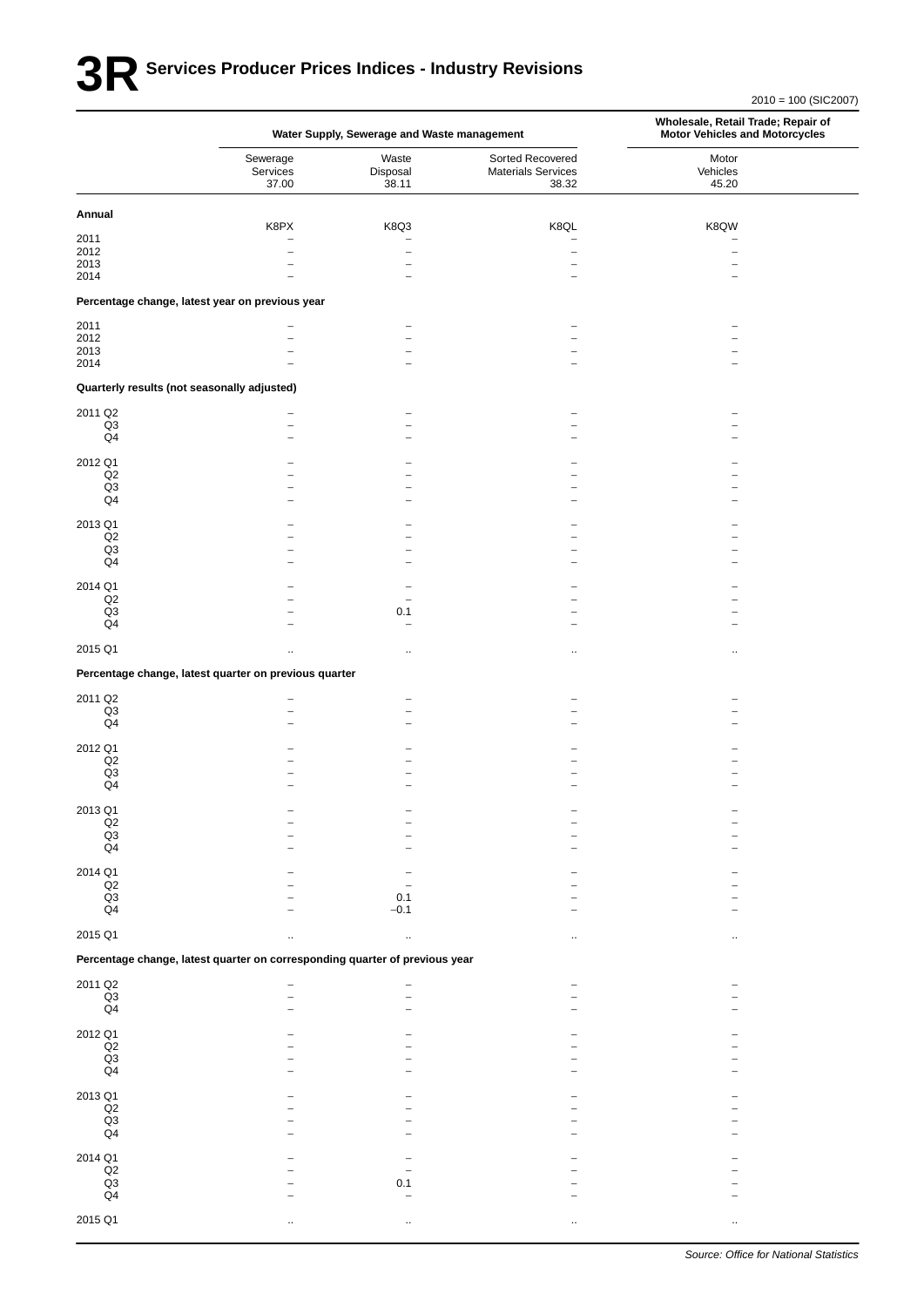

|                                             |                                                                             |                          |                              | <b>Transportation and Storage</b>        |                                           |                                            |
|---------------------------------------------|-----------------------------------------------------------------------------|--------------------------|------------------------------|------------------------------------------|-------------------------------------------|--------------------------------------------|
|                                             | <b>Business</b><br>Rail Fares<br>49.11                                      | Rail<br>Freight<br>49.21 | Bus &<br>Coach Hire<br>49.39 | Freight<br>Transport<br>by Road<br>49.41 | Commercial<br>Vehicle<br>Ferries<br>50.11 | Sea<br>& Coastal<br>Water Freight<br>50.20 |
| Annual                                      |                                                                             |                          |                              |                                          |                                           |                                            |
| 2011                                        | K8QY                                                                        | K8R2<br>$\overline{a}$   | K8RE                         | K8RO                                     | K8RW                                      | <b>K8S5</b>                                |
| 2012<br>2013                                | $\overline{\phantom{0}}$                                                    | $\overline{\phantom{0}}$ |                              | $\overline{\phantom{0}}$                 |                                           | $\qquad \qquad -$<br>$\qquad \qquad -$     |
| 2014                                        |                                                                             |                          |                              |                                          |                                           | $\overline{\phantom{m}}$                   |
|                                             | Percentage change, latest year on previous year                             |                          |                              |                                          |                                           |                                            |
| 2011                                        |                                                                             | $\overline{a}$           |                              |                                          |                                           |                                            |
| 2012<br>2013                                |                                                                             | $\overline{\phantom{0}}$ |                              |                                          |                                           |                                            |
| 2014                                        |                                                                             | $\overline{\phantom{0}}$ |                              |                                          |                                           |                                            |
| Quarterly results (not seasonally adjusted) |                                                                             |                          |                              |                                          |                                           |                                            |
| 2011 Q2<br>Q3                               | $\overline{\phantom{0}}$                                                    | $\overline{\phantom{a}}$ |                              |                                          |                                           |                                            |
| Q4                                          |                                                                             |                          |                              |                                          |                                           |                                            |
| 2012 Q1                                     |                                                                             |                          |                              |                                          |                                           |                                            |
| Q2<br>Q3                                    |                                                                             |                          |                              |                                          |                                           |                                            |
| Q4                                          |                                                                             | $\overline{\phantom{a}}$ |                              |                                          |                                           | $\overline{\phantom{0}}$                   |
| 2013 Q1                                     |                                                                             |                          |                              |                                          |                                           |                                            |
| Q2<br>Q3                                    |                                                                             | $\equiv$                 |                              |                                          |                                           |                                            |
| Q <sub>4</sub>                              |                                                                             |                          |                              |                                          |                                           |                                            |
| 2014 Q1<br>Q2                               |                                                                             |                          |                              |                                          |                                           |                                            |
| $_{\rm Q3}$<br>Q <sub>4</sub>               |                                                                             | $\equiv$                 |                              |                                          |                                           |                                            |
|                                             |                                                                             |                          |                              |                                          |                                           |                                            |
| 2015 Q1                                     |                                                                             |                          |                              |                                          |                                           |                                            |
|                                             | Percentage change, latest quarter on previous quarter                       |                          |                              |                                          |                                           |                                            |
| 2011 Q2<br>Q3                               |                                                                             | -                        |                              |                                          |                                           |                                            |
| Q <sub>4</sub>                              |                                                                             | $\overline{\phantom{0}}$ |                              |                                          |                                           |                                            |
| 2012 Q1                                     |                                                                             |                          |                              |                                          |                                           |                                            |
| Q2<br>$_{\rm Q3}$                           |                                                                             |                          |                              |                                          |                                           |                                            |
| Q <sub>4</sub>                              |                                                                             |                          |                              |                                          |                                           |                                            |
| 2013 Q1<br>Q2                               |                                                                             |                          |                              |                                          |                                           |                                            |
| $\frac{Q3}{Q4}$                             |                                                                             |                          |                              |                                          |                                           |                                            |
|                                             |                                                                             |                          |                              |                                          |                                           |                                            |
| 2014 Q1<br>$_{\mathsf{Q2}}$                 |                                                                             |                          |                              |                                          |                                           |                                            |
| Q3<br>Q <sub>4</sub>                        |                                                                             |                          |                              |                                          |                                           |                                            |
|                                             |                                                                             |                          |                              |                                          |                                           |                                            |
| 2015 Q1                                     |                                                                             |                          |                              |                                          |                                           |                                            |
|                                             | Percentage change, latest quarter on corresponding quarter of previous year |                          |                              |                                          |                                           |                                            |
| 2011 Q2<br>$_{\mathsf{Q3}}$                 |                                                                             |                          |                              |                                          |                                           |                                            |
| Q <sub>4</sub>                              |                                                                             |                          |                              |                                          |                                           |                                            |
| 2012 Q1                                     |                                                                             |                          |                              |                                          |                                           |                                            |
| Q2<br>$\frac{Q3}{Q4}$                       |                                                                             |                          |                              |                                          |                                           |                                            |
|                                             |                                                                             |                          |                              |                                          |                                           |                                            |
| 2013 Q1<br>$_{\mathsf{Q2}}$                 |                                                                             |                          |                              |                                          |                                           |                                            |
| Q3                                          |                                                                             |                          |                              |                                          |                                           |                                            |
| Q <sub>4</sub>                              |                                                                             |                          |                              |                                          |                                           |                                            |
| 2014 Q1<br>$_{\mathsf{Q2}}$                 |                                                                             |                          |                              |                                          |                                           |                                            |
| $_{\mathsf{Q3}}$<br>Q <sub>4</sub>          |                                                                             |                          |                              |                                          |                                           |                                            |
| 2015 Q1                                     |                                                                             |                          |                              |                                          |                                           |                                            |
|                                             |                                                                             |                          |                              |                                          |                                           |                                            |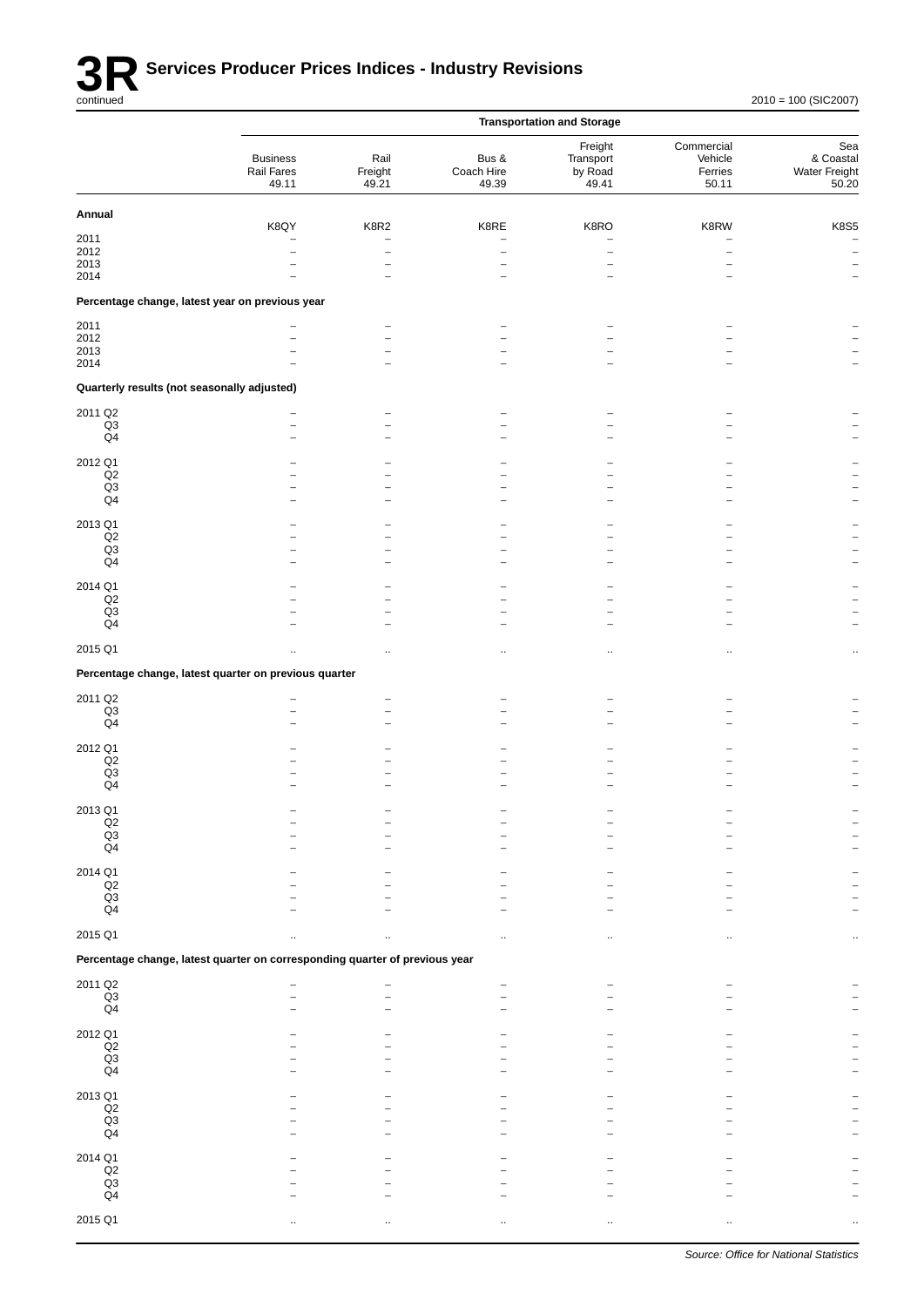

|                                                                             |                                       |                                                                                     |                                                           | <b>Transportation and Storage</b> |                                   |                                       |
|-----------------------------------------------------------------------------|---------------------------------------|-------------------------------------------------------------------------------------|-----------------------------------------------------------|-----------------------------------|-----------------------------------|---------------------------------------|
|                                                                             | <b>Business</b><br>Air Fares<br>51.11 | Storage &<br>Warehousing<br>52.10                                                   | Cargo<br>Handling<br>52.24                                | Freight<br>Forwarding<br>52.29    | National Post<br>Parcels<br>53.10 | Courier<br>Services<br>53.20          |
| Annual                                                                      |                                       |                                                                                     |                                                           |                                   |                                   |                                       |
| 2011<br>2012<br>2013<br>2014                                                | <b>K8S9</b>                           | KS7Z<br>$\overline{\phantom{0}}$<br>$\overline{a}$<br>-<br>$\overline{\phantom{0}}$ | KHU3<br>$\overline{a}$<br>$\overline{\phantom{0}}$<br>0.1 | K8SD<br>-<br>$-0.4$               | K8SW                              | K8SY<br>$\overline{\phantom{0}}$<br>- |
| Percentage change, latest year on previous year                             |                                       |                                                                                     |                                                           |                                   |                                   |                                       |
| 2011<br>2012<br>2013<br>2014                                                | $\overline{a}$                        |                                                                                     | 0.1                                                       | $-0.4$                            |                                   |                                       |
| Quarterly results (not seasonally adjusted)                                 |                                       |                                                                                     |                                                           |                                   |                                   |                                       |
| 2011 Q2<br>Q3<br>Q <sub>4</sub>                                             |                                       | -                                                                                   |                                                           |                                   |                                   |                                       |
| 2012 Q1<br>Q2<br>Q3<br>Q4                                                   |                                       |                                                                                     | $\overline{\phantom{0}}$                                  |                                   |                                   |                                       |
| 2013 Q1<br>Q2<br>Q3<br>Q4                                                   |                                       |                                                                                     |                                                           |                                   |                                   |                                       |
| 2014 Q1<br>$_{\mathsf{Q2}}$<br>Q <sub>3</sub><br>Q <sub>4</sub>             |                                       | -                                                                                   | 0.1<br>0.1<br>0.2<br>0.3                                  | $-0.4$<br>$-0.9$                  |                                   |                                       |
| 2015 Q1                                                                     |                                       | $\ddotsc$                                                                           | $\cdot$                                                   | $\ddot{\phantom{0}}$              |                                   | $\cdot$ .                             |
| Percentage change, latest quarter on previous quarter                       |                                       |                                                                                     |                                                           |                                   |                                   |                                       |
| 2011 Q2<br>Q3<br>Q4                                                         | -                                     |                                                                                     |                                                           |                                   |                                   |                                       |
| 2012 Q1<br>$_{\mathsf{Q2}}$<br>$\mathsf{Q3}$<br>Q <sub>4</sub>              |                                       |                                                                                     |                                                           |                                   |                                   |                                       |
| 2013 Q1<br>Q2<br>Q3<br>Q <sub>4</sub>                                       |                                       |                                                                                     |                                                           |                                   |                                   |                                       |
| 2014 Q1<br>Q2<br>Q3<br>Q4                                                   |                                       |                                                                                     | 0.1<br>0.1<br>0.1                                         | $-0.4$<br>$-0.5$                  |                                   |                                       |
| 2015 Q1                                                                     |                                       |                                                                                     |                                                           |                                   |                                   |                                       |
| Percentage change, latest quarter on corresponding quarter of previous year |                                       |                                                                                     |                                                           |                                   |                                   |                                       |
| 2011 Q2<br>$\mathsf{Q3}$<br>Q <sub>4</sub>                                  |                                       |                                                                                     |                                                           |                                   |                                   |                                       |
| 2012 Q1<br>$_{\mathsf{Q2}}$<br>$\mathsf{Q3}$<br>Q <sub>4</sub>              |                                       |                                                                                     |                                                           |                                   |                                   |                                       |
| 2013 Q1<br>Q2<br>Q3<br>Q4                                                   |                                       |                                                                                     |                                                           |                                   |                                   |                                       |
| 2014 Q1<br>$_{\mathsf{Q2}}$<br>$\mathsf{Q3}$<br>Q <sub>4</sub>              |                                       |                                                                                     | 0.1<br>0.1<br>0.2<br>0.3                                  | $-0.4$<br>$-0.9$                  |                                   |                                       |
| 2015 Q1                                                                     |                                       |                                                                                     |                                                           | $\ddotsc$                         |                                   |                                       |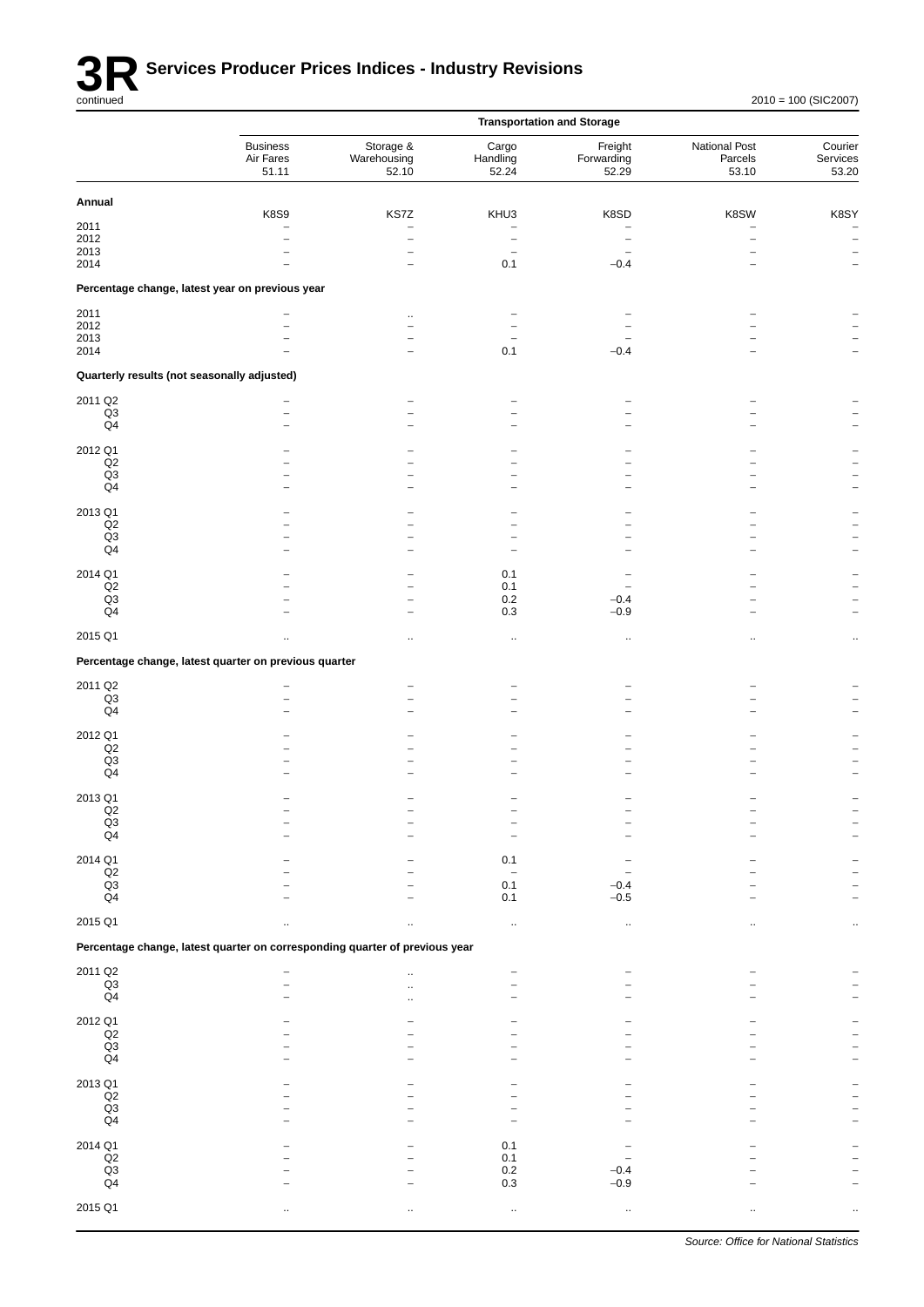

# **3R** Services Producer Prices Indices - Industry Revisions<br>
continued

|                             | <b>Accommodation &amp; Food</b>                                             |                                  |                                 | <b>Information &amp; Communication</b>               |                                                     |                               | <b>Banking</b>                                   |
|-----------------------------|-----------------------------------------------------------------------------|----------------------------------|---------------------------------|------------------------------------------------------|-----------------------------------------------------|-------------------------------|--------------------------------------------------|
|                             | Hotels<br>55.10                                                             | Canteens<br>& Catering<br>56.20  | Publishing<br>Services<br>58.10 | Sound Recording<br>& Music<br>Publishing<br>59.20    | <b>Business</b><br>Telecomm-<br>unications<br>61.10 | Computer<br>Services<br>62.00 | Financial<br>Intermediation<br>(Banks)<br>6419/1 |
| Annual                      |                                                                             |                                  |                                 |                                                      |                                                     |                               |                                                  |
| 2011                        | K8TE<br>$\overline{\phantom{a}}$                                            | K8TP<br>$\overline{\phantom{0}}$ | K8TV<br>۳                       | K8UF<br>۳                                            | K8UI<br>$\overline{\phantom{a}}$                    | K8UK<br>$\overline{a}$        | KB <sub>2</sub> S                                |
| 2012                        | $\overline{\phantom{0}}$                                                    | $\overline{\phantom{0}}$         | $\overline{\phantom{0}}$        | $\overline{\phantom{0}}$                             | $\overline{\phantom{0}}$                            | $\overline{\phantom{0}}$      |                                                  |
| 2013                        | $\overline{\phantom{a}}$                                                    | ۰                                | $\overline{\phantom{0}}$        | $\overline{\phantom{0}}$                             | $\overline{\phantom{0}}$                            | $\overline{a}$                |                                                  |
| 2014                        | 0.2                                                                         |                                  |                                 | $\overline{\phantom{0}}$                             | 0.5                                                 | $-0.2$                        |                                                  |
|                             | Percentage change, latest year on previous year                             |                                  |                                 |                                                      |                                                     |                               |                                                  |
| 2011                        | -                                                                           | $\overline{\phantom{0}}$         |                                 |                                                      |                                                     |                               |                                                  |
| 2012                        | $\overline{\phantom{0}}$                                                    | $\overline{\phantom{0}}$         | ۰                               | -                                                    |                                                     |                               |                                                  |
| 2013<br>2014                | 0.2                                                                         |                                  |                                 | $\overline{\phantom{0}}$                             | 0.6                                                 | $-0.2$                        |                                                  |
|                             | Quarterly results (not seasonally adjusted)                                 |                                  |                                 |                                                      |                                                     |                               |                                                  |
| 2011 Q2                     |                                                                             | $\overline{\phantom{0}}$         |                                 | $\overline{\phantom{0}}$                             |                                                     |                               |                                                  |
| Q3                          |                                                                             |                                  |                                 |                                                      |                                                     |                               |                                                  |
| Q4                          | $\overline{a}$                                                              | $\overline{\phantom{0}}$         | -                               | -                                                    | $\overline{a}$                                      | -                             |                                                  |
| 2012 Q1                     |                                                                             |                                  |                                 |                                                      |                                                     |                               |                                                  |
| Q2<br>Q <sub>3</sub>        | -<br>$\overline{\phantom{a}}$                                               |                                  | -<br>۰                          | $\overline{\phantom{0}}$<br>-                        | -<br>۰                                              | -<br>-                        |                                                  |
| Q4                          |                                                                             |                                  |                                 |                                                      |                                                     |                               |                                                  |
| 2013 Q1                     |                                                                             |                                  |                                 |                                                      |                                                     | ۰                             |                                                  |
| Q2                          |                                                                             |                                  |                                 |                                                      |                                                     |                               |                                                  |
| Q3<br>Q4                    | $\overline{\phantom{0}}$<br>۰                                               | $\overline{\phantom{0}}$<br>۰    | ۰                               | $\overline{\phantom{0}}$<br>$\overline{\phantom{0}}$ |                                                     | -                             |                                                  |
|                             |                                                                             |                                  |                                 |                                                      |                                                     |                               |                                                  |
| 2014 Q1<br>Q2               |                                                                             | $\overline{\phantom{a}}$         |                                 | $\overline{\phantom{0}}$<br>$\overline{\phantom{0}}$ | $-0.3$<br>0.8                                       | $-0.2$                        |                                                  |
| Q <sub>3</sub>              |                                                                             | 0.1                              |                                 | $\overline{\phantom{0}}$                             | 0.4                                                 | $-0.3$                        |                                                  |
| Q4                          | 0.9                                                                         | -                                | $\overline{\phantom{0}}$        | $\overline{\phantom{0}}$                             | 1.0                                                 | $-0.2$                        |                                                  |
| 2015 Q1                     | $\ddot{\phantom{a}}$                                                        | $\ddotsc$                        |                                 | $\ddot{\phantom{0}}$                                 | $\cdot$                                             | $\cdot$ .                     |                                                  |
|                             | Percentage change, latest quarter on previous quarter                       |                                  |                                 |                                                      |                                                     |                               |                                                  |
| 2011 Q2                     |                                                                             |                                  |                                 |                                                      |                                                     |                               |                                                  |
| Q3                          |                                                                             |                                  | ۰                               |                                                      |                                                     |                               |                                                  |
| Q4                          |                                                                             |                                  |                                 |                                                      |                                                     |                               |                                                  |
| 2012 Q1                     |                                                                             |                                  |                                 |                                                      |                                                     |                               |                                                  |
| Q2<br>Q3                    | $\overline{\phantom{0}}$                                                    |                                  |                                 | $\overline{\phantom{0}}$                             |                                                     | $\overline{\phantom{0}}$      |                                                  |
| Q4                          |                                                                             |                                  |                                 |                                                      |                                                     |                               |                                                  |
| 2013 Q1                     |                                                                             |                                  |                                 |                                                      |                                                     |                               |                                                  |
| $\mathsf{Q2}$               |                                                                             |                                  |                                 |                                                      |                                                     |                               |                                                  |
| Q3<br>Q4                    |                                                                             |                                  |                                 |                                                      |                                                     |                               |                                                  |
|                             |                                                                             |                                  |                                 |                                                      |                                                     |                               |                                                  |
| 2014 Q1<br>$_{\mathsf{Q2}}$ |                                                                             |                                  |                                 |                                                      | $-0.3$<br>1.3                                       | $-0.2$                        |                                                  |
| $_{\rm Q3}$                 |                                                                             | 0.1                              |                                 |                                                      | $-0.5$                                              | $-0.1$                        |                                                  |
| Q4                          | $0.8\,$                                                                     | $-0.1$                           |                                 |                                                      | 0.7                                                 | 0.1                           |                                                  |
| 2015 Q1                     | $\ddot{\phantom{a}}$                                                        | $\mathbf{a}$                     |                                 | $\ddot{\phantom{a}}$                                 |                                                     |                               |                                                  |
|                             | Percentage change, latest quarter on corresponding quarter of previous year |                                  |                                 |                                                      |                                                     |                               |                                                  |
| 2011 Q2                     |                                                                             |                                  |                                 |                                                      |                                                     |                               |                                                  |
| Q3                          |                                                                             |                                  |                                 |                                                      |                                                     |                               |                                                  |
| Q <sub>4</sub>              |                                                                             |                                  |                                 |                                                      |                                                     |                               |                                                  |
| 2012 Q1                     |                                                                             |                                  |                                 |                                                      |                                                     |                               |                                                  |
| Q2<br>Q3                    |                                                                             |                                  |                                 |                                                      |                                                     |                               |                                                  |
| Q4                          |                                                                             |                                  |                                 |                                                      |                                                     |                               |                                                  |
|                             |                                                                             |                                  |                                 |                                                      |                                                     |                               |                                                  |
| 2013 Q1<br>Q2               |                                                                             |                                  |                                 |                                                      |                                                     |                               |                                                  |
| Q3                          |                                                                             |                                  |                                 |                                                      |                                                     |                               |                                                  |
| Q4                          |                                                                             |                                  |                                 |                                                      |                                                     |                               |                                                  |
| 2014 Q1                     |                                                                             |                                  |                                 |                                                      | $-0.3$                                              |                               |                                                  |
| Q2<br>Q <sub>3</sub>        |                                                                             | 0.1                              |                                 |                                                      | $1.0$<br>0.5                                        | $-0.2$<br>$-0.3$              |                                                  |
| Q4                          | 0.8                                                                         |                                  |                                 |                                                      | 1.1                                                 | $-0.2$                        |                                                  |
| 2015 Q1                     |                                                                             |                                  |                                 |                                                      |                                                     |                               |                                                  |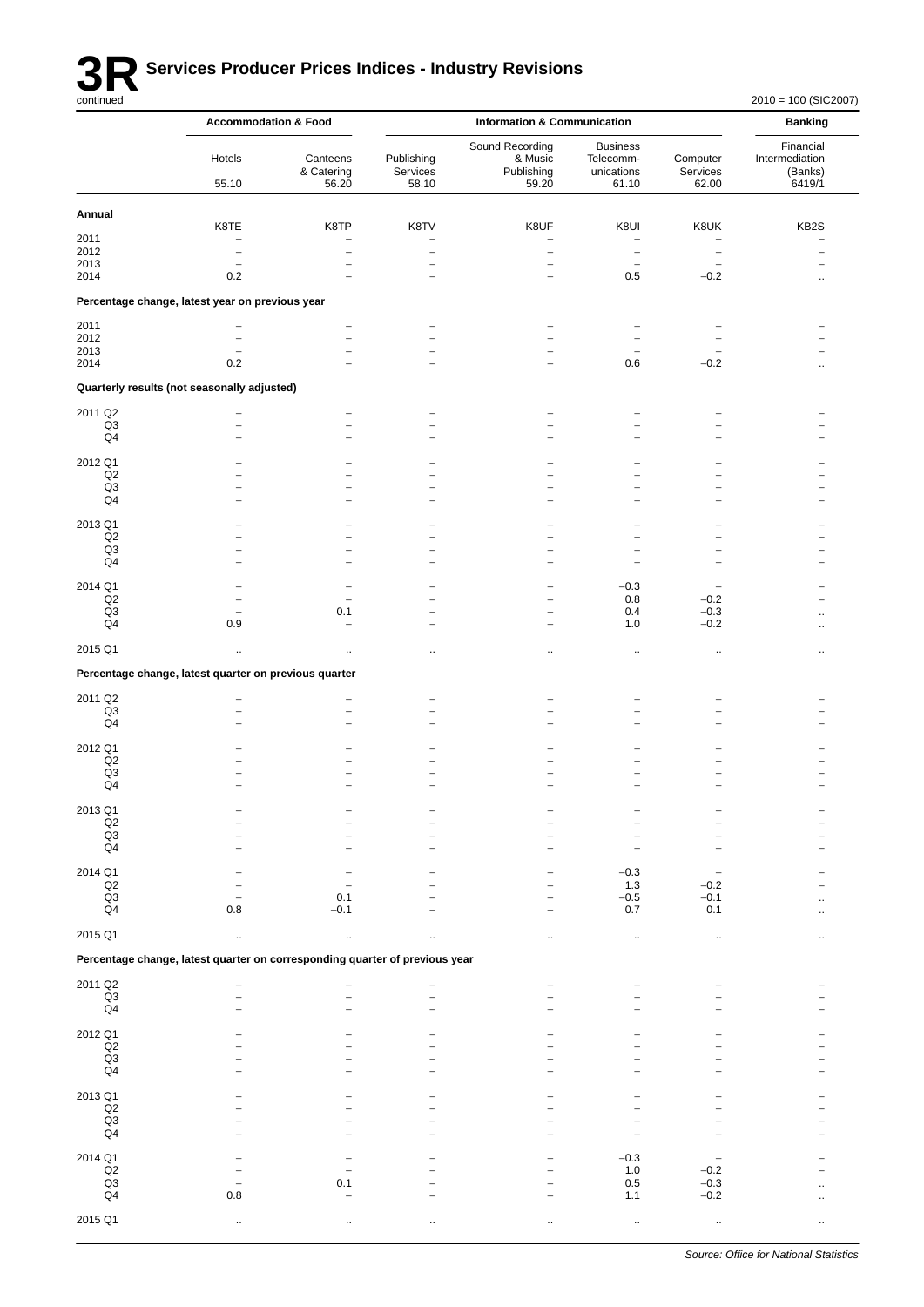

|                                 |                                                                             | <b>Real Estate Activities</b>                        |                                                      |                                  | <b>Professional Scientific &amp; Technical Activities</b> |                                    |                                               |
|---------------------------------|-----------------------------------------------------------------------------|------------------------------------------------------|------------------------------------------------------|----------------------------------|-----------------------------------------------------------|------------------------------------|-----------------------------------------------|
|                                 | Property<br>Rentals<br>68.20                                                | <b>Real Estate</b><br>Agencies<br>68.30              | Legal<br>Services<br>69.10                           | Accountancy<br>69.20             | <b>Business</b><br>Management<br>Consultancy<br>70.22     | Architectural<br>Services<br>71.11 | Engineering<br>& Related<br>Services<br>71.12 |
| Annual                          |                                                                             |                                                      |                                                      |                                  |                                                           |                                    |                                               |
| 2011                            | K8VA                                                                        | K8VC<br>$\overline{\phantom{0}}$                     | KHW5<br>$\overline{\phantom{0}}$                     | KHX6<br>$\overline{\phantom{0}}$ | KOP4<br>$\overline{a}$                                    | KHY2<br>$\overline{a}$             | KHY7<br>$\overline{\phantom{a}}$              |
| 2012                            | $\overline{\phantom{0}}$                                                    | $\overline{a}$                                       | $\qquad \qquad -$                                    | $\overline{\phantom{0}}$         | $\overline{\phantom{m}}$                                  | $\overline{a}$                     | $\overline{\phantom{a}}$                      |
| 2013<br>2014                    |                                                                             | $\overline{\phantom{0}}$                             | $\bar{\phantom{a}}$<br>$\overline{a}$                | $\overline{\phantom{0}}$<br>۳    | $\qquad \qquad -$<br>$-0.3$                               | ۳<br>۳                             | $\qquad \qquad -$<br>$-0.1$                   |
|                                 |                                                                             |                                                      |                                                      |                                  |                                                           |                                    |                                               |
|                                 | Percentage change, latest year on previous year                             |                                                      |                                                      |                                  |                                                           |                                    |                                               |
| 2011<br>2012                    |                                                                             | $\overline{\phantom{0}}$<br>$\overline{\phantom{0}}$ | $\overline{\phantom{0}}$                             |                                  | $\ldots$<br>$\overline{a}$                                |                                    |                                               |
| 2013                            |                                                                             | $\overline{\phantom{0}}$                             | $\overline{a}$                                       |                                  |                                                           |                                    |                                               |
| 2014                            |                                                                             |                                                      | $\overline{\phantom{0}}$                             |                                  | $-0.3$                                                    |                                    | $-0.1$                                        |
|                                 | Quarterly results (not seasonally adjusted)                                 |                                                      |                                                      |                                  |                                                           |                                    |                                               |
| 2011 Q2                         |                                                                             |                                                      | $\overline{\phantom{0}}$                             |                                  |                                                           |                                    |                                               |
| Q3<br>Q <sub>4</sub>            | $\overline{\phantom{0}}$                                                    | $\overline{\phantom{0}}$<br>$\overline{\phantom{0}}$ | $\overline{a}$<br>-                                  |                                  |                                                           |                                    |                                               |
|                                 |                                                                             |                                                      |                                                      |                                  |                                                           |                                    |                                               |
| 2012 Q1                         |                                                                             |                                                      |                                                      |                                  |                                                           |                                    |                                               |
| Q2<br>Q <sub>3</sub>            |                                                                             | $\overline{\phantom{0}}$<br>$\overline{\phantom{0}}$ | $\overline{\phantom{0}}$<br>$\overline{\phantom{0}}$ |                                  | -                                                         |                                    |                                               |
| Q <sub>4</sub>                  |                                                                             | $\overline{\phantom{0}}$                             | -                                                    |                                  |                                                           |                                    | ÷,                                            |
| 2013 Q1                         |                                                                             |                                                      |                                                      |                                  |                                                           |                                    |                                               |
| Q2                              |                                                                             | $\overline{\phantom{0}}$                             | -                                                    |                                  |                                                           |                                    |                                               |
| Q <sub>3</sub>                  |                                                                             | $\overline{\phantom{0}}$                             | $\overline{\phantom{0}}$                             |                                  | $\overline{\phantom{0}}$                                  |                                    | -                                             |
| Q4                              |                                                                             | $\overline{\phantom{0}}$                             | $\overline{\phantom{0}}$                             |                                  |                                                           |                                    | $\overline{\phantom{0}}$                      |
| 2014 Q1                         |                                                                             |                                                      |                                                      |                                  |                                                           |                                    | $-0.1$                                        |
| Q2<br>Q3                        |                                                                             | 0.1<br>$\overline{a}$                                | $\overline{\phantom{0}}$<br>-                        | ۳                                | $\overline{\phantom{0}}$                                  |                                    | $-0.1$<br>$-0.2$                              |
| Q <sub>4</sub>                  |                                                                             | 0.1                                                  | $\overline{\phantom{0}}$                             | ۰                                | $-1.3$                                                    | 0.1                                | $-0.2$                                        |
| 2015 Q1                         |                                                                             | $\ddot{\phantom{a}}$                                 |                                                      | $\cdot$ .                        | $\ddotsc$                                                 | $\ddot{\phantom{0}}$               | $\ddot{\phantom{1}}$                          |
|                                 | Percentage change, latest quarter on previous quarter                       |                                                      |                                                      |                                  |                                                           |                                    |                                               |
|                                 |                                                                             |                                                      |                                                      |                                  |                                                           |                                    |                                               |
| 2011 Q2<br>Q3                   |                                                                             | -<br>-                                               | $\overline{\phantom{0}}$<br>-                        |                                  |                                                           |                                    |                                               |
| Q <sub>4</sub>                  |                                                                             | $\overline{\phantom{0}}$                             | $\overline{\phantom{0}}$                             |                                  |                                                           |                                    |                                               |
|                                 |                                                                             |                                                      |                                                      |                                  |                                                           |                                    |                                               |
| 2012 Q1<br>Q2                   |                                                                             |                                                      | -                                                    |                                  |                                                           |                                    |                                               |
| Q <sub>3</sub>                  |                                                                             | $\overline{\phantom{0}}$                             | $\overline{\phantom{0}}$                             |                                  |                                                           |                                    |                                               |
| Q4                              |                                                                             |                                                      |                                                      |                                  |                                                           |                                    |                                               |
| 2013 Q1                         |                                                                             |                                                      |                                                      |                                  |                                                           |                                    |                                               |
| Q2<br>$\mathsf{Q3}$             |                                                                             |                                                      |                                                      |                                  |                                                           |                                    |                                               |
| Q <sub>4</sub>                  |                                                                             |                                                      |                                                      |                                  |                                                           |                                    | $\overline{\phantom{0}}$                      |
|                                 |                                                                             |                                                      |                                                      |                                  |                                                           |                                    |                                               |
| 2014 Q1<br>Q2                   |                                                                             | 0.1                                                  |                                                      |                                  |                                                           |                                    | $-0.1$                                        |
| $\mathsf{Q3}$                   |                                                                             | $-0.1$                                               |                                                      |                                  |                                                           |                                    | $-0.1$                                        |
| Q <sub>4</sub>                  |                                                                             | 0.1                                                  |                                                      |                                  | $-1.3$                                                    | 0.1                                |                                               |
| 2015 Q1                         | ä.                                                                          | $\ldots$                                             | ä.                                                   | $\ddotsc$                        | $\ddotsc$                                                 |                                    | $\ddotsc$                                     |
|                                 | Percentage change, latest quarter on corresponding quarter of previous year |                                                      |                                                      |                                  |                                                           |                                    |                                               |
| 2011 Q2                         |                                                                             |                                                      |                                                      |                                  |                                                           |                                    |                                               |
| $\mathsf{Q3}$                   |                                                                             |                                                      |                                                      |                                  |                                                           |                                    |                                               |
| Q4                              |                                                                             |                                                      |                                                      |                                  |                                                           |                                    |                                               |
| 2012 Q1                         |                                                                             |                                                      |                                                      |                                  |                                                           |                                    |                                               |
| $\mathsf{Q2}$                   |                                                                             |                                                      |                                                      |                                  |                                                           |                                    |                                               |
| Q3<br>Q <sub>4</sub>            |                                                                             |                                                      |                                                      |                                  |                                                           |                                    |                                               |
|                                 |                                                                             |                                                      |                                                      |                                  |                                                           |                                    |                                               |
| 2013 Q1<br>Q2                   |                                                                             |                                                      |                                                      |                                  |                                                           |                                    |                                               |
| $\mathsf{Q3}$                   |                                                                             |                                                      |                                                      |                                  |                                                           |                                    |                                               |
| Q <sub>4</sub>                  |                                                                             |                                                      |                                                      |                                  |                                                           |                                    |                                               |
| 2014 Q1                         |                                                                             |                                                      |                                                      |                                  |                                                           |                                    | $-0.1$                                        |
| Q2                              |                                                                             | 0.1                                                  |                                                      |                                  |                                                           |                                    | $-0.1$                                        |
| $\mathsf{Q3}$<br>Q <sub>4</sub> |                                                                             | 0.1                                                  |                                                      |                                  | $-1.2$                                                    | 0.1                                | $-0.2$<br>$-0.2$                              |
|                                 |                                                                             |                                                      |                                                      |                                  |                                                           |                                    |                                               |
| 2015 Q1                         |                                                                             |                                                      |                                                      |                                  |                                                           |                                    |                                               |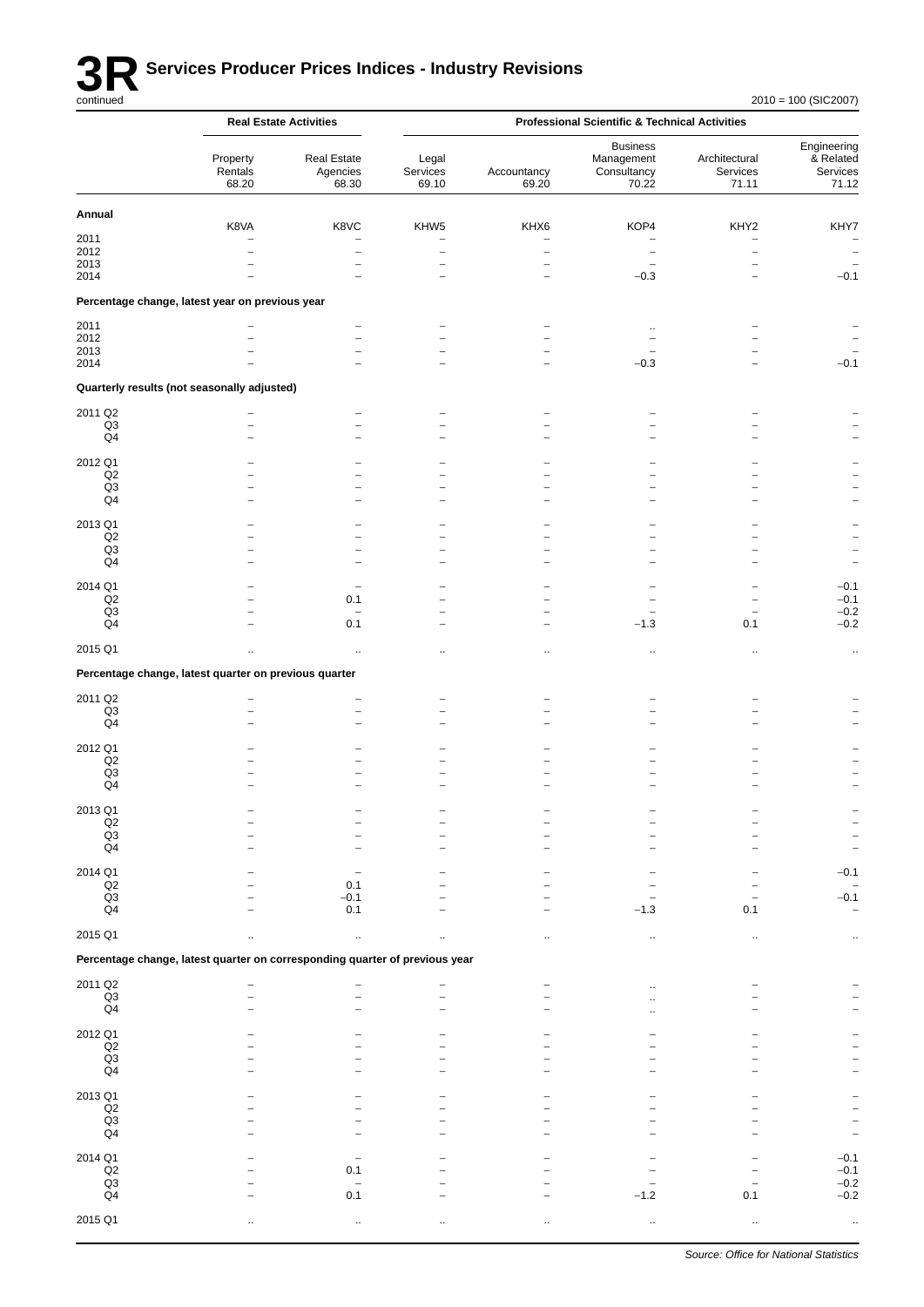|                                                 |                                                                             |                                  | <b>Professional Scientific &amp; Technical Activities</b> |                                        |                                                      |
|-------------------------------------------------|-----------------------------------------------------------------------------|----------------------------------|-----------------------------------------------------------|----------------------------------------|------------------------------------------------------|
|                                                 | Technical<br>Testing &<br>Analysis<br>71.20                                 | Advertising<br>Services<br>73.12 | Market<br>Research<br>73.20                               | Commercial<br>Film Processing<br>74.20 | Translation &<br>Interpretation<br>Services<br>74.30 |
| Annual                                          |                                                                             |                                  |                                                           |                                        |                                                      |
| 2011                                            | K8WD                                                                        | KOQ5                             | K8X7                                                      | K8XC                                   | K8XI<br>$\overline{\phantom{a}}$                     |
| 2012                                            |                                                                             | $\overline{\phantom{0}}$         | -                                                         | $\overline{\phantom{0}}$               |                                                      |
| 2013<br>2014                                    |                                                                             | $\overline{\phantom{0}}$         | $\overline{\phantom{0}}$<br>$-0.1$                        | ۳                                      |                                                      |
| Percentage change, latest year on previous year |                                                                             |                                  |                                                           |                                        |                                                      |
| 2011                                            |                                                                             | $\ddot{\phantom{a}}$             |                                                           |                                        |                                                      |
| 2012<br>2013                                    |                                                                             | $\overline{\phantom{0}}$         |                                                           |                                        |                                                      |
| 2014                                            |                                                                             | $\overline{\phantom{0}}$         | $-0.1$                                                    |                                        |                                                      |
| Quarterly results (not seasonally adjusted)     |                                                                             |                                  |                                                           |                                        |                                                      |
| 2011 Q2                                         |                                                                             |                                  |                                                           |                                        |                                                      |
| Q3<br>Q4                                        |                                                                             |                                  |                                                           |                                        |                                                      |
| 2012 Q1                                         |                                                                             |                                  |                                                           |                                        |                                                      |
| Q2<br>Q <sub>3</sub>                            |                                                                             |                                  |                                                           |                                        |                                                      |
| Q4                                              |                                                                             |                                  |                                                           |                                        |                                                      |
| 2013 Q1                                         |                                                                             |                                  |                                                           |                                        |                                                      |
| Q2<br>Q3                                        |                                                                             |                                  |                                                           |                                        |                                                      |
| Q4                                              |                                                                             |                                  |                                                           |                                        |                                                      |
| 2014 Q1                                         | 0.1                                                                         |                                  |                                                           |                                        |                                                      |
| Q2<br>Q <sub>3</sub>                            | 0.1<br>$\overline{\phantom{a}}$                                             |                                  |                                                           |                                        |                                                      |
| Q4                                              | 0.1                                                                         | 0.1                              | $-0.1$                                                    |                                        |                                                      |
| 2015 Q1                                         | $\ddotsc$                                                                   | $\ddot{\phantom{a}}$             |                                                           |                                        | $\ddot{\phantom{a}}$                                 |
|                                                 | Percentage change, latest quarter on previous quarter                       |                                  |                                                           |                                        |                                                      |
| 2011 Q2                                         | $\overline{\phantom{0}}$                                                    |                                  |                                                           |                                        |                                                      |
| Q3<br>Q4                                        |                                                                             |                                  |                                                           |                                        |                                                      |
| 2012 Q1                                         |                                                                             |                                  |                                                           |                                        |                                                      |
| Q2                                              |                                                                             |                                  |                                                           |                                        |                                                      |
| Q3<br>Q4                                        |                                                                             |                                  |                                                           |                                        |                                                      |
| 2013 Q1                                         |                                                                             |                                  |                                                           |                                        |                                                      |
| $_{\mathsf{Q2}}$<br>$_{\rm Q3}$                 |                                                                             |                                  |                                                           |                                        |                                                      |
| Q <sub>4</sub>                                  |                                                                             |                                  |                                                           |                                        |                                                      |
| 2014 Q1                                         | 0.1                                                                         |                                  |                                                           |                                        |                                                      |
| $_{\mathsf{Q2}}$<br>$\mathsf{Q3}$               | $-0.1$                                                                      |                                  |                                                           |                                        |                                                      |
| Q4                                              | 0.1                                                                         | 0.1                              | $-0.1$                                                    |                                        |                                                      |
| 2015 Q1                                         | $\ddotsc$                                                                   | $\ddot{\phantom{a}}$             | $\ddot{\phantom{a}}$                                      |                                        |                                                      |
|                                                 | Percentage change, latest quarter on corresponding quarter of previous year |                                  |                                                           |                                        |                                                      |
| 2011 Q2                                         |                                                                             | $\ddot{\phantom{a}}$             |                                                           |                                        |                                                      |
| $\mathsf{Q3}$<br>Q4                             |                                                                             | $\ddot{\phantom{a}}$             |                                                           |                                        |                                                      |
| 2012 Q1                                         |                                                                             |                                  |                                                           |                                        |                                                      |
| $_{\mathsf{Q2}}$                                |                                                                             |                                  |                                                           |                                        |                                                      |
| Q3                                              |                                                                             |                                  |                                                           |                                        |                                                      |
| Q4                                              |                                                                             |                                  |                                                           |                                        |                                                      |
| 2013 Q1<br>$_{\mathsf{Q2}}$                     |                                                                             |                                  |                                                           |                                        |                                                      |
| $\mathsf{Q3}$                                   |                                                                             |                                  |                                                           |                                        |                                                      |
| Q4                                              |                                                                             |                                  |                                                           |                                        |                                                      |
| 2014 Q1<br>$_{\mathsf{Q2}}$                     | 0.1<br>0.1                                                                  |                                  |                                                           |                                        |                                                      |
| Q3                                              |                                                                             |                                  |                                                           |                                        |                                                      |
| Q4                                              | 0.1                                                                         | 0.1                              | $-0.1$                                                    |                                        |                                                      |
| 2015 Q1                                         | $\ddot{\phantom{a}}$                                                        |                                  |                                                           |                                        |                                                      |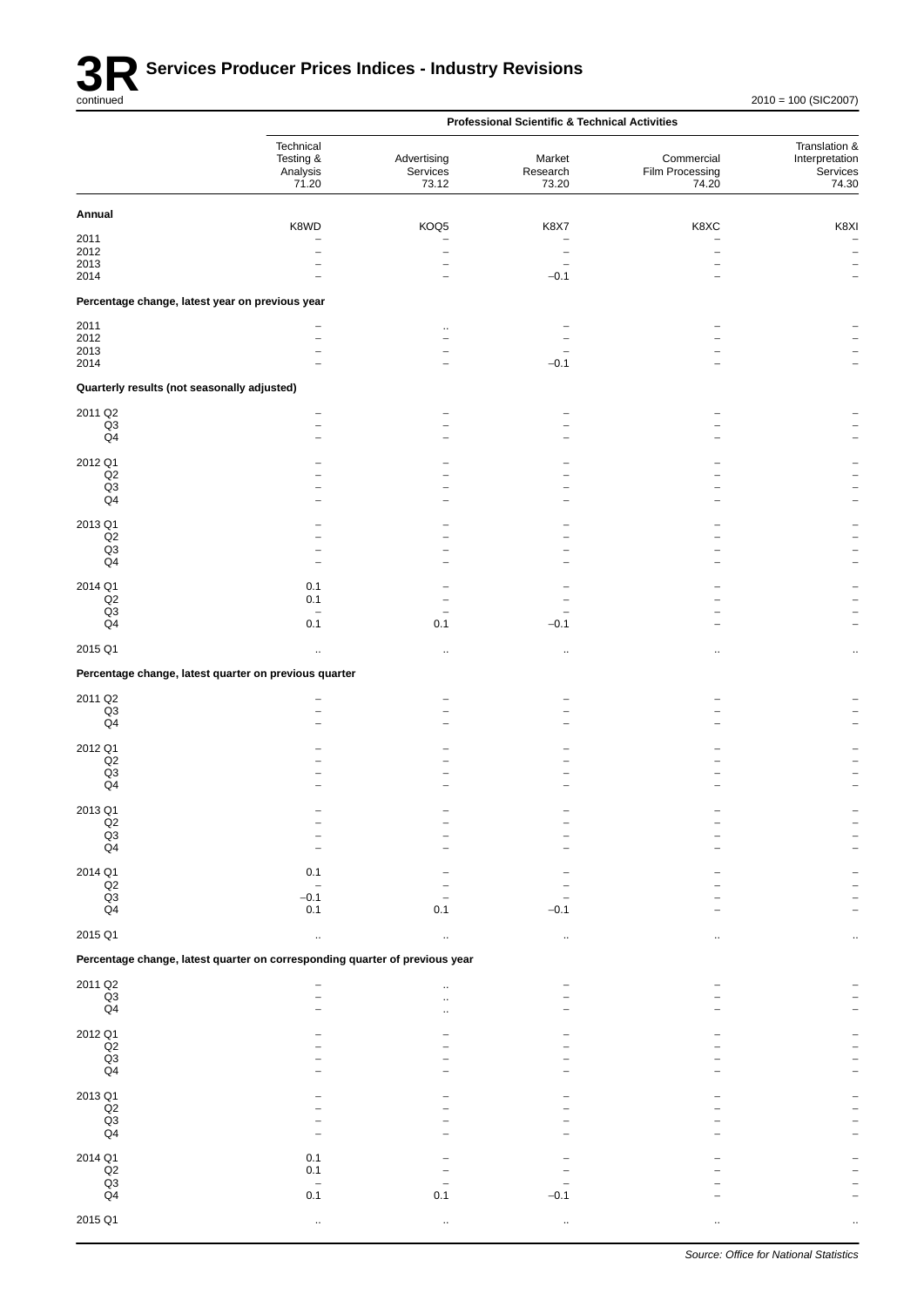

|                                             |                                                                             |                                 | <b>Administrative &amp; Support Services</b> |                                 |                                  |                              |
|---------------------------------------------|-----------------------------------------------------------------------------|---------------------------------|----------------------------------------------|---------------------------------|----------------------------------|------------------------------|
|                                             | Construction<br>Plant Hire<br>77.32                                         | Employment<br>Agencies<br>78.00 | Security<br>Services<br>80.11                | Industrial<br>Cleaning<br>81.22 | Secretarial<br>Services<br>82.10 | Contract<br>Packing<br>82.92 |
| Annual                                      |                                                                             |                                 |                                              |                                 |                                  |                              |
| 2011                                        | K8XQ                                                                        | K8XZ<br>۰                       | K8YH<br>۰                                    | K8YQ<br>۰                       | K8Z2<br>-                        | K8Z9                         |
| 2012                                        | -                                                                           | $\overline{a}$                  | $\overline{\phantom{0}}$                     | $\overline{a}$                  |                                  | $\qquad \qquad -$            |
| 2013                                        | $\overline{\phantom{0}}$                                                    |                                 |                                              |                                 |                                  |                              |
| 2014                                        | 0.1                                                                         | 0.1                             | $-0.1$                                       |                                 |                                  |                              |
|                                             | Percentage change, latest year on previous year                             |                                 |                                              |                                 |                                  |                              |
| 2011                                        |                                                                             |                                 |                                              |                                 |                                  |                              |
| 2012<br>2013                                | $\overline{\phantom{0}}$<br>-                                               |                                 |                                              |                                 |                                  |                              |
| 2014                                        | 0.1                                                                         | 0.1                             | $-0.1$                                       |                                 |                                  |                              |
| Quarterly results (not seasonally adjusted) |                                                                             |                                 |                                              |                                 |                                  |                              |
| 2011 Q2                                     |                                                                             |                                 |                                              |                                 |                                  |                              |
| Q3                                          |                                                                             |                                 |                                              |                                 |                                  |                              |
| $\mathsf{Q}4$                               |                                                                             |                                 |                                              |                                 |                                  |                              |
| 2012 Q1                                     |                                                                             |                                 |                                              |                                 |                                  |                              |
| Q2                                          |                                                                             |                                 |                                              |                                 |                                  |                              |
| Q <sub>3</sub><br>Q4                        |                                                                             |                                 |                                              |                                 |                                  |                              |
|                                             |                                                                             |                                 |                                              |                                 |                                  |                              |
| 2013 Q1                                     |                                                                             |                                 |                                              |                                 |                                  |                              |
| Q2<br>Q3                                    |                                                                             |                                 |                                              |                                 |                                  |                              |
| Q4                                          |                                                                             |                                 |                                              |                                 | 0.1                              |                              |
| 2014 Q1                                     |                                                                             |                                 |                                              |                                 |                                  |                              |
| Q2                                          | $\overline{\phantom{0}}$                                                    |                                 |                                              |                                 |                                  |                              |
| $\mathsf{Q}3$<br>$\mathsf{Q}4$              | 0.1<br>0.1                                                                  | 0.1<br>0.2                      | $-0.2$<br>$-0.3$                             | $\overline{\phantom{0}}$        |                                  |                              |
|                                             |                                                                             |                                 |                                              |                                 |                                  |                              |
| 2015 Q1                                     |                                                                             | $\ddot{\phantom{a}}$            | $\ddot{\phantom{0}}$                         |                                 |                                  | $\cdot$                      |
|                                             | Percentage change, latest quarter on previous quarter                       |                                 |                                              |                                 |                                  |                              |
| 2011 Q2                                     |                                                                             |                                 |                                              |                                 |                                  |                              |
| Q <sub>3</sub><br>$\mathsf{Q}4$             |                                                                             |                                 |                                              |                                 |                                  |                              |
|                                             |                                                                             |                                 |                                              |                                 |                                  |                              |
| 2012 Q1                                     |                                                                             |                                 |                                              |                                 |                                  |                              |
| $_{\mathsf{Q2}}$<br>Q3                      |                                                                             |                                 |                                              |                                 |                                  |                              |
| Q4                                          |                                                                             |                                 |                                              |                                 |                                  |                              |
| 2013 Q1                                     |                                                                             |                                 |                                              |                                 |                                  |                              |
| Q <sub>2</sub>                              |                                                                             |                                 |                                              |                                 |                                  |                              |
| $_{\mathsf{Q3}}$<br>Q <sub>4</sub>          |                                                                             |                                 |                                              |                                 | 0.1                              |                              |
|                                             |                                                                             |                                 |                                              |                                 |                                  |                              |
| 2014 Q1                                     |                                                                             |                                 |                                              |                                 | $-0.1$                           |                              |
| $_{\mathsf{Q2}}$<br>$\mathsf{Q3}$           | 0.1                                                                         | 0.1                             | $-0.2$                                       |                                 |                                  |                              |
| Q <sub>4</sub>                              |                                                                             | 0.1                             | $-0.1$                                       |                                 |                                  |                              |
| 2015 Q1                                     |                                                                             | $\ddot{\phantom{a}}$            | ä.                                           |                                 |                                  |                              |
|                                             | Percentage change, latest quarter on corresponding quarter of previous year |                                 |                                              |                                 |                                  |                              |
|                                             |                                                                             |                                 |                                              |                                 |                                  |                              |
| 2011 Q2                                     |                                                                             |                                 |                                              |                                 |                                  |                              |
| $\frac{Q3}{Q4}$                             |                                                                             |                                 |                                              |                                 |                                  |                              |
| 2012 Q1                                     |                                                                             |                                 |                                              |                                 |                                  |                              |
| $_{\mathsf{Q2}}$                            |                                                                             |                                 |                                              |                                 |                                  |                              |
| $_{\mathsf{Q3}}$                            |                                                                             |                                 |                                              |                                 |                                  |                              |
| Q4                                          |                                                                             |                                 |                                              |                                 |                                  |                              |
| 2013 Q1                                     |                                                                             |                                 |                                              |                                 |                                  |                              |
| $_{\mathsf{Q2}}$<br>$\mathsf{Q3}$           |                                                                             |                                 |                                              |                                 |                                  |                              |
| $\mathsf{Q}4$                               |                                                                             |                                 |                                              |                                 | 0.1                              |                              |
| 2014 Q1                                     |                                                                             |                                 |                                              |                                 |                                  |                              |
| $\mathsf{Q2}$                               |                                                                             |                                 |                                              |                                 |                                  |                              |
| $\mathsf{Q3}$                               | 0.1                                                                         | 0.1                             | $-0.2$                                       |                                 |                                  |                              |
| Q4                                          | 0.1                                                                         | 0.2                             | $-0.3$                                       |                                 |                                  |                              |
| 2015 Q1                                     |                                                                             |                                 |                                              |                                 |                                  |                              |